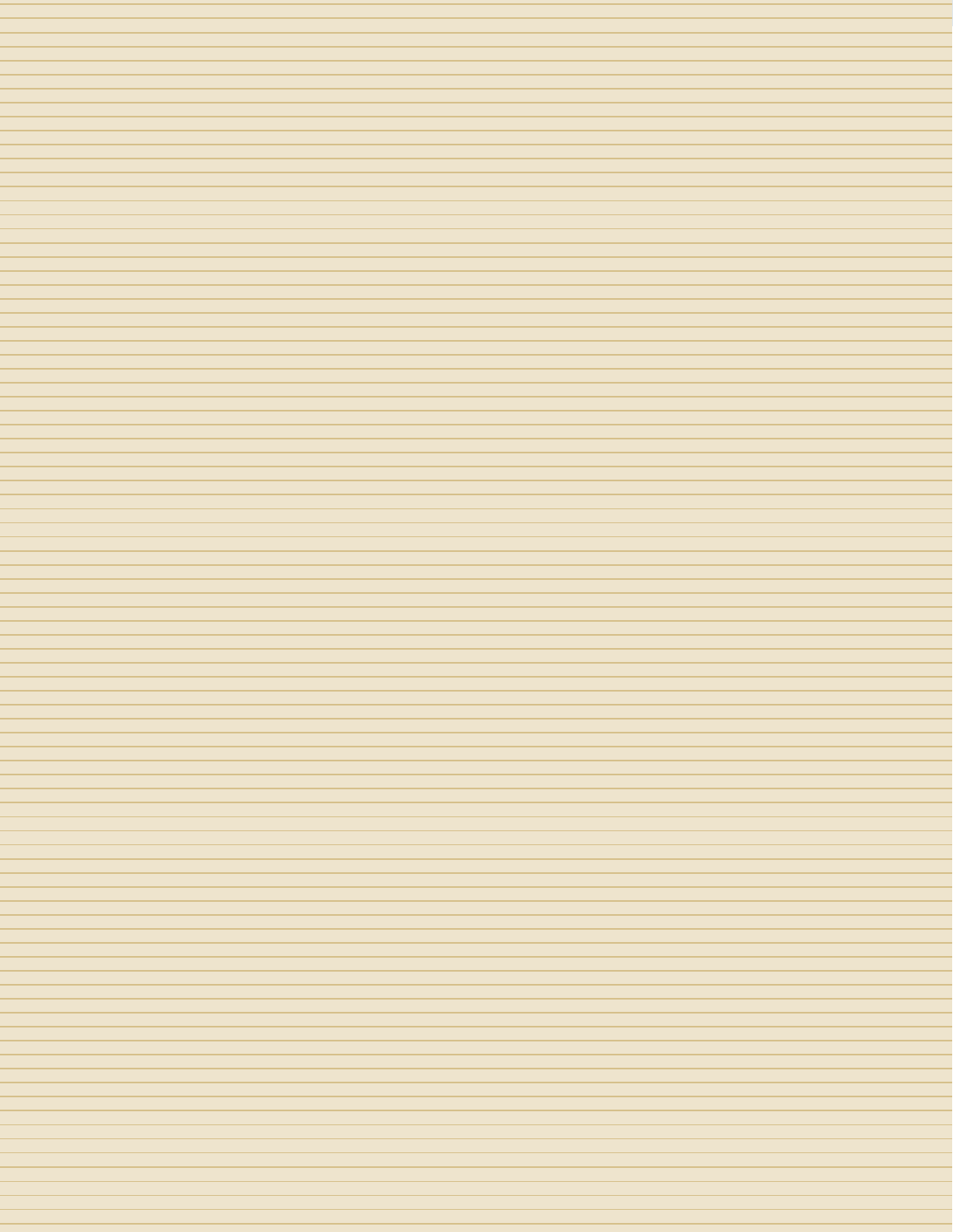UCSUR University Center for Social and Urban Research

# Annual Report July 1, 2013–June 30, 2014

3343 Forbes Avenue Pittsburgh, PA 15260

412-624-5442 Fax: 412-624-4810 E-mail: ucsur@pitt.edu ucsur.pitt.edu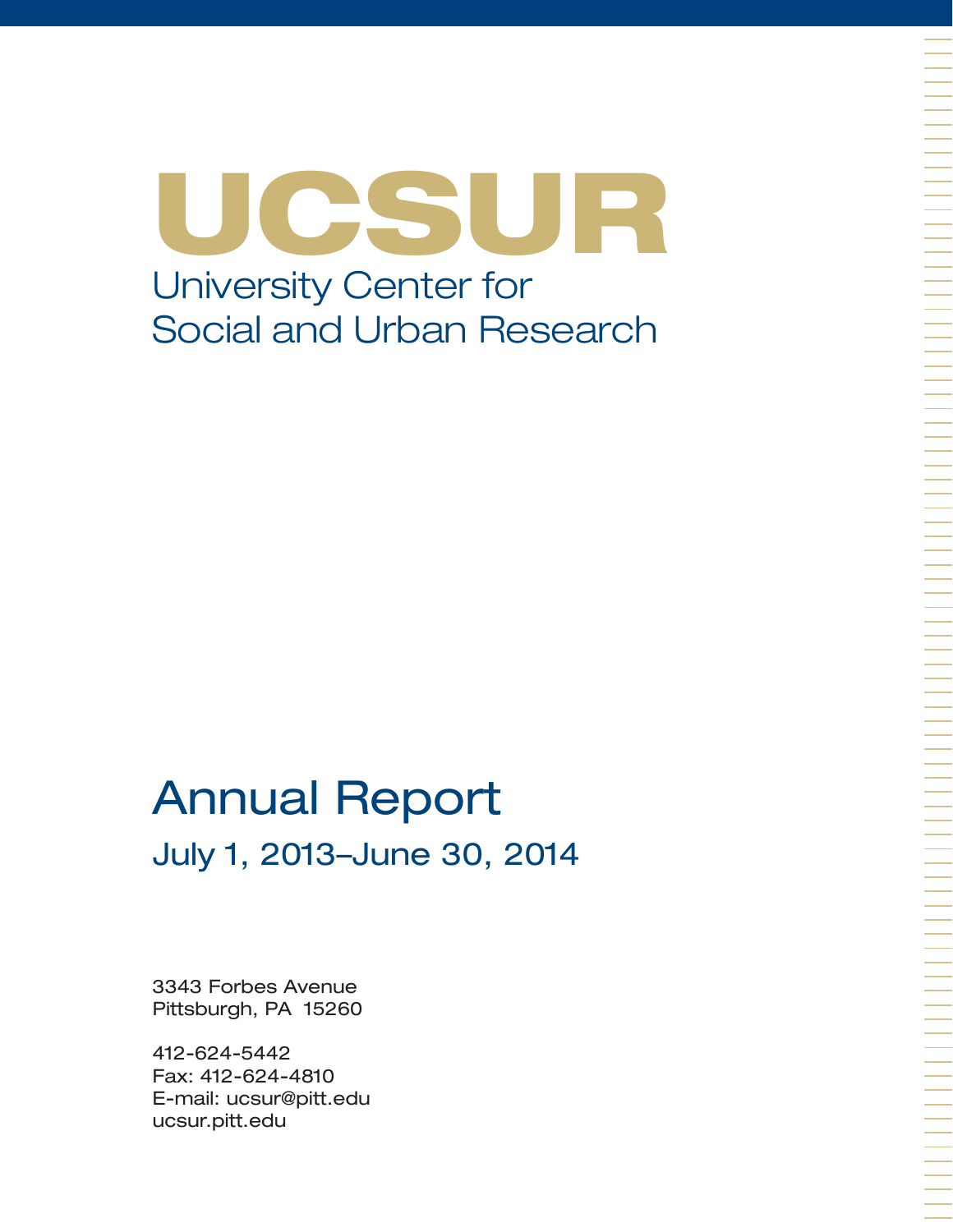# Table of Contents

A TALAH PERSEMBAN PERSEMBAN PERSEMBAN PERSEMBAN PERSEMBAN PERSEMBAN PERSEMBAN PERSEMBAN PERSEMBAN PERSEMBAN PE<br>Persemaan persemban persemban persemban persemban persemban persemban persemban persemban persemban persemban

| ⋗ |                                      |
|---|--------------------------------------|
|   |                                      |
|   |                                      |
| ⋗ |                                      |
|   |                                      |
|   |                                      |
|   |                                      |
|   | Geographical Information Systems and |
|   |                                      |
|   |                                      |
|   |                                      |
|   |                                      |
|   |                                      |
|   |                                      |
|   |                                      |
|   |                                      |
|   |                                      |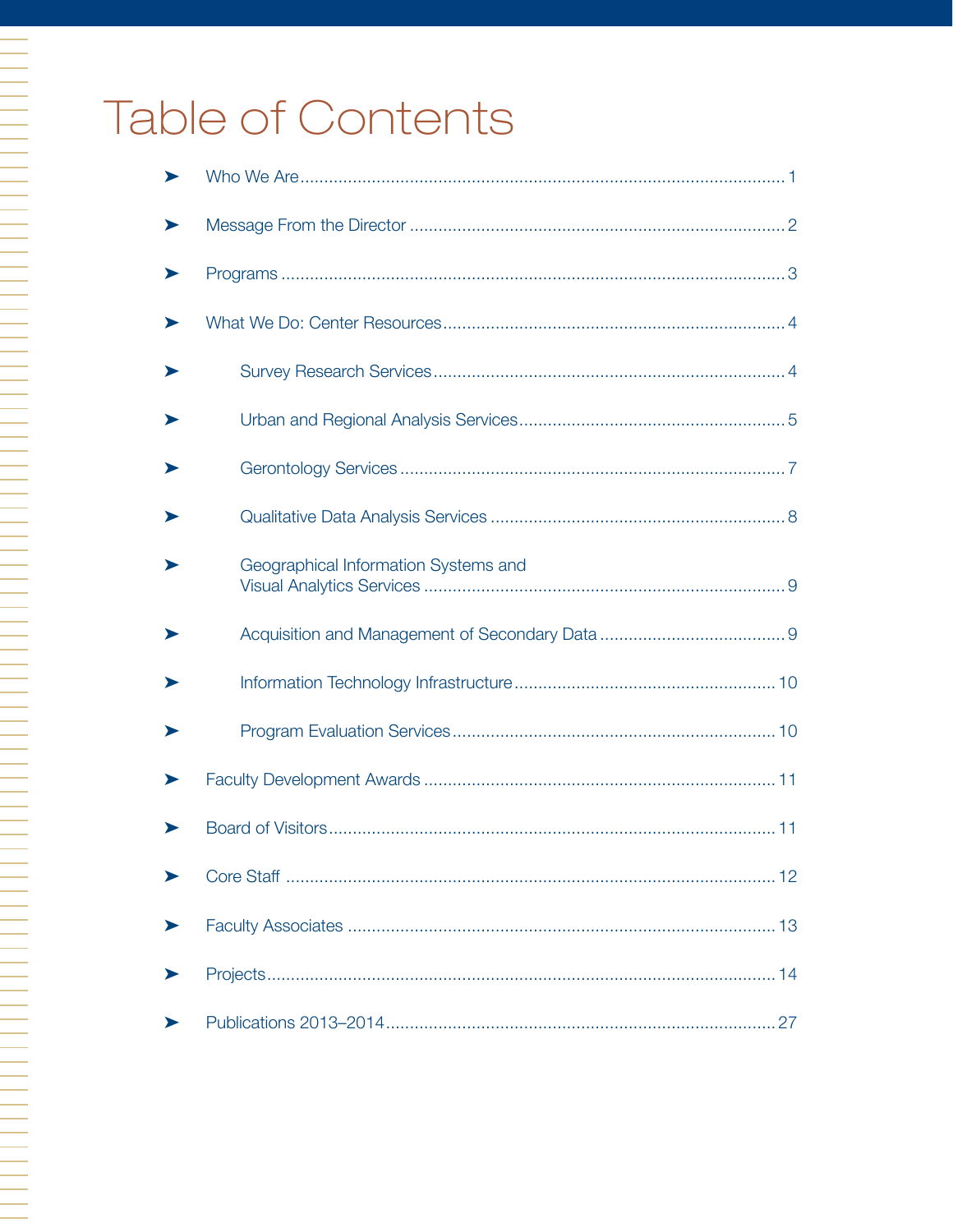# Who We Are

# University Center for Social and Urban Research

The University Center for Social and Urban Research (UCSUR) was established in 1972 to serve as a resource for researchers and educators interested in the basic and applied social and behavioral sciences. As a hub for interdisciplinary research and collaboration, UCSUR promotes a research agenda focused on the social, economic, and health issues most relevant to our society. UCSUR maintains a permanent research infrastructure available to faculty and the community with the capacity to:

- Conduct all types of survey research, including complex Web surveys;
- Carry out regional econometric modeling;
- Analyze qualitative data using state-of-the-art computer methods;
- Obtain, format, and analyze spatial data;
- Acquire, manage, and analyze large secondary and administrative data sets including Census data;
- Design and carry out descriptive, evaluation, and intervention studies; and
- Provide information technology services for the collection, management, and analysis of sensitive

research data to assure the highest levels of security and privacy.

The long-term goals of UCSUR fall into three broad domains:

- 1. Provide state-of-the-art research and support services for investigators interested in interdisciplinary research in the behavioral, social, and clinical sciences;
- 2. Develop nationally recognized research programs within the Center in a few selected areas; and
- 3. Support the teaching mission of the University through graduate student, post-doctoral, and junior faculty mentoring, teaching courses on research methods in the social sciences, and providing research internships to undergraduate and graduate students.

Achieving these goals requires that we continually upgrade and improve the research infrastructure of the Center, and that we recruit, develop, and maintain a core staff of investigators capable of being leaders in their fields.

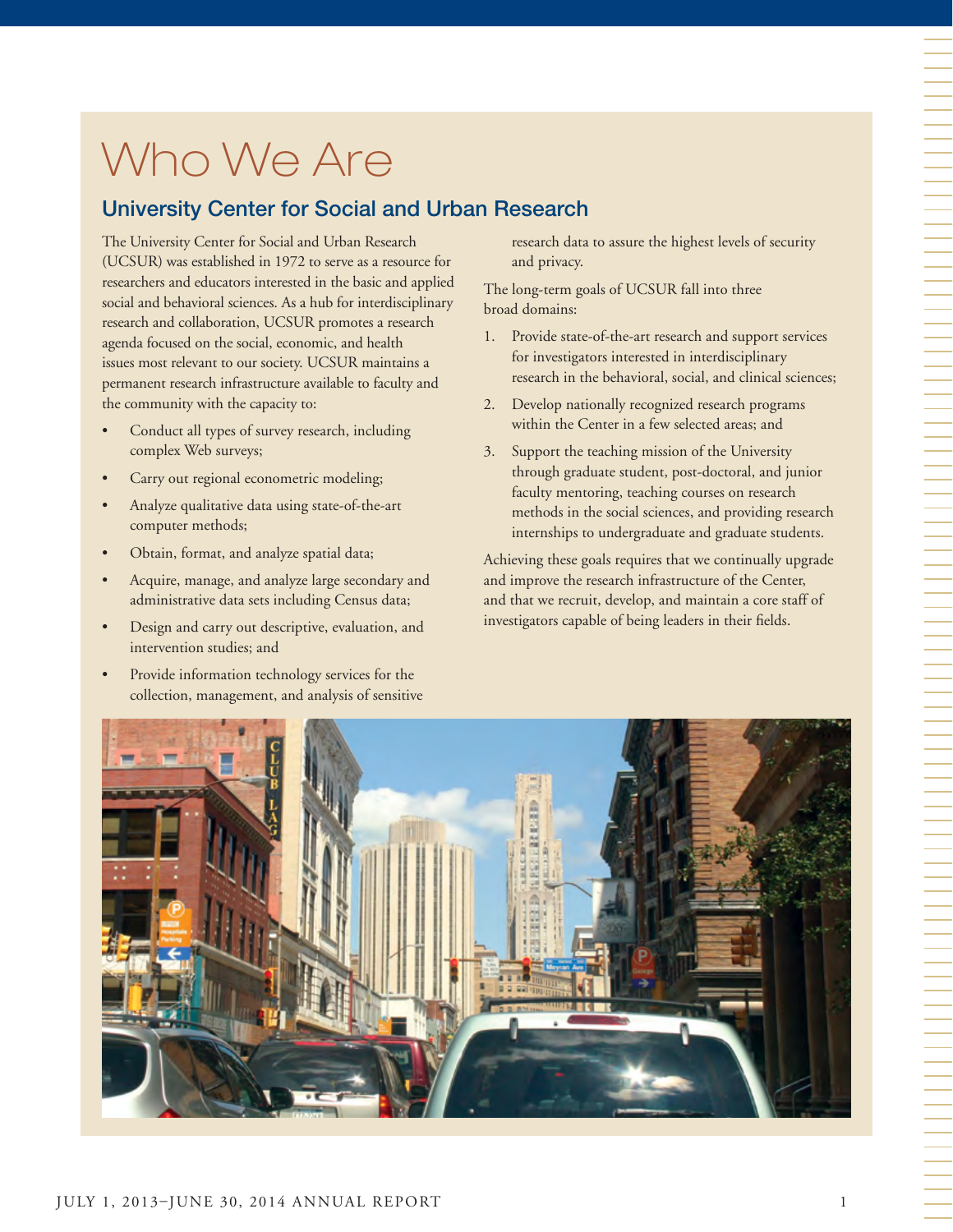# Message from the Director



*Richard Schulz*

#### **Creating a Regional Data Center**

Optimal decision making requires accurate, timely, and easily accessible data. Goals, such as improving neighborhood housing quality, social service delivery, and health care access greatly benefit from broadly accessible information, sound analysis, and tools to transform and visualize data. To improve decision making and enhance civic engagement, efforts are needed to improve the availability and quality of public information. In many communities, this information is managed on paper or spreadsheets and is not easily accessible to the public. When data is shared, it is often difficult to find, infrequently updated, and poorly documented. Few if any standards are in place to assure data quality and comparability across time and geography.

The Internet has enabled the creation of tools designed to help people share and use information over computers, tablets, and smartphones. At the same time, a growing number of residents with software development skills are building new tools to collect and disseminate regional data.

For more than two decades, the University Center for Social and Urban Research (UCSUR) at the University of Pittsburgh has been the go-to resource for data and analyses to inform regional public policy. In close collaboration with the City of Pittsburgh and Allegheny County and the support of the local foundation community, UCSUR is poised to launch the Regional Data Center. We propose to build on and enhance existing expertise in the Center to create a comprehensive Regional Data Center that will:

- Make administrative, survey, Census, and geographic data available and easy to use by a wide range of individuals from government officials to ordinary citizens.
- Promote the role of evaluation, benchmarking, indicator analysis, and the use of geographic information systems data to support decision making.
- Enhance civic engagement by improving interaction and collaboration between residents, government, civic organizations, and the University.
- Enhance data literacy in the Region.

To achieve these goals, the Regional Data Center will:

- Integrate publicly available administrative, survey, Census, and geographic data on a single Web-based platform.
- Provide annual summaries on key indicators for the region using multiple data sources.
- Create and manage an open data portal allowing multiple jurisdictions to share municipal data internally and externally.
- Encourage and support local governments to publish data to the open data portal.
- Create a series of events and activities to build community and information tools involving civic-minded programmers, governments, residents, and community organizations.
- Provide training and technical assistance in the application of data, analyses, and the use of data visualization tools.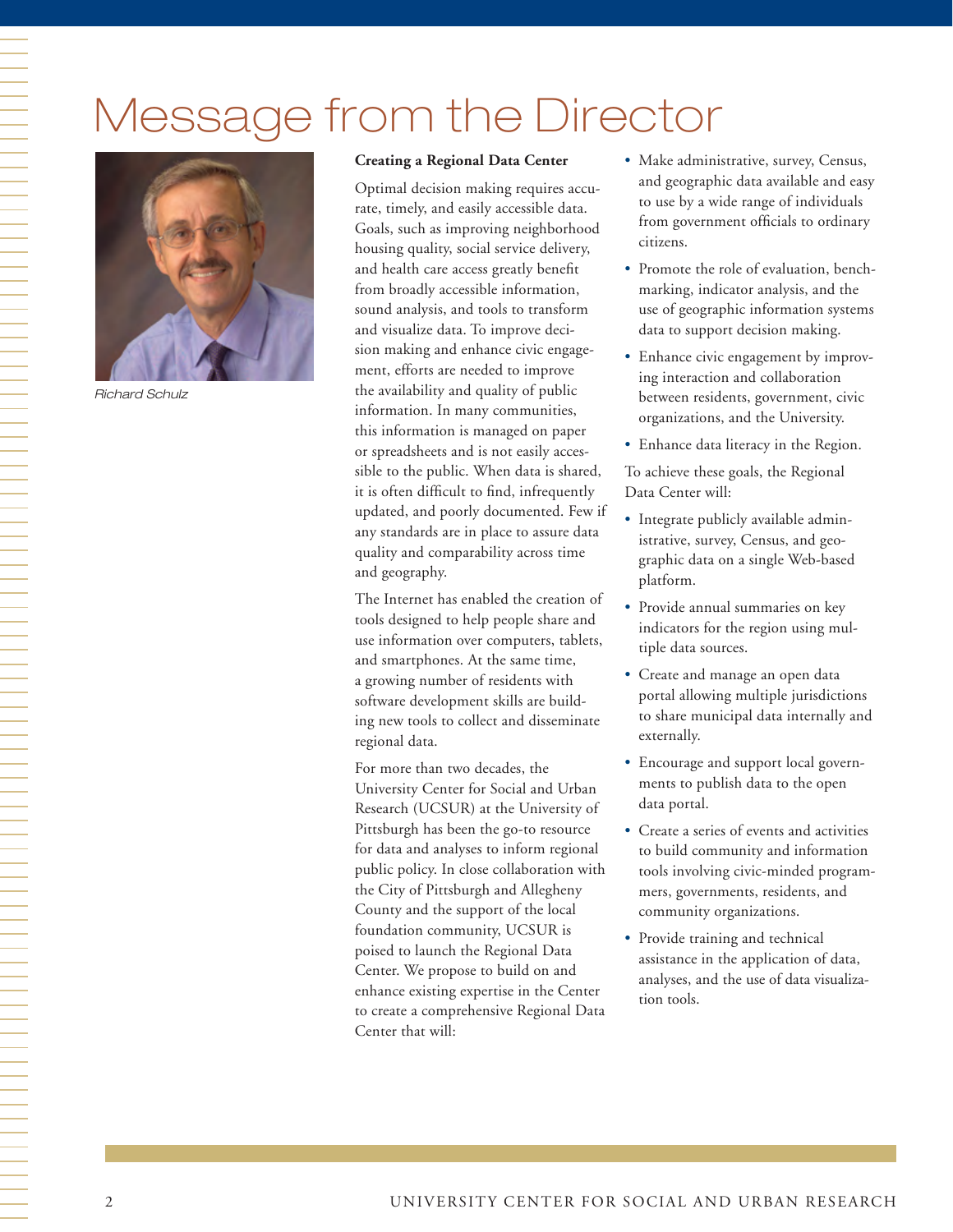# Programs

In response to faculty interests and current domestic policy issues, UCSUR develops interdisciplinary research programs that address regional and national policy issues. The resources described in the next section are provided by one or more of these programs. As new policy issues emerge, UCSUR is prepared to facilitate and coordinate the development of additional programs identified by interested faculty. Existing research programs include:

# Survey Research Program (SRP)

#### Program Director **Scott Beach**

Maintains a highly experienced staff of survey professionals, trained interviewers, and data management specialists. Services are available to faculty, staff, and students throughout the University and to local, state, and federal agencies and others working in the public interest. Offers the capability to execute any or all phases of a survey research project, including sample design, questionnaire construction, data collection, data processing, statistical analysis, and reporting.

# Urban and Regional Analysis (URA) Program Director

**Sabina Deitrick**

Promotes scholarly analysis of urban and regional development through multidisciplinary research and technical assistance in local, national and international issues. Furthers our understanding of the causes and consequences of regional economic development and social change, enhances the analytic basis for public policy decisions and civic engagement, aids in the evaluation of policy alternatives, and applies GIS and neighborhood indicators to understand community revitalization.

# **Gerontology**

Program Director **Richard Schulz**

#### Associate Program Director **Judith Matthews**

Initiates, coordinates, and facilitates research on aging. In collaboration with faculty in more than a dozen different disciplines (e.g., psychiatry, anesthesiology, rheumatology, nursing, epidemiology, Engineering, Computer Science),

program faculty and staff play an active role in developing proposals for research focused on psychosocial, behavioral, cognitive, and physical aspects of aging.

# Qualitative Data Analysis Program (QDAP)

#### Program Director **Donald Musa**

Offers a rigorous approach to qualitative data collection and analysis including focus group facilitation; interviewing; analysis of textual or Web site information; audio and video transcription and analysis; data preparation, cleaning, and management; codebook development and testing; coding and multi-coder adjudication; reliability and validity reporting; and results analysis and reporting.

*Projects conducted in all these areas illustrate the Center's commitment to enhancing scientific understanding of social phenomena while generating information for improved policy making in both the public and private sectors.*

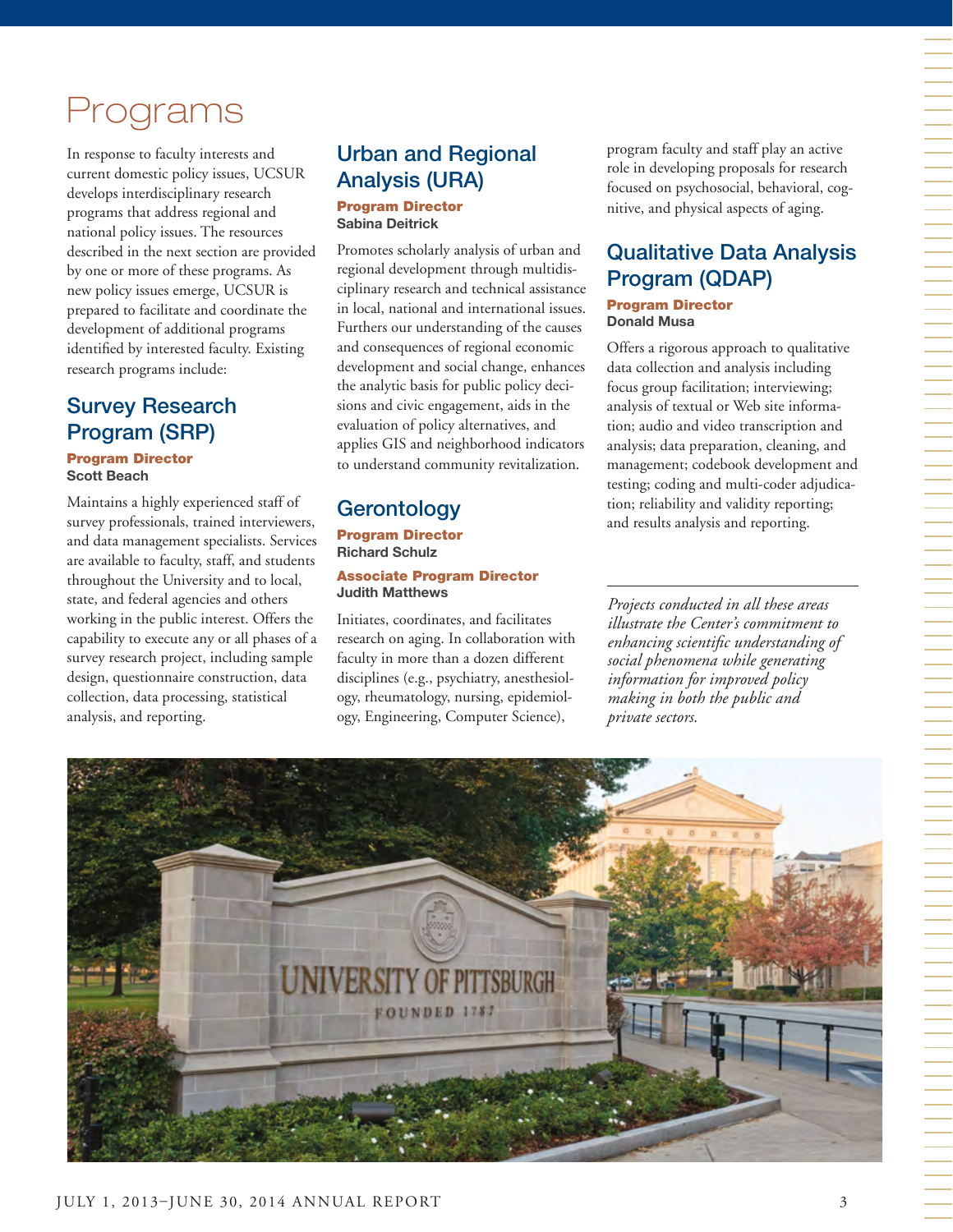# What We Do: Center Resources

# Survey Research **Services**

UCSUR provides survey research services through the Survey Research Program (SRP). SRP maintains a highly experienced staff of survey professionals, trained interviewers, and data management specialists. SRP services are available to faculty, staff, and students throughout the University and to local, state, and federal agencies and others working in the public interest.

SRP is able to carry out any or all phases of a survey research project, including sample design, questionnaire design, data collection, data processing, statistical analysis, and reporting. SRP staff have the training and experience to design scientifically valid studies customized to client research needs. SRP can help clarify study objectives and provide advice on how to obtain the highest quality data within available resource constraints. More specifically, SRP provides assistance in the following areas:

### Sample Design

SRP staff provide advice on sampling methodology and sample size to meet study objectives and budget. Services include in-house development of specialized sample frames, or consultation with commercial sampling firms to obtain an appropriate sample. Examples of the types of samples provided include:

**• Random digit dialing (RDD) samples**: particularly suited for telephone surveys of the general population, computer-generated telephone numbers are used to target specific geographic areas, including both listed and unlisted phone numbers. RDD sampling for any region of the United States is available.

**• Targeted/listed samples**: samples to reach specific subgroups or rare populations. These are useful for telephone recruitment of participants for larger studies. They are also used for supplementing RDD samples with oversamples of rare populations.

#### Data Collection Methodology SRP staff can provide:

- Advice on the most productive and cost-effective method of data collection (mail, telephone, in-person, or Internet/Web-based), and the effective use of technology for surveys.
- Specification of procedures for maximizing response rates within the framework of available resources. For example, recommended number of attempts to contact respondents, securing initial cooperation, followingup incomplete interviews, converting refusals into acceptances, and use of mixed-mode designs.

#### Questionnaire Development

SRP staff can provide assistance with all aspects of the development of a reliable and valid instrument, including

- Writing, formatting, and ordering questions
- Asking sensitive questions
- Instrument pre-testing

#### Interviewing and Data **Collection**

SRP conducts local, regional, and national telephone and mail surveys with both general and special populations, as well as in-person surveys in the Southwestern



Pennsylvania region. SRP also conducts Internet/Web-based surveys.

SRP relies on a pool of experienced interviewers for telephone and in-person surveys. These include both undergraduate and graduate students, as well as nonstudents under the management of senior fieldwork supervisors.

#### **Interviewer training and quality**

**control:** Interviewers are trained in general and project-specific interviewing techniques, such as maintaining objectivity, reading questions as written, and securing respondent cooperation. Training involves a combination of lecture, written handouts, video instruction, and role-playing. Interviewers are continuously monitored during data collection for quality assurance, and periodic retraining sessions occur as necessary.

#### **Computer-assisted telephone**

**interviewing (CATI):** A 45-line phone bank at UCSUR is dedicated to a computer-assisted telephone interviewing system. Interviewers read questions as they appear on the screen and enter the respondents' answers directly into the computer. CATI allows complex question contingencies, sample management, and call scheduling to be handled automatically.

**RDD cell phone surveys**: UCSUR has experience conducting random digit dialing (RDD) cell phone surveys in order to supplement traditional landline RDD telephone surveys. This methodology insures inclusion of cell-phone only households, estimated at 40 percent of the U.S. population (and growing). Cell-phone only households are typically younger, more likely to be employed, and more ethnically diverse, and their exclusion can result in significant biases in landline-only surveys.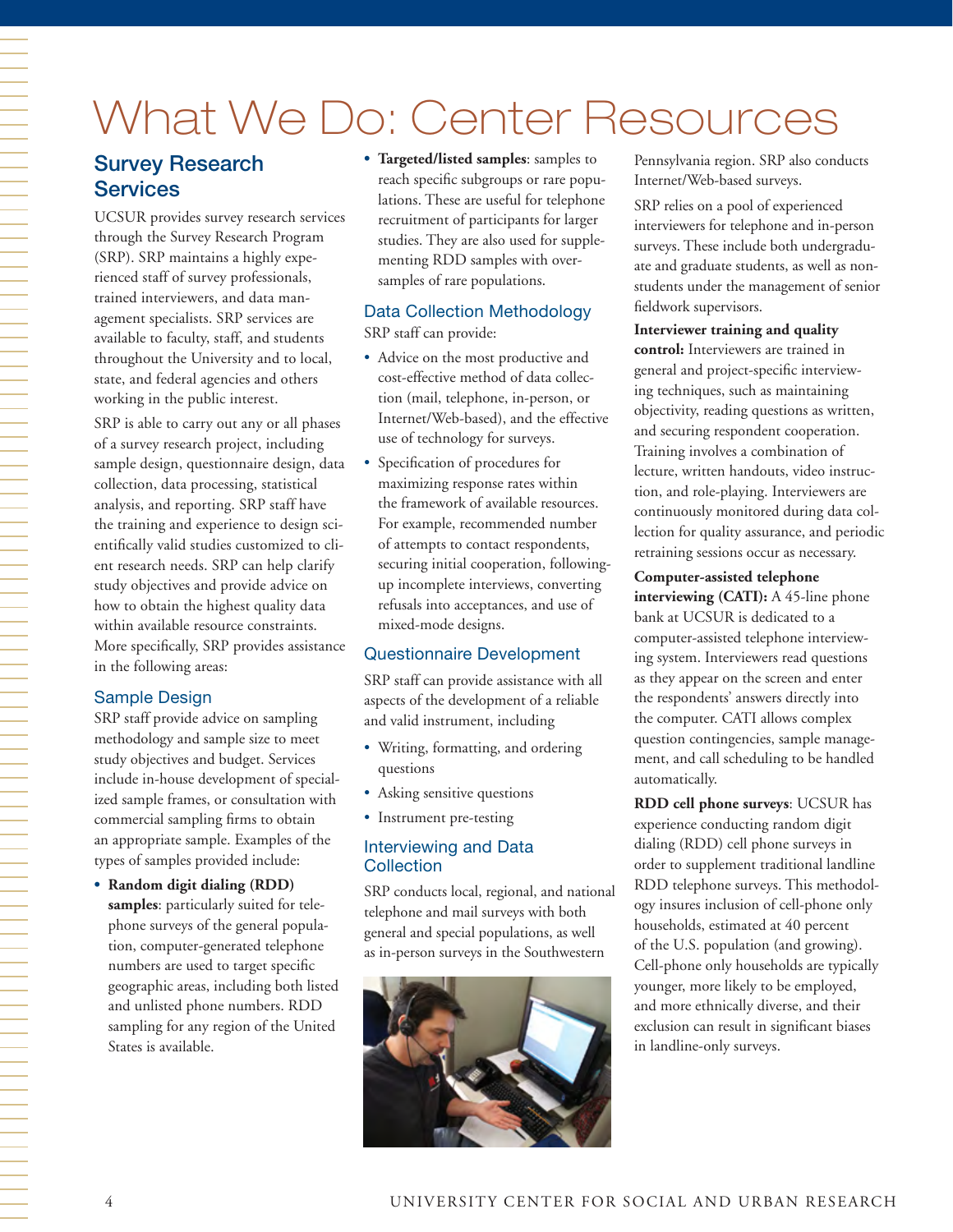#### **Computer-assisted personal**

**interviewing (CAPI):** With this type of interview an interviewer, using a laptop computer, reads questions to the respondent and then enters the answers directly into a database on the laptop computer. CAPI is programmed similar to computerassisted telephone interviewing, and provides the same advantages (automated skips, randomized experiments, etc.).

**Audio computer-assisted self interviewing (ACASI):** With this application a respondent operates a computer, the computer displays the questions on screen and plays recordings of the questions to the respondent who enters answers directly into a database on the computer. A respondent typically uses headphones with our ACASI solutions in order to maintain response privacy. ACASI enhances perceived privacy for sensitive questions and is ideal for less literate populations. ACASI is similar to CATI, CAPI, and CASI in programming requirements and function.

**Interactive voice response (IVR):** IVR is an automated system where a recorded voice administers survey questions/scripts and detects voice and keypad inputs from a home phone or cell phone. Privacy is enhanced by switching to IVR from a live interviewer for the administration of sensitive questions. IVR is also ideal for ecological momentary assessment (EMA).

**Web-based data collection:** SRP has the capability to conduct Web-based surveys and other online data collection and management. UCSUR operates secure servers that host such activities.

**Mobile device data collection**: SRP has capabilities to design applications for the collection of data on smart phones and other mobile devices. These include tools for the collection and integration of self-reported survey, location tracking, and physiological monitoring data for real-time ecological momentary assessment studies.

#### **Additional data collection services:**

Telephone surveys using paper/pencil methodology, mail surveys, and in-person surveys in the Southwestern Pennsylvania region are also available.

#### Surveys of Special and Hard-to-reach Populations

UCSUR has conducted numerous surveys of special, hard-to-reach populations, including numerous clinical populations, children, and ethnically and linguistically diverse samples. UCSUR has conducted interviews in Spanish, Chinese, and Korean and has the capability to conduct international surveys.

#### Research Registry

UCSUR has developed and maintains an IRB-approved research registry currently containing more than 4,000 local residents who have agreed to be contacted for possible surveys and other research studies. The participants are recruited to the registry on an ongoing basis from the pool of respondents to UCSURconducted population-based telephone surveys. The registry includes detailed contact information and demographic information including age, gender, race, education level, marital status, household composition, employment status, and income. This allows for targeting of participants for studies with specific eligibility requirements. External investigators can contract with SRP to access the registry for study recruitment.

#### Data Management

Using a variety of computer programs, languages, database management software, and operating systems, SRP staff are available to perform a number of data management functions, including database development, editing, coding, and survey data processing. SRP staff also have the capability to integrate survey respondent data with GIS-based spatial data, and with other secondary data sources.

#### Statistical Analysis of Survey Data

SRP staff can perform statistical analyses of survey data, ranging from simple tabulations to relatively complex statistical modeling using a variety of statistical packages. Analytic capabilities include:

- Descriptive statistical analyses of survey responses, including calculations of sampling error, and statistical adjustments for unequal selection probabilities and non-response
- Cross-classification analyses with demographic or other predictive factors
- Multivariate analyses, including ANOVA, factor analysis, linear and non-linear regression, logistic regression, categorical methods, and structural equation modeling
- Longitudinal analyses

#### Report Preparation and Presentation

SRP staff have experience in the production of a variety of reports, including:

- Simple tabulations
- Executive summaries
- In-depth narrative reports
- Oral presentations of results to interested parties

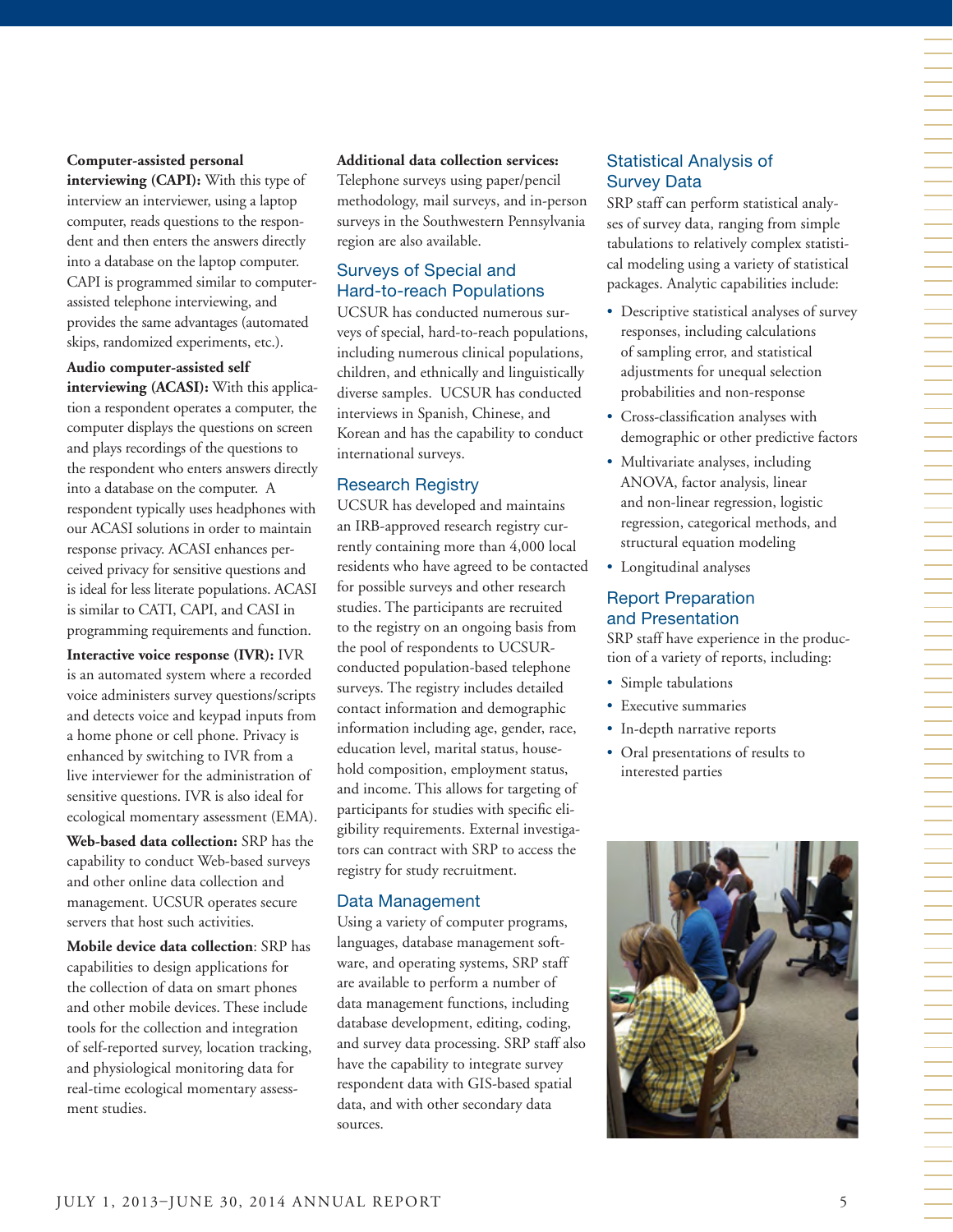# What We Do: Center Resources, continued

# Urban and Regional Analysis Services

UCSUR's Urban and Regional Analysis Program (URA) analyzes major economic and demographic trends in the Pittsburgh region in national and international contexts. URA brings together faculty, research staff, and graduate students to examine important urban and regional issues, with the results disseminated widely to state and regional policymakers, local officials, and community and economic development organizations. URA also partners with other researchers and organizations across the globe to advance urban and regional knowledge. URA's research extends from regional development to community change and examines their consequences for regional restructuring, equity implications, and policy analysis. In addition to the performance of the regional economy, specific strategic economic sectors are examined through in-depth studies and their implications for workforce development and job creation. The program also fosters the development of new methods of data collection and analysis. URA research is published in scholarly journals and technical reports and has been an important element of UCSUR's commitment to providing regional economic development analysis to both the academic community and the Pittsburgh region. Through URA's work, UCSUR is one of two research affiliates of the Pennsylvania State Data Center, the official source of demographic and economic data for the state. UCSUR maintains a repository for electronic and printed Census data and publications. For the latest urban and regional developments, visit The Pittsburgh Urban Blog (The PUB) at www.ucsur.pitt.edu/thepub.php.

#### The Pittsburgh Regional Economic Model

The Pittsburgh Regional Economic model is a large-scale regional econometric model developed by Regional Economic Models Inc. (REMI) and

supported by UCSUR in partnership with the Southwestern Pennsylvania Commission. The REMI model provides a powerful framework for economic analysis related to structural change in the Pittsburgh region and complements a variety of activities undertaken by the Center. The Center continues to maintain this model and provide support to local agencies as needed as part of the need for quality regional economic forecasting and impact analysis in the region. UCSUR staff calibrates the Pittsburgh REMI model based on local conditions and our 12 years of experience applying the model to the Pittsburgh region. This capability to forecast future regional economic conditions and conduct detailed impact analysis of potential changes in the regional economy is unique in the region. The model includes the seven county Metropolitan Statistical Area (Allegheny, Armstrong, Beaver, Butler, Fayette, Washington, and Westmoreland) plus Greene and Indiana counties. This model enables us to analyze economic and demographic impacts across the SWPA region. Recently, the REMI model was used for projects for the University of Pittsburgh Cancer Institute, Allegheny Places - The Allegheny County Comprehensive Plan, and the Taxpayer Return on Investment in Pennsylvania Public Libraries Study.

#### Regional Data Center

The Regional Data Center (RDC) at UCSUR is being created to support regional initiatives through the provision of timely and useful information and related services. Political fragmentation and the lack of effective public information systems in many communities provide an opportunity to build shared systems for managing regional information. Such systems allow for the establishment of effective data standards, provide publicly accessible and timely information in real-time, create a legal framework for information sharing, and increase the efficiency and effectiveness

of local government. Shared systems and common standards will also increase opportunities for cross-community, cross-jurisdictional, and cross-sector collaboration. We want Pittsburgh to serve as a global model for collaborative data infrastructure to support research, analysis, decision making, and community engagement.

The RDC will serve as the Pittsburgh region's open data portal, and will begin to host datasets from various governments, public authorities, university research projects, non-profit and community organizations in 2015. The RDC and portal will be hosted and managed at UCSUR and will provide a resource for interested organizations to contribute their data to a central location and create a data-rich environment in the Pittsburgh Region. Training and technical assistance will also be provided to data publishers and data users. Key partners of UCSUR in this effort include the City of Pittsburgh and Allegheny County.

#### Pittsburgh Neighborhood and Community Information System (PNCIS)

The Pittsburgh Neighborhood and Community Information System (PNCIS) is a property-based information system that has collected, curated, and shared over one hundred indicators from more than twenty data sets vital to community planning and revitalization efforts in Allegheny County and the City of Pittsburgh. Data available through the PNCIS include land use, vacancy, property ownership, crime, foreclosure, tax delinquency, and real estate sales. The data are made available to over 800 trained users representing 200 different organizations through the PNCIS Website. Training is also provided in-class to students at local universities, many of whom have continued to use PNCIS in their careers. PNCIS promotes and assists in neighborhood development and revitalization through research and analysis to reduce blight,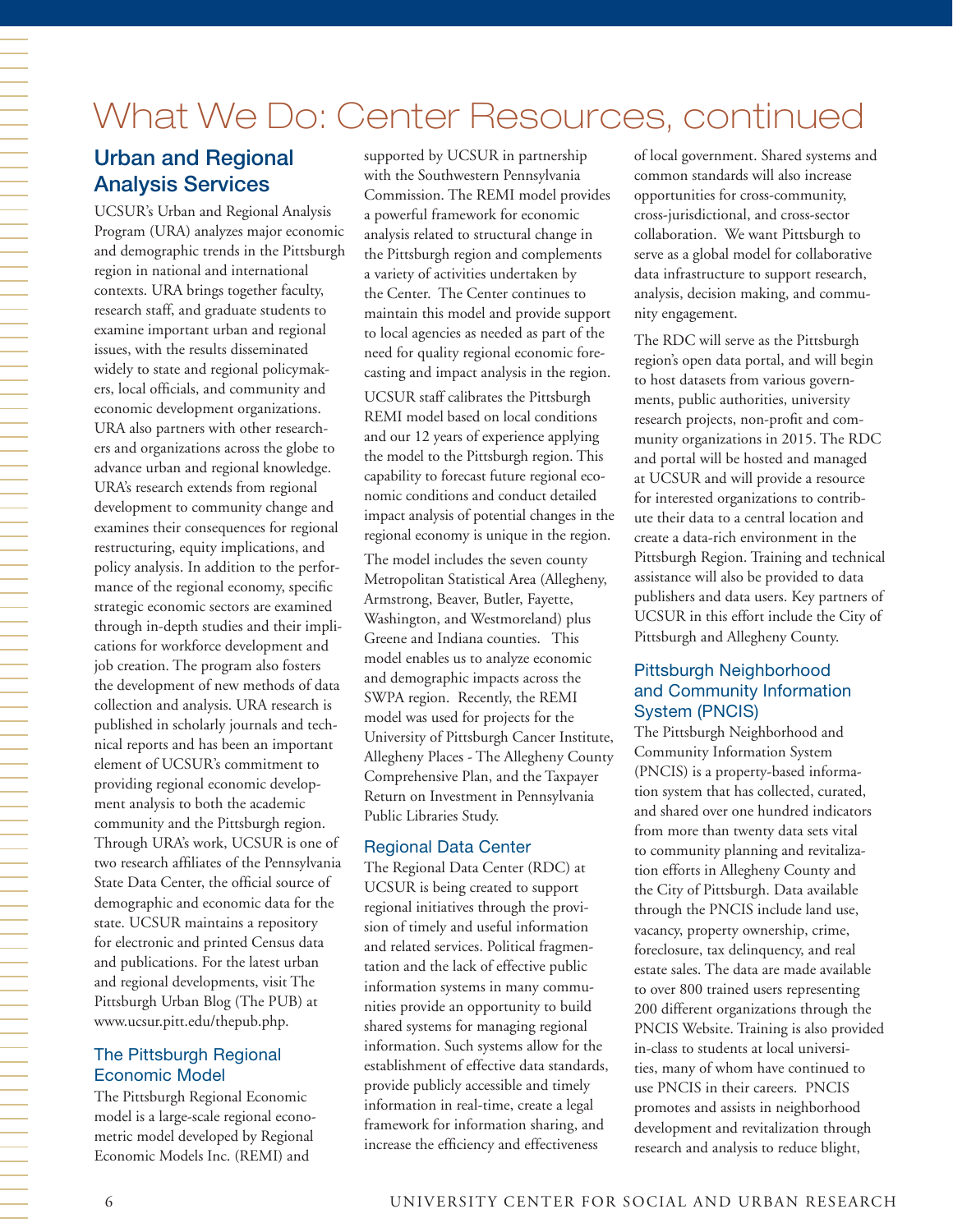promote neighborhood investment, and improve communities. UCSUR operates PNCIS in agreement with the Pittsburgh Partnership for Neighborhood Development (PPND) and the City of Pittsburgh. PNCIS is also a partner in the National Neighborhood Indicators Partnership, a consortium of over 35 local partners across the USA, based at the Urban Institute in Washington, D.C.

#### Pittsburgh Indicators Project: PittsburghTODAY.org

PittsburghTODAY.org is an in-depth journalism and regional indicators program that compares Greater Pittsburgh with 14 other regions on hundreds of measures. The statistical indicators provide reliable and timely information that shows this region's strengths and weaknesses and how it compares with other regions. Additionally, PittsburghTODAY.org undertakes indepth journalistic projects in subjects that are important to the region's future.

#### Support of the Southwestern Planning Commission (SPC)

UCSUR continues to support the Southwestern Planning Commission (SPC) in developing its forecast of regional population and employment for the region for SPC's long range planning. This is a primary function of the REMI model, which is essential to regional planning because of its extensive demographic modeling capabilities. UCSUR staff provides both technical and research consulting to SPC through the use of the REMI model and its applications to produce an accurate forecast for the region. SPC uses these baseline forecasts from the REMI model to evaluate a range of long term transportation projects for the region and decide on funding priorities. SPC is also required by federal mandate to provide 30-year projections of population and employment to the U.S. Department of Transportation as part of their planning process.

| <b>Inside This Issue</b><br>Urban and Regional                                                                                                                                                                                                                                                          | $D_E$ скмвин 2014<br><b>Pittsburgh Economic Quarterly</b><br>University of Pittsburgh<br>University Center for Social and Urban Research<br>Implementation of Tracking Technologies<br>for Social Science Research                                                                                                                                                                                                                                                                                                                                                                                                                                                                                                                                                                                                                                                                                                                                                                                                                                                                                                                                                                                                                                                                                                                                                                                                                                                                                                                                                                                                                                                                                                                                                                                                                                                                                                                                                                                                                                                                                                                                                                                                                                                                                                                                                                                                                                                                                                                                                                                                                                                                                                                                                                                                                                                                                                                                                              |
|---------------------------------------------------------------------------------------------------------------------------------------------------------------------------------------------------------------------------------------------------------------------------------------------------------|---------------------------------------------------------------------------------------------------------------------------------------------------------------------------------------------------------------------------------------------------------------------------------------------------------------------------------------------------------------------------------------------------------------------------------------------------------------------------------------------------------------------------------------------------------------------------------------------------------------------------------------------------------------------------------------------------------------------------------------------------------------------------------------------------------------------------------------------------------------------------------------------------------------------------------------------------------------------------------------------------------------------------------------------------------------------------------------------------------------------------------------------------------------------------------------------------------------------------------------------------------------------------------------------------------------------------------------------------------------------------------------------------------------------------------------------------------------------------------------------------------------------------------------------------------------------------------------------------------------------------------------------------------------------------------------------------------------------------------------------------------------------------------------------------------------------------------------------------------------------------------------------------------------------------------------------------------------------------------------------------------------------------------------------------------------------------------------------------------------------------------------------------------------------------------------------------------------------------------------------------------------------------------------------------------------------------------------------------------------------------------------------------------------------------------------------------------------------------------------------------------------------------------------------------------------------------------------------------------------------------------------------------------------------------------------------------------------------------------------------------------------------------------------------------------------------------------------------------------------------------------------------------------------------------------------------------------------------------------|
| Brown Bag<br>Symmax Series<br>Scuthwestern<br>Ponazylvania Commercial<br>Politic Contract of the Contract of The Contract of The Contract of The Contract of The Contract of The Contract of The Contract of The Contract of The Contract of The Contract of The Contract of The Contract of The Contra | device that can transfer obtained receions easily and<br>By Nourt Stored<br>cheaply have been creating important opportunities for<br>In the last decade or so, we have withessed unprec-<br>research, in parallel, there is a growing ability to analyze<br>ederated advantage in the collection and use of high-<br>the huge space-time databases created by thisse tracking<br>resolution geographic data of moving humans or objects<br>technologies due to, in particular, the confinanza develop-<br>by researchers and the wider public. This is a result<br>ment of geographical information science/systems and<br>of various technological developments, including the<br>more penerally, to the adventuations in our computing<br>continuous development of remote sensing the creation<br>of free coline maps and setspite images of Earth (e-2.<br>abilities.<br>The ability to collect and analyze high-resolution space-<br>Google Meps and Google Earth), and the wide as elability<br>time data that cover long periods of time opens up enor-<br>of various tracking technologies, such as GPS, Beautosth,<br>mous possibilities for virtualing new lines of social science<br>and Wi-Fi-<br>Most recently, the development and widespread use<br>*** continued on page 4<br>of smartphonics that incorporate tracking abilities in one<br>.<br>Participa de la provincia de la provincia del manera del control de la provincia del control de la provincia d<br>Impact of Migration on the<br>Pittsburgh Workforce<br>network migrants moving into the Pittsburgh region<br><b>B</b> By Civistopher Brief<br>-those aniving in the past year, regardless of origin<br>Population migrazion plays a major role in regional<br>and also the number of foreign-born workers in the<br>growth and change across Southwestern Pennsylvania-<br>Pittsburgh region, regardless of the year of their move<br>Even if the rate of not migration is low, larger flows<br>of both in-migration and out-migration enrolmen each<br>to Pittsburgh.<br>Data from the U.S. Census Bureau's American<br>year. Pepulation migration has a focused impact on<br>Community Survey (ACS) Public Use Microdata Sample<br>the regional workforce. A significant part of migration<br>is compiled here to examine metropolitan migration<br>within the United States is considered economic migra-<br>trends. Data from the ACS fixe-year (2008-12) data<br>tion, driven in large part by workers and their familias<br>set are compled for the Pittsburgh metropolitan staris-<br>relocating for employment related reasons.<br>tical area (MSA), currently defined as a seren-county<br>Migration ranks your significantly for different parts of<br>area comprising Allegheny, Armstrong, Beaver, Butler,<br>the population, in particular, migrarion rates are much<br>Fayette, Weshington, and Weshnereland counties in<br>higher for the younger working-age papulation than |
|                                                                                                                                                                                                                                                                                                         | for older working age coherts. Migrazion also varies<br>Southwestern Pennsylvania-<br>ACS is an origoing survey that includes a question<br>significantly across industries and occupations based<br>galong respondents where they lived one year earlier.<br>on differential rates of employment grants and other<br>ACS compled data can be used to estimate the size of<br>Here, the impact of recent migration flows into the<br>factors.<br>*** pontinued on page 2<br>Pittsburgh region is extensived. We quantify the number                                                                                                                                                                                                                                                                                                                                                                                                                                                                                                                                                                                                                                                                                                                                                                                                                                                                                                                                                                                                                                                                                                                                                                                                                                                                                                                                                                                                                                                                                                                                                                                                                                                                                                                                                                                                                                                                                                                                                                                                                                                                                                                                                                                                                                                                                                                                                                                                                                             |
|                                                                                                                                                                                                                                                                                                         | x,                                                                                                                                                                                                                                                                                                                                                                                                                                                                                                                                                                                                                                                                                                                                                                                                                                                                                                                                                                                                                                                                                                                                                                                                                                                                                                                                                                                                                                                                                                                                                                                                                                                                                                                                                                                                                                                                                                                                                                                                                                                                                                                                                                                                                                                                                                                                                                                                                                                                                                                                                                                                                                                                                                                                                                                                                                                                                                                                                                              |

### Pittsburgh Economic Quarterly

UCSUR publishes the *Pittsburgh Economic Quarterly* (PEQ) to support organizations and staff involved with economic development throughout the region. PEQ highlights important economic and demographic trends that impact the regional economy and the competitiveness of the regional economy. PEQ is an extension of the continuing work done at UCSUR. Each issue includes the latest data on regional employment and economic conditions. Feature articles cover a variety of issues relating to the regional economy and how it is changing, along with analyses of other economic and social factors that directly impact the future of the region. Significant positive response to PEQ has resulted in substantial press coverage and has filled a major need in the region for ongoing study of current economic trends. Recent issues of PEQ addressed these key topics:

- The State of Aging in Allegheny County
- Residential Segregation and Changes within Allegheny County, 1970-2010
- Labor Force Participation Trends in the Pittsburgh Region
- Economic and Community Impacts of Colleges and Universities in Smaller Communities in Western Pennsylvania

• Resident Workplace Location, Commuting Flows, and the City of Pittsburgh

# Gerontology Services

### Gerontology Research Registry

The Gerontology Program at the University of Pittsburgh has been conducting federally-funded research on critical issues related to health, aging, and family caregiving for the past 20 years. Much of what is known about living with different illnesses has resulted from medical and psychological research such as that conducted in our program. This program is recognized as one of the leading social gerontology research programs in the nation.

As part of our mission, we have created the Gerontology Program Research Registry, which is made up of individuals who are willing to be contacted for participation in future research studies on various issues.

#### Graduate Certificate in Gerontology

This program is designed to serve individuals from diverse educational, employment, and professional backgrounds who are interested in acquiring basic knowledge about gerontology and geriatrics and specialized knowledge of aging and aging processes. Students may focus broadly on a course of study in a general multidisciplinary track, or they may select a track focused on prevention and healthy aging. They may instead choose to concentrate in areas of specialization including dentistry, gerontechnology, law, mental health, nursing, occupational therapy/rehabilitation, public health, and social work.

Whether to gain credentials and skills for a competitive advantage in the marketplace or to enhance understanding of aging to inform the delivery of services, programs, or products, students may solely enroll in this certificate program or they may pursue the certificate in conjunction with a degree program. Credits earned for the certificate may often be applied toward a degree program.

一个人,我们就是一个人,我们就是一个人,我们就是一个人,我们就是一个人,我们就是一个人,我们就是一个人,我们就是一个人,我们就是一个人,我们就是一个人,我们就是一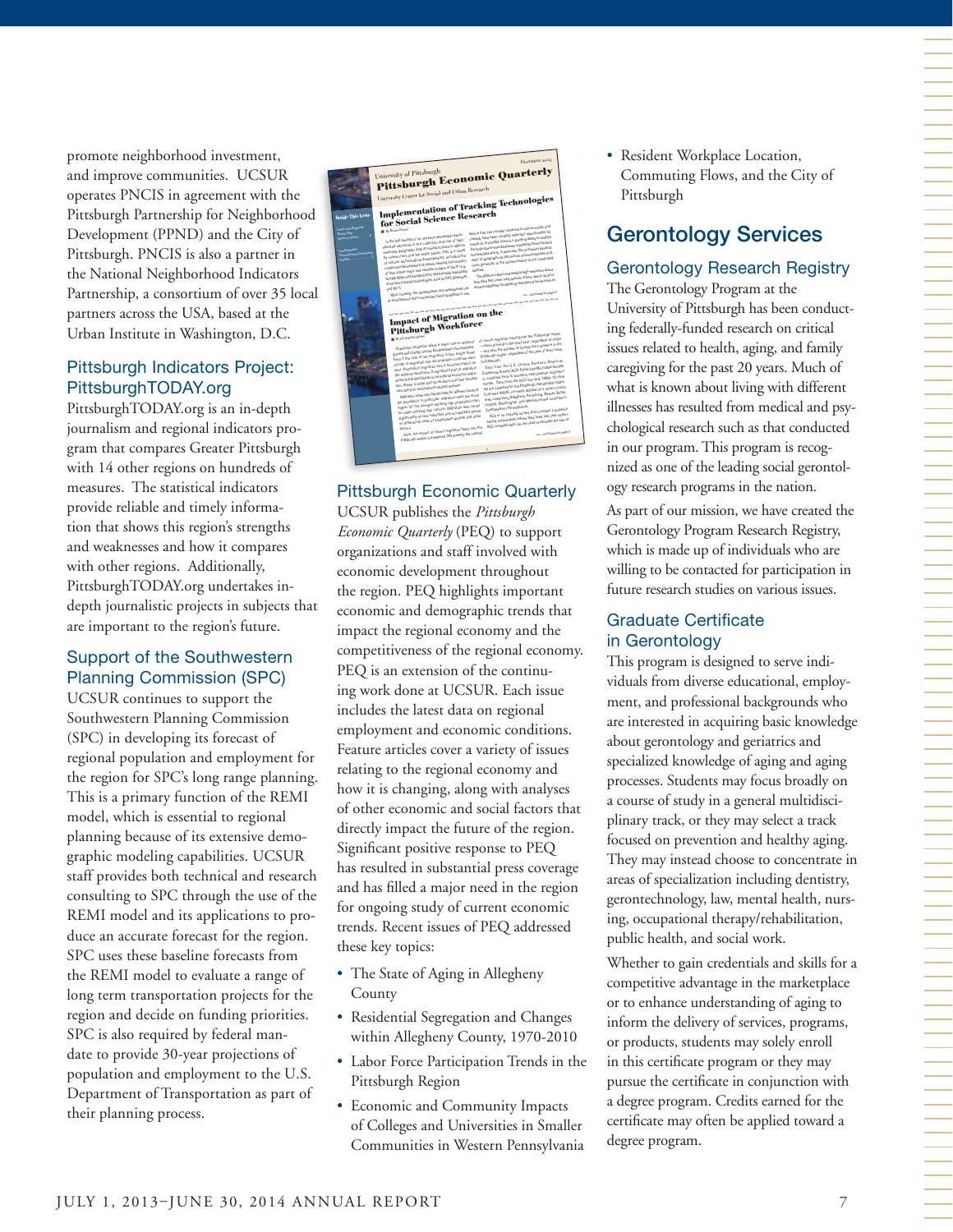# What We Do: Center Resources, continued

The general multidisciplinary track is also available through Pitt Online (visit www.online.pitt.edu), and more information about this Graduate Certificate in Gerontology can be found at: www.ucsur. pitt.edu/gerontology\_certificate.php.

#### Technology and Aging

Several projects within the Gerontology Program are examining the utility and acceptability of emerging technologies intended to enable older adults to live as independently as possible and to support family caregivers. With input from potential end-users and other stakeholders, social scientists and health professionals are partnering with technology developers to ensure the usability of intelligent systems and devices for these target populations. These efforts are supported by the National Institute of Nursing Research and the Quality of Life Technology Center, an engineering research center funded by the National Science Foundation which involves multidisciplinary collaboration among a cadre of researchers from the University of Pittsburgh and Carnegie Mellon University.

In addition to privacy concerns and policy issues related to collection of personal data and technology adoption, our team investigates how target users interact with novel hardware and software for monitoring safety, health, and functional status, as a basis for intervention. Technologies being studied include a multiuser health kiosk for community-residing older adults with limited access to personal computers for health monitoring and information and wearable computer vision technology that enables in-home assessment of functional capabilities and caregiving quality.

# Qualitative Data Analysis Services

The Qualitative Data Analysis Program (QDAP) at UCSUR provides a resource to the University community in all aspects of qualitative data collection and analysis. Experienced QDAP staff can carry out or assist with all phases of a qualitative research project including study design, project management and coordination, data collection utilizing interviews, focus groups, and document or Web site analysis, audio and video transcription, data coding and analysis, and results reporting.

#### Data Collection and Management

QDAP staff has the expertise to collect and manage a range of qualitative data utilizing a variety of methods and sources. This includes conducting in-depth interviews, facilitating focus groups, and collecting qualitative data from both traditional and innovative sources such as document and textual material, videos, images and other visual material, and Web sources such as Web sites, blogs and e-mails. QDAP provides high quality transcription of audio and video recordings for further analysis. QDAP staff can provide management services ranging from full project management to assistance in the management of data collection including recruitment, screening, and scheduling of participants, depending on project needs. Using qualitative data analysis and management software, QDAP staff can also organize and manage qualitative data in preparation for analysis.

#### Value-Added Coding

Accurate and reliable coding is central to qualitative and mixed methods analysis. QDAP offers a rigorous approach to analyzing a variety of qualitative materials. Experienced coders deliver the data you

need in a timely and expert manner from a wide variety of sources. Original material for analysis might include in-depth interviews, open-ended survey answers, field notes, transcripts from focus groups, Web blogs, e-mails, Web site content, videos and images, results from database searches (such as LexisNexis™), congressional testimony, historical texts, and a host of other unstructured but digitized data sets. QDAP staff works with your research team to craft an analysis plan and codebook with a tailored methodology designed to code the material for key concepts and relationships. Multiple coders can quickly and reliably extract the data you need to reach valid inferences.

QDAP employs University of Pittsburgh students and UCSUR professional staff trained in data collection and in using qualitative analysis software. We maintain a 15-station transcription and qualitative data coding lab which utilizes Olympus transcription software; ATLAS.ti, a widely used qualitative data analysis software package that supports project management, enables multiple coders to collaborate on a single project, and generates output that facilitates the analysis process; Transana, a video coding software package; and a specialized, in-house program for quality control which calculates inter-coder reliability statistics and simplified adjudication of coder disagreement. On the QDAP Web site, we support the Coding Analysis Toolkit (CAT), a Web-based suite of tools that facilitates post-coding analysis of qualitative data. In addition, we offer training seminars and one-on-one training sessions for faculty, staff and students in using ATLAS.ti, Transana, and other qualitative data analysis software.

#### Services Provided

- Study design, management and coordination
- Interviewer training and management
- Participant recruitment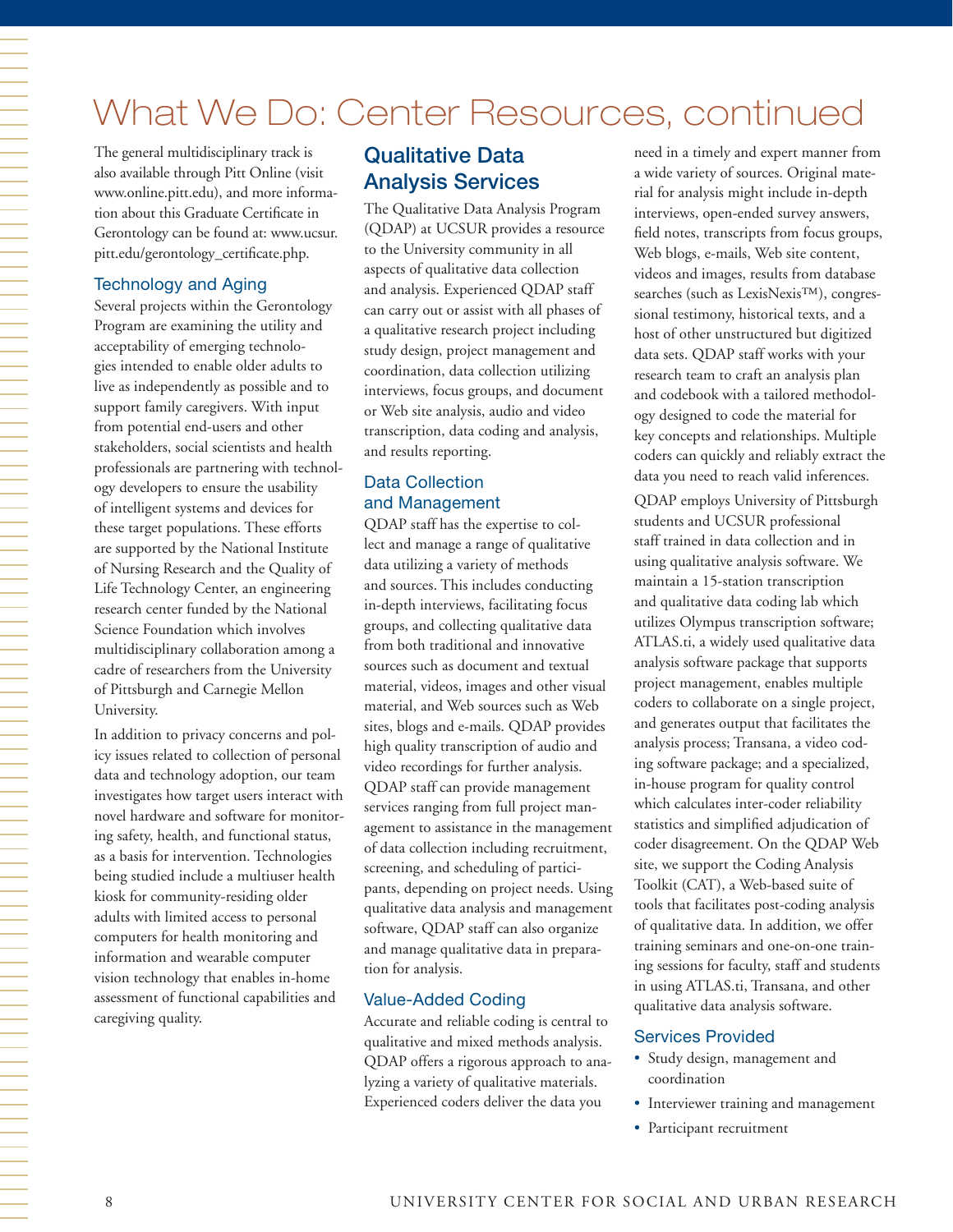• Software training for qualitative data analysis software (ATLAS.ti, Transana,

Coding Analysis Toolkit)

• Results analysis and expression

# Geographical Information Systems and Visual Analytics Services

• Data collection including focus group facilitation, in-depth interviewing and

• Transcription of audio and video

• Data preparation, cleaning, and

• Codebook development and testing • Coding and coding adjudication

• Coder reliability and validity reporting

document analysis

recordings

management

#### Geographic Information **Services**

A Geographic Information System (GIS) is an information system designed to work with data referenced by spatial or geographic coordinates. GIS technology has proven to be invaluable in many areas of application, including municipal and federal government operations, health care, business management, and the social and natural sciences. It is a complex technology with many subtle nuances that requires considerable training, tools, and experience to fully exploit.

#### Visual Analytics

Visual Analytics (VA) is the use of graphical, image, and other pictographic techniques to display and navigate large sets of data for the purpose of discovering relationships among the data. Analysts are quickly overwhelmed by large listings or tables of data. Through visualization techniques, millions of data points can be summarized in displays such as dashboards, maps, and diagrams. Color, size, position, orientation, and other features are used to represent characteristics of the data. Specialized tools have been

developed to highlight relationships and changes in relationships. Anomalies are easily detectable. Real time and varying data can be shown by animation.



*Sample analytic map showing where impoverished students reside.*

#### Services Provided

- GIS needs analysis
- GIS system design and implementation
- Custom GIS programming
- Digital spatial database design, development and maintenance
- Network analysis
- Global positioning systems
- Web-based systems
- Spatial and simulation modeling
- Integration of artificial intelligence techniques
- Consulting
- Training
- Education
- System integration
- Real time GIS

#### **Experience**

UCSUR has decades of experience in applying GIS technology to many situations. Our efforts have consistently withstood the test of time and post-project scrutiny. Refer to Web site for specific examples: www.ucsur.pitt.edu.

# Acquisition and Management of Secondary Data

UCSUR provides assistance for secondary data acquisition and management to the academic community and to the Pittsburgh region as a whole. As an affiliate of the Pennsylvania State Data Center, the official source of demographic and economic data for the state, UCSUR is a repository for electronic and printed Census information, including Census 2010 data. UCSUR also acquires and maintains a variety of government statistics, economic and labor market data, and other types of secondary information on a regular basis. This information is available to the academic community and to the general public.

The data acquisition and management services UCSUR provides include:

- Assistance in acquiring secondary data stored at UCSUR to interested individuals and organizations
- Assistance in locating and acquiring a variety of other types of secondary information
- Expertise and consultation in the appropriate use and understanding of various secondary data sources
- Evaluation and interpretation of policy relevant secondary information data for government, business, labor, media and other organizations

UCSUR also conducts demographic, economic, and policy research and analysis and reports on secondary data and data trends relevant to the Pittsburgh region, both alone and in combination with various primary data sources. This research is reported through a number of venues, including research reports and newsletters, such as the Pittsburgh Economic Quarterly, and up-to-date neighborhood information on the UCSUR Web site (www.ucsur.pitt.edu).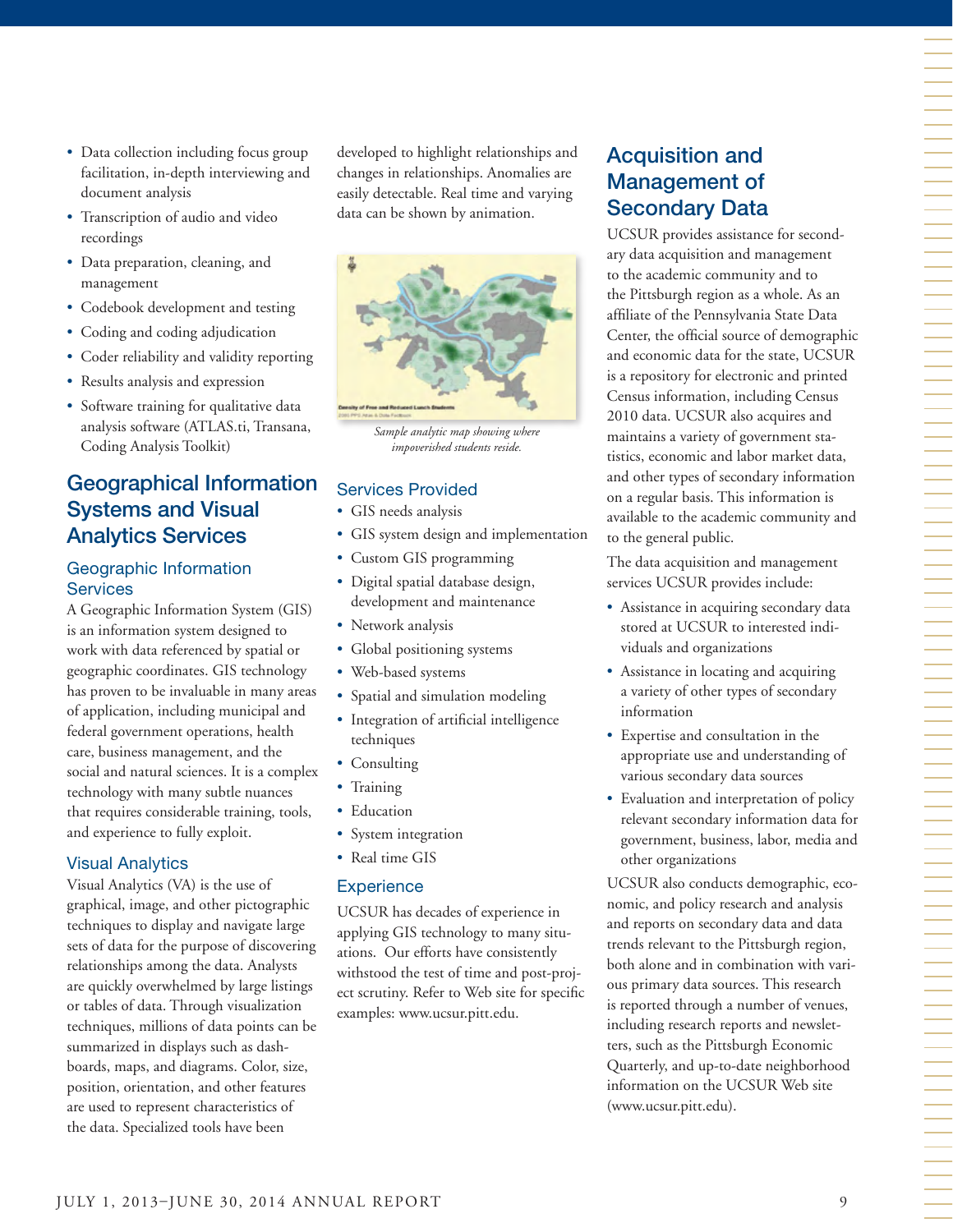# What We Do: Center Resources, continued

# Information Technology **Infrastructure**

For the programs housed at UCSUR, the Technology Services Department provides robust data management systems and services that focus on security, data integrity, and reliability.

By partnering with the University, UCSUR is able to utilize contemporary technology in order to provide staff and researchers the tools needed to meet cutting-edge information technology standards. Our collective systems are redundant, reliable, and secure. The technology that UCSUR uses to support its mission is enterprise level software. UCSUR uses the latest techniques in data storage, virtualization, and remote access, enabling the Center to cut costs, increase security, and provide the greatest flexibility to continue to support research in a fluid environment.

Relying on the University of Pittsburgh infrastructure provided by Computing Services and Systems Development (CSSD) is key to ensuring that the latest security and network standards are met. Also, leveraging sophisticated software and other resources offered by CSSD is fundamental to UCSUR's overall technology strategy.

# Program Evaluation Services

The University Center for Social and Urban Research can assist faculty at the University of Pittsburgh and community agencies with their program evaluation needs. We provide assistance in developing and designing evaluation plans, collecting and analyzing data, and writing evaluation reports. Depending on the focus of the project, these services can be provided by the Survey Research Program, Qualitative Data Analysis Program, Urban and Regional Analysis Program, or Gerontology Program. UCSUR's interdisciplinary staff has evaluation experience in a wide range of content areas, including social service programs, behavioral and mental health

services, public health programs, and educational services. UCSUR has conducted evaluations on family support, home visiting, after-school and youth development, conflict resolution, developmental disabilities, maternal and child health, fatherhood, and parent education programs, among many others. In addition, UCSUR has expertise in developing and implementing management information systems and needs assessments. UCSUR provides training and technical assistance to increase the capacity of staff to carry out evaluations, either independently or in collaboration with program evaluation specialists. Specific evaluation services offered include:

- Development of evaluation designs, including process and outcome evaluations
- Assistance with program design, focusing on connecting program activities to expected outcomes (program logic models)
- Needs assessments
- Selection of appropriate outcomes and measurement methods
- Identification of assessment instruments
- Development of surveys for program evaluation
- Data analysis consultation and research design
- Referral to evaluation consultants with expertise in specific content areas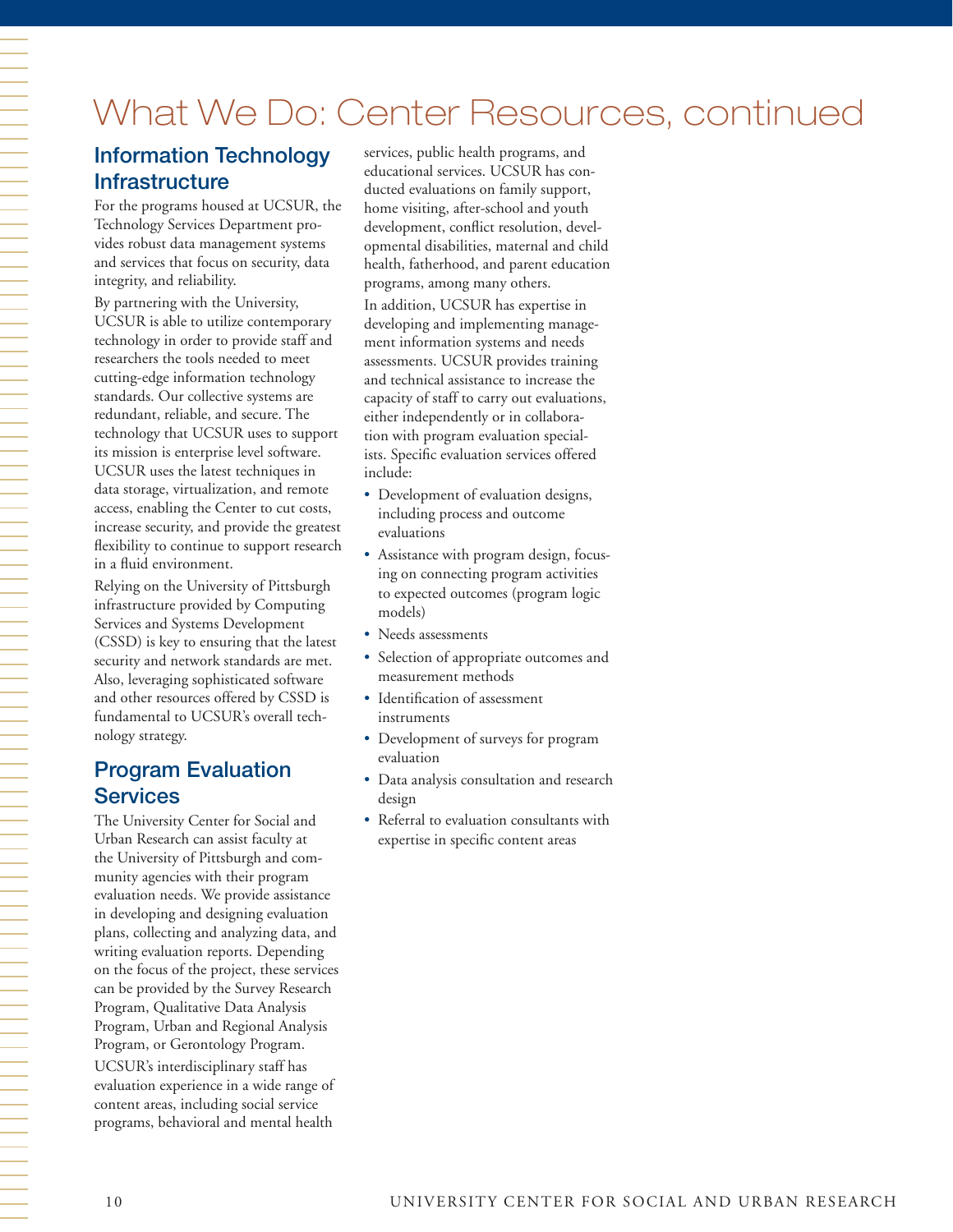# Faculty Development Awards



*Steven D. Manners*

In memory of Steven D. Manners, who began working at the Center in 1974 and served as its Assistant Director from 1989 until his death in September 2000, UCSUR initiated a Faculty Development Awards program in recognition of Mr. Manners' contributions to the Center and the University community. UCSUR offers annually two awards of up to \$10,000 each. Faculty may apply for awards in two categories: (1) Research Development Grants to support pilot research in the social, behavioral and policy sciences; and (2) Infrastructure Development Awards aimed at enhancing faculty capabilities to carry out interdisciplinary research in the social, behavioral and policy sciences.

• 2014 awardees: Anthony Fabio and Dara Mendez, Epidemiology; Lyn Robertson, Medicine

- 2013 awardees: Brian Beaton and Rosta Farzan, School of Information Sciences; Kathryn Monahan, Psychiatry; Ming-Te Wang, School of Education
- 2012 awardee: Nicholas Castle, Graduate School of Public Health
- 2011 awardees: Jane Clougherty, Graduate School of Public Health; Fengyan Tang, School of Social Work
- 2010 awardees: Shanti Gamper-Rabindran, Graduate School of Public and International Affairs; Jennifer H. Lingler, School of Nursing; Werner Troesken and Randall Walsh, Economics; Jennifer Nicoll Victor, Political Science
- 2009 awardees: Irina Murtazashvili, Economics; Brian A. Primack, Medicine and Pediatrics
- 2008 awardees: Peter J. Gianaros and J. Richard Jennings, Psychiatry; Keith Morgenlander, Medicine
- 2007 awardees: Patricia Isabel Documet, Behavioral and Community Health Sciences; Jeffrey Shook and Michael Vaughn, School of Social Work
- 2006 awardees: Shanti Gamper-Rabindran and Aaron Swoboda, Graduate School of Public and International Affairs; Larissa Myaskovsky, VA Pittsburgh Healthcare System
- 2005 awardees: Charlotte Brown, Center on Race and Social Problems; Bruce S. Ling, Institute for Doctor-Patient Communication; Eva Marie Shivers, School of Education
- 2004 awardees: Ellen Olshansky, School of Nursing; Seung-Hyun Yoo, Graduate School of Public Health; Susan Zickmund, Medicine
- Due to the large number of 2003 applications, UCSUR funded six awards: Pamela Peele, Health Economics; William Klein, Psychology; Daniel Rosen, School of Social Work; Lisa Brush, Sociology; Audrey Murrell, Joseph M. Katz Graduate School of Business; Jeannette Trauth, Graduate School of Public Health
- 2002 awardees: Maureen Porter, Administrative and Policy Studies; Scott F. Kiesling, Linguistics
- 2001 awardees: Miriam Hertz, Health Information Management; Paul E. Griffiths, History and Philosophy

# Board of Visitors

#### Michael A. Bryson

Chair, UCSUR's Board of Visitors Trustee, University of Pittsburgh Pittsburgh, PA

Anderson Dodd Smith, PhD Georgia Institute of Technology Atlanta, GA

#### Earl F. Hord

Emeritus Trustee University of Pittsburgh Queen Creek, AZ

James House, PhD ISR, University of Michigan Ann Arbor, MI

Larry C. Ledebur, PhD Cleveland State University Cleveland, OH

#### Cynthia L. Roth

Vice Chancellor University of Pittsburgh Pittsburgh, PA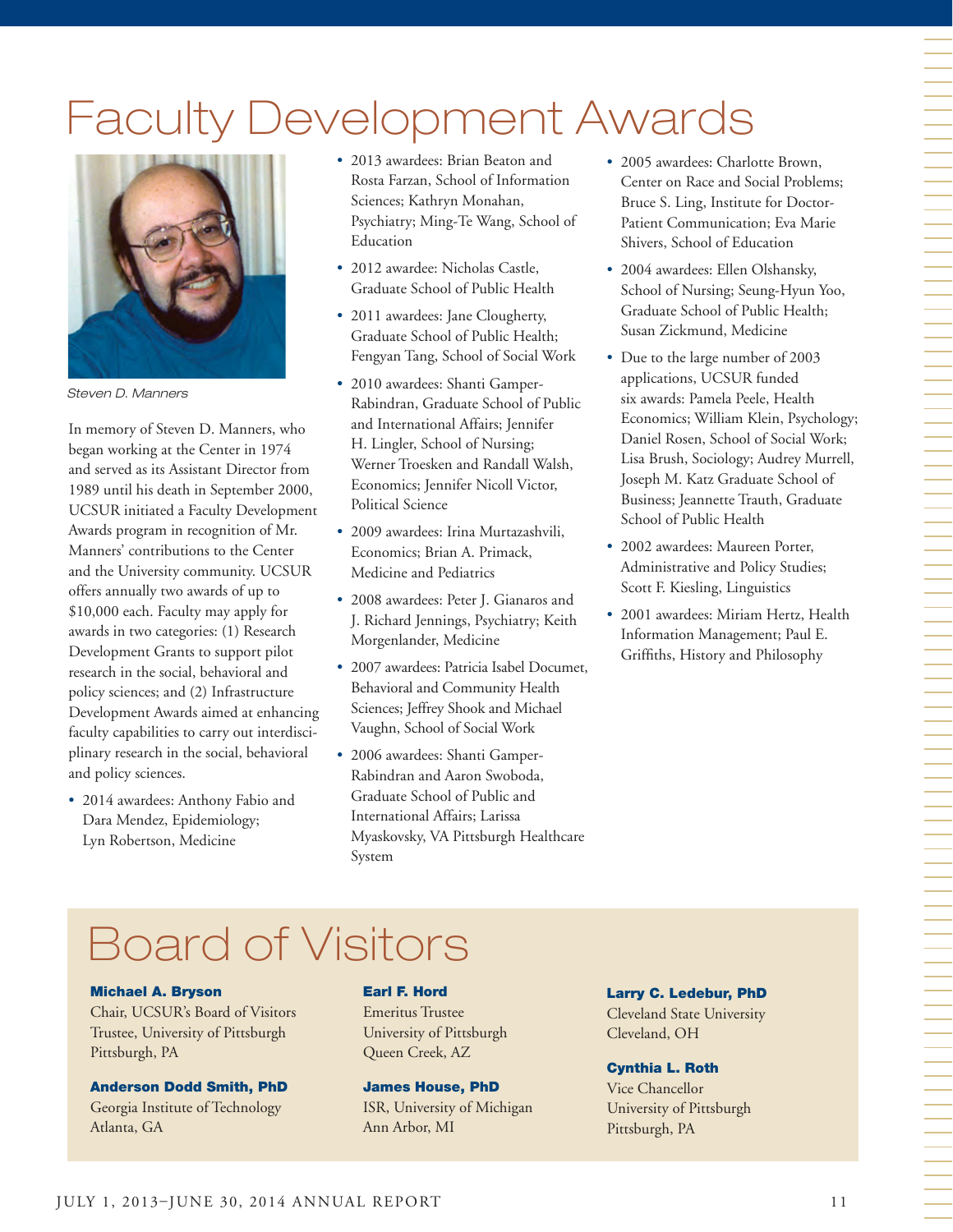# Core Staff

# **Administration**

**Director Richard Schulz** 

Associate Director **Scott Beach**

Business Manager **Greg Six** 

Administrators **Anna Aivaliotis, Donna M. King** 

Administrative Assistants **Philip Crain, Carrie Rodzwicz**

Systems Administrators **Robert Keene, Koury Lape, Eric Wolfe**

# Survey Research

Program Director **Scott Beach**

Research Associate **Donald Musa** 

Senior Research Specialists **Janet Schlarb, Stephen Strotmeyer**

Database Programmer/Database Administrator **Robert Keene**

Senior Fieldwork Supervisor **Lynda Connelly**

Fieldwork Supervisors **Olivia Kirsch, Olivia Wilson**

Fieldwork Supervisor/Research Specialist **Amber Barton**

#### Research Specialists

**Christine Byerly, Victoria Casilli, Kendra King, Patricia Lietz, Elizabeth Scott**

# **Urban and Regional Analysis**

Program Director **Sabina Deitrick\*\***

Regional Economist **Christopher Briem**

Research Specialist **Robert Gradek**

PittsburghTODAY Director **Douglas Heuck**

PittsburghTODAY Research Staff **Julia Fraser, Isabel Orozco**

## **Gerontology**

Program Director **Richard Schulz**

Associate Program Director **Judith Matthews**

Associate Program Director, Geriatric Education Center **John Hennon** 

Project Coordinators **Amber Barton, Jennifer Bissell, Sally Hostein, Julie Klinger**

# **Qualitative Data Analysis**

Program Director **Donald Musa**

Program Assistant Director **Laurel Person Mecca**

Research Specialists **David Halpern, Kevan Schultz**

# **Generations Together**

Emeritus Director/Journal Editor **Sally Newman**

*\*\* Indicates participating faculty, not UCSUR staff* 

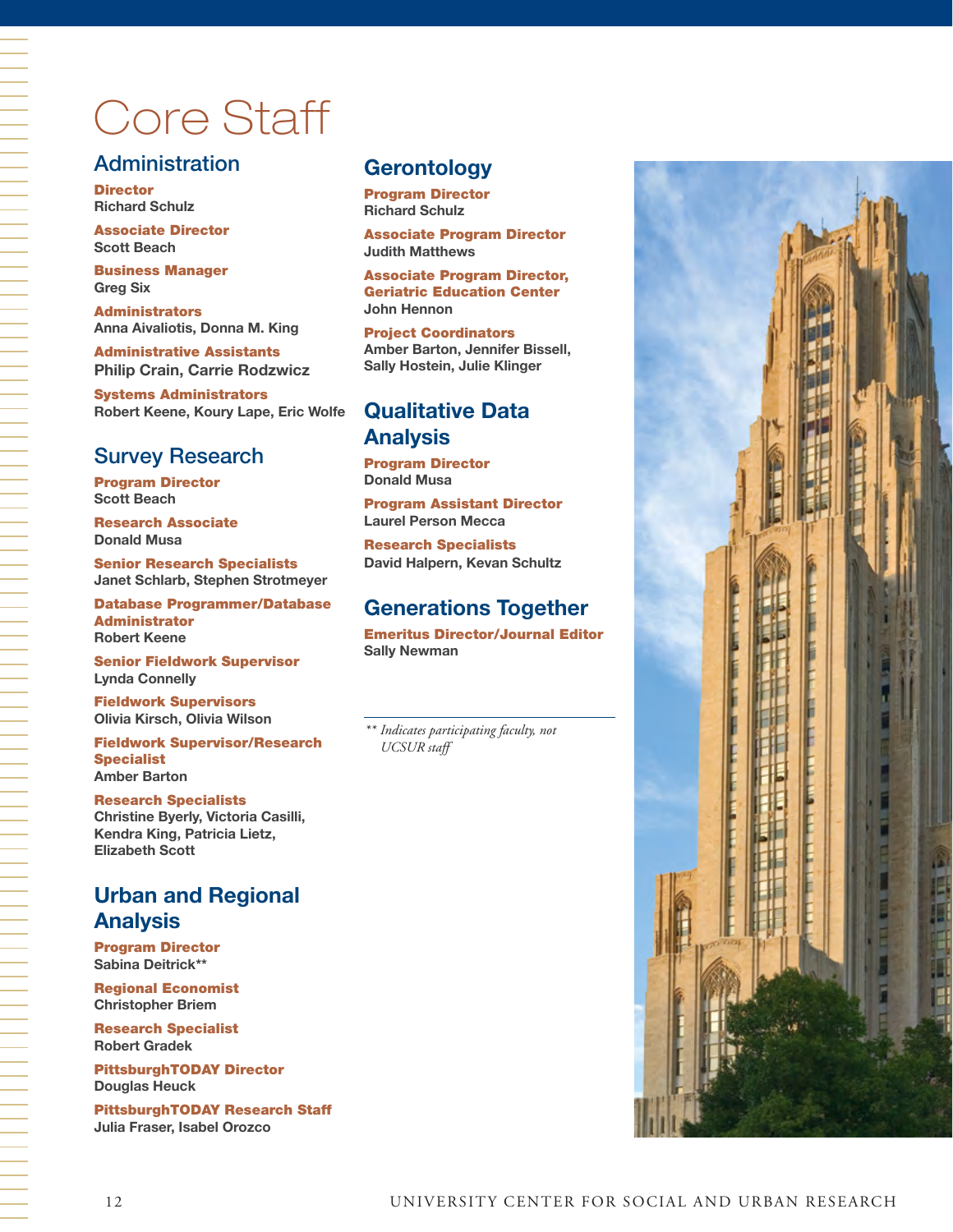# Faculty Associates

*The following individuals serve as faculty associates, representing numerous schools, departments, institutes, and centers.*

Charles David Boucek *Anesthesiology* John P. Williams *Anesthesiology* **Richard Scaglion** *Anthropology*<br>**Steven Albert** *Behavioral and* 

Gary M. Marsh<br>Stanley J. Kabala

Rami Melhem *Computer Science* Daniel Mosse *Computer Science* Taieb Znati *Computer Science* James Guggenheimer *Dental Medicine* Mary Marazita *Dental Medicine* Titus Schleyer *Dental Medicine* Robert Weyant *Dental Medicine* Frank Giarratani *Economics* Gene Gruver *Economics* Linda DeAngelo *Education* Carl I. Fertman *Education* Michael Gunzenhauser *Education* Meryl K. Lazar *Education* Steven R. Lyon *Education* Amber Pabon *Education* Maureen Porter *Education* Joan I. Vondra *Education* Vince N. Mosesso, Jr. *Emergency Medicine* Paul M. Paris *Emergency Medicine* Marcia Landy *English*

Steven H. Belle Joyce T. Bromberger *Epidemiology* Jane A. Cauley *Epidemiology* Andrea Kriska *Epidemiology* Joel L. Weissfeld *Epidemiology* William B. Kory *Geography* Seymour Drescher *History* Laurence A. Glasco *History* **Edward K. Muller** 

Mary Besterfield-Sacre *Industrial Engineering* Kenneth Sochats *Information Sciences* Terry Miller *Institute of Politics*

Behavioral and Community Health *Sciences* Jessica Griffin Burke *Behavioral and Community Health Sciences* Mary Hawk *Behavioral and Community Health Sciences* Edmund Ricci *Behavioral and Community Health Sciences* Ravi Sharma *Behavioral and Community Health Sciences* Center for Environmental Research *and Education* Melissa Bilec *Civil and Environmental Engineering* Amy Landis *Civil and Environmental Engineering* Ronald D. Neufeld *Civil and Environmental Engineering* Communication Science and *Disorders* Connie A. Tompkins *Communication Science and Disorders* J. Scott Yaruss *Communication Science and Disorders* **Critical Care Medicine** Jane Clougherty *Environmental and Occupational Health* Jonathon Erlen *Falk Library/Public Health* Graduate School of Public and *International Affairs* Louise Comfort *Graduate School of Public and International Affairs* Sabina Deitrick *Graduate School of Public and International Affairs* David Y. Miller *Graduate School of Public and International Affairs* Jennifer Brach *Health and Rehabilitation Sciences* Nicholas Castle *Health Policy and Management* **Health Policy and Management** Judith R. Lave *Health Policy and Management* Beaufort B. Longest, Jr *Health Policy and Management* Margaret Potter *Health Policy and Management* Lisa S. Parker *Human Genetics* Rory Cooper *Human Engineering Research Laboratories* Anthony J. Silvestre *Infectious Diseases/Microbiology*

Kathleen McTigue *Internal Medicine* Ronald A. Brand *Law* Mary Crossley *Law* Vivian Curran *Law* Lawrence A. Frolik *Law* David Herring *Law* Alan Meisel *Law*

Derek C. Angus *Medicine* Robert M. Arnold *Medicine* Amber Barnato *Medicine* Sonya Borrero *Medicine* Cindy L. Bryce *Medicine* Daniel Buysse *Medicine* Jill Radtke Demirci *Medicine* Michael Fine *Medicine* John Kellum, Jr. *Medicine* Katie Nason *Medicine* Anne B. Newman *Medicine* P. Sudhakar Reddy *Medicine* Linda Robertson Eric Rodriguez *Medicine* Robert E. Schoen *Medicine* Stephanie Studenski *Medicine* Galen Switzer *Medicine* Debra K. Weiner *Medicine* Susan Zickmund *Medicine* Andrew N. Weintraub *Music* Edward Stricker *Neuroscience* **Catherine Bender** *Nursing*<br> **Lora E. Burke** *Nursing* Lora E. Burke Denise Charron-Prochownik *Nursing* Eileen Chasens *Nursing* JiYeon Choi Rose E. Constantino *Nursing* Annette DeVito Dabbs *Nursing* Heidi Donovan *Nursing* Willa M. Doswell *Nursing* Jacqueline Dunbar-Jacob *Nursing* Sandra Engberg *Nursing* Judith A. Erlen *Nursing* Jennifer Lingler *Nursing* Faith Luyster *Nursing* Ann M. Mitchell *Nursing* Lorraine Novosel *Nursing* Mijung Park *Nursing* Margaret Rosenzweig *Nursing* Elizabeth A. Schlenk *Nursing* Susan Sereika *Nursing* Paula Sherwood Joan C. Rogers *Occupational Therapy* Pam Toto *Occupational Therapy* **Patricia Beeson** *Office of the Provost*<br>Iuan Manfredi *Office of the Provost* Mark Redfern *Office of the Provost* Alberta Sbragia *Office of the Provost* James J. Irrgang *Orthopaedic Surgery* Bruce S. Rabin *Pathology* Parmjeet Randhawa *Pathology* Raymond Pitetti *Pediatrics* Dianna Ploof Kristin Ray *Pediatrics* Abhay Vats *Pediatrics*

Christine Kush *Katz Graduate School of Business* Carrie R. Leana *Katz Graduate School of Business* Marick F. Masters *Katz Graduate School of Business* John E. Prescott *Katz Graduate School of Business* Richard P. Correnti *Learning Research and Development Center* Mary Kay Stein *Learning Research and Development Center* James M. Roberts *Magee-Women's Research Institute* Aletha Akers *Obstetrics, Gynecology and Reproductive Services* Office of the Provost

Selma F. Witchel *Pediatrics* Pouran Famili *Periodontics* Olufunmilola Odukoya *Pharmacy*  Jessie VanSwearingen *Physical Therapy*  John Hurwitz *Political Science*  Boris Birmaher *Psychiatry*  David Brent *Psychiatry*  Charlotte Brown *Psychiatry*  Tammy Chung *Psychiatry*  Duncan Clark *Psychiatry*  Patricia Cluss *Psychiatry*  Ronald Dahl *Psychiatry*  Mary Amanda Dew *Psychiatry*  Andrea Dimartini *Psychiatry*  Linda J. Ewing *Psychiatry*  Amy Herschell *Psychiatry*  Jordan Karp *Psychiatry*  Robert S. Marin *Psychiatry*  Mike Marshal *Psychiatry*  Karen A. Matthews *Psychiatry*  Lisa A. Morrow Richard Morycz *Psychiatry*  Edward P. Mulvey *Psychiatry*  Vishwajit Nimgaonkar *Psychiatry*  Paul Pilkonis *Psychiatry*  Bruce Pollock *Psychiatry*  Charles F. Reynolds III *Psychiatry*  Neal Ryan *Psychiatry*  Magda Stouthamer-Loeber *Psychiatry*  Peter Gianaros *Psychology*  Christina Groark *Psychology*  Thomas Kamarck *Psychology*  John Levine *Psychology*  Robert McCall *Psychology*  Kathryn Roecklein *Psychology*  Daniel Shaw *Psychology*  Katherine Wisner *Psychology* Larry E. Davis *Social Work* Rafael J. Engel *Social Work*  Rachel Fusco *Social Work*  Catherine Greeno *Social Work*  Lovie Jackson *Social Work*  **Helen Petracchi** Mary Rauktis *Social Work*  Tracy M. Soska *Social Work*  Hide Yamatani *Social Work*  Joyce Bell *Sociology*  Kathleen M. Blee *Sociology*  Lisa D. Brush *Sociology*  Waverly Duck *Sociology*  Akiko Hashimoto *Sociology*  Vijai P. Singh *Sociology*  Daniel Hall *Surgery*  James D. Luketich *Surgery*  Ron Shapiro *Surgery* Ralph Bangs *University Center for*  Larry Feick *University Center for International Studies* 

Steven E. Stern *Psychology-Johnstown* Dan Ding *Rehabilitation Science and Technology*  Mary Goldberg *Rehabilitation Science and Technology*  Nancy Condee *Slavic Languages and Literatures*  Vladimir Padunov *Slavic Languages and Literatures International Studies* Carolyn J. Carson *Urban Studies Program*

#### JULY 1, 2013–JUNE 30, 2014 ANNUAL REPORT 13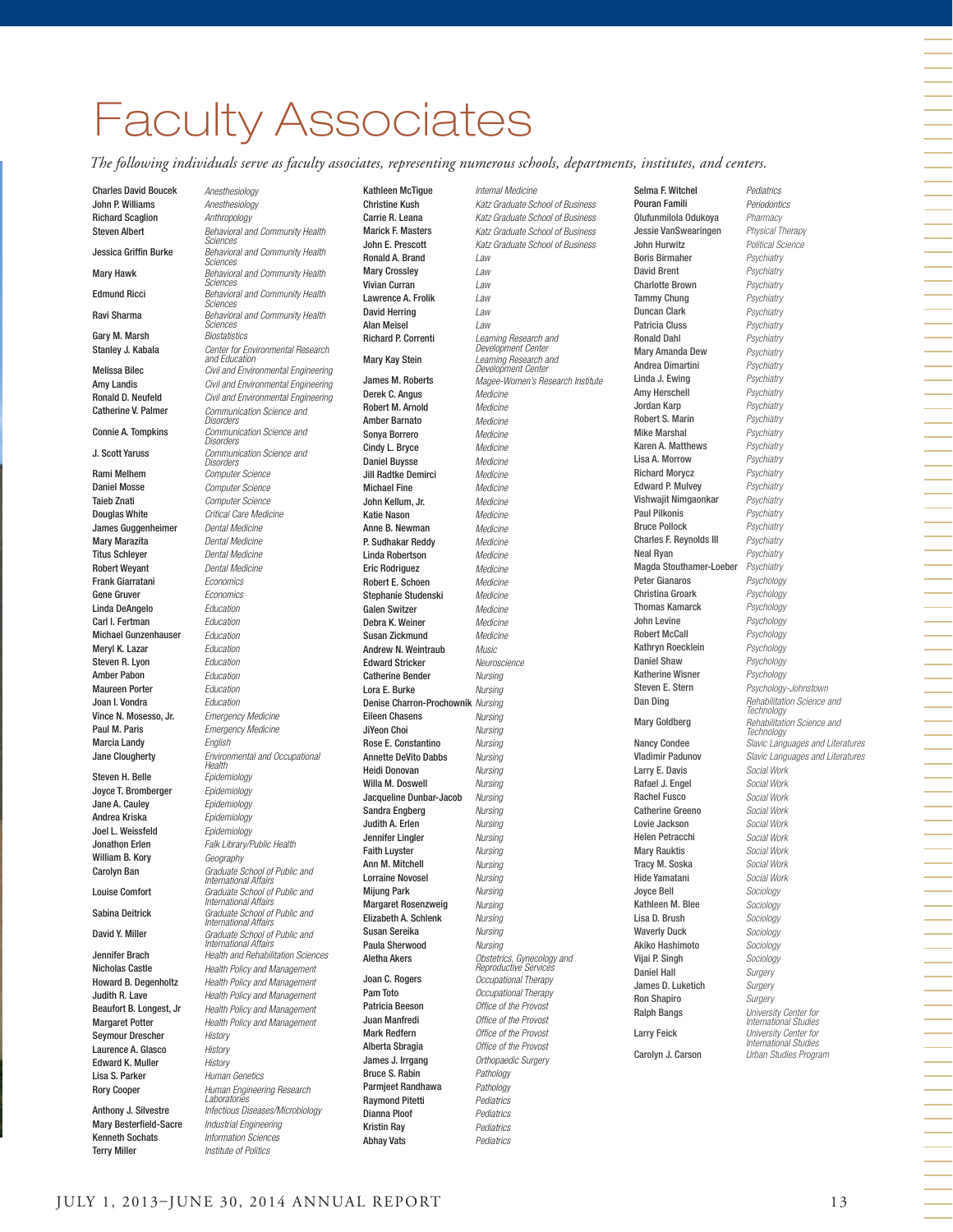# Projects\*

# A Multi-Institutional Study of Hematopoietic Stem Cell Donor Safety

**Principal** 

Investigators: **Scott Beach,** *SRP, UCSUR*  **Janet Schlarb,** *SRP, UCSUR* 

**Galen Switzer,** *Medicine Funder: National Institutes of Health Period: 12/08-11/15*

Telephone surveys of 400 adult and child stem cell donors before and after donation to assess quality of life and other donation-related outcomes.

# Adult to Adult Living Donor Liver (A2ALL) Transplantation Study: Health-Related Quality of Life Sub-Study

**Principal** 

Investigators: **Scott Beach,** *SRP, UCSUR*  **Janet Schlarb,** *SRP, UCSUR* 

**Mary Amanda Dew,** *Psychiatry*  **Andrea Dimartini,** *Psychiatry*

*Funder: National Institutes of Health*

*Period: 09/10-08/15*

Telephone interviews of 900 liver donors to explore health-related quality-of-life outcomes associated with donation over three years.

#### Antibiotic Prescribing for Acute Respiratory Infections: Impact of Shifts in Care Principal

Investigators: **Scott Beach,** *SRP, UCSUR* 

**Stephen Strotmeyer,** *SRP, UCSUR*  **Ateev Mehrotra,** *Medicine Funder: National Institutes of Health Period: 03/12-02/14*

Web surveys of 160 nurse practitioners and physicians from UPMC and retail clinics using a vignette methodology to examine antibiotic prescribing behaviors.

# Community Stressors and Susceptibility to Air Pollution in Urban Asthma

**Principal** 

Investigators: **Scott Beach,** *SRP, UCSUR*  **Janet Schlarb,** *SRP, UCSUR* **Jane Clougherty,** *Environmental and Occupational Health Funder: EPA STAR Period: 03/11-02/15*

Telephone interviews with 700 residents of New York City to study relationships between stressors (individual & community) and healthrelated outcomes.

#### Does a New Supermarket Improve Dietary Behaviors of Low-Income African Americans? **Principal**

Investigators: **Scott Beach,** *SRP, UCSUR*  **Stephen Strotmeyer,** *SRP, UCSUR*  **Tamara Dubowitz,** *RAND Corporation Funder: National Institutes of Health Period: 05/10-03/15*

Interviewer training, data management, and collection of 24-hour dietary recall telephone data in a study of the impact of a new grocery store on dietary behavior in 1,600 residents of low-income neighborhoods.

#### EFRI-SEED: BUILD —Barriers, Understanding, Integration— Life Cycle Development **Principal**

Investigators: **Scott Beach,** *SRP, UCSUR* 

|                | Robert Keene, SRP, UCSUR                      |  |  |  |  |
|----------------|-----------------------------------------------|--|--|--|--|
|                | <b>Melissa Bilec, Civil and Environmental</b> |  |  |  |  |
|                | Engineering                                   |  |  |  |  |
| <i>Funder:</i> | <b>National Science Foundation</b>            |  |  |  |  |
| Period:        | 08/10-07/15                                   |  |  |  |  |
|                |                                               |  |  |  |  |

Design and conduct of a Web-based survey of 2,000 architects, engineers, and construction professionals focused on knowledge and attitudes toward Life Cycle Assessment methodology as a tool for sustainable design.

#### Enroll Pittsburgh Pilot Telephone Survey of Households without Health Insurance Principal

Investigators: **Scott Beach,** *SRP, UCSUR*  **Janet Schlarb,** *SRP, UCSUR*  **Patrick Dowd,** *Allies for Children Funder: Allies for Children Period: 03/14-05/14*

Telephone survey of 381 City of Pittsburgh households to locate families with uninsured children to provide pilot data for a City federal grant application.

#### E-Prescribing Web and Phone Pilot Surveys **Principal**

Investigators: **Scott Beach,** *SRP, UCSUR* 

*Funder:*  $Period:$ 

| Janet Schlarb, SRP, UCSUR      |
|--------------------------------|
| Stephen Strotmeyer, SRP, UCSUR |
| Olufunmilola Odukoya, Pharmacy |
| School of Pharmacy             |
| $01/14 - 04/14$                |

Web surveys of 154 nurse practitioners and phone surveys of 75 adults age 50 and older regarding experiences and issues with use of electronic medication prescribing.

*\*In alphabetical order by UCSUR principal investigator*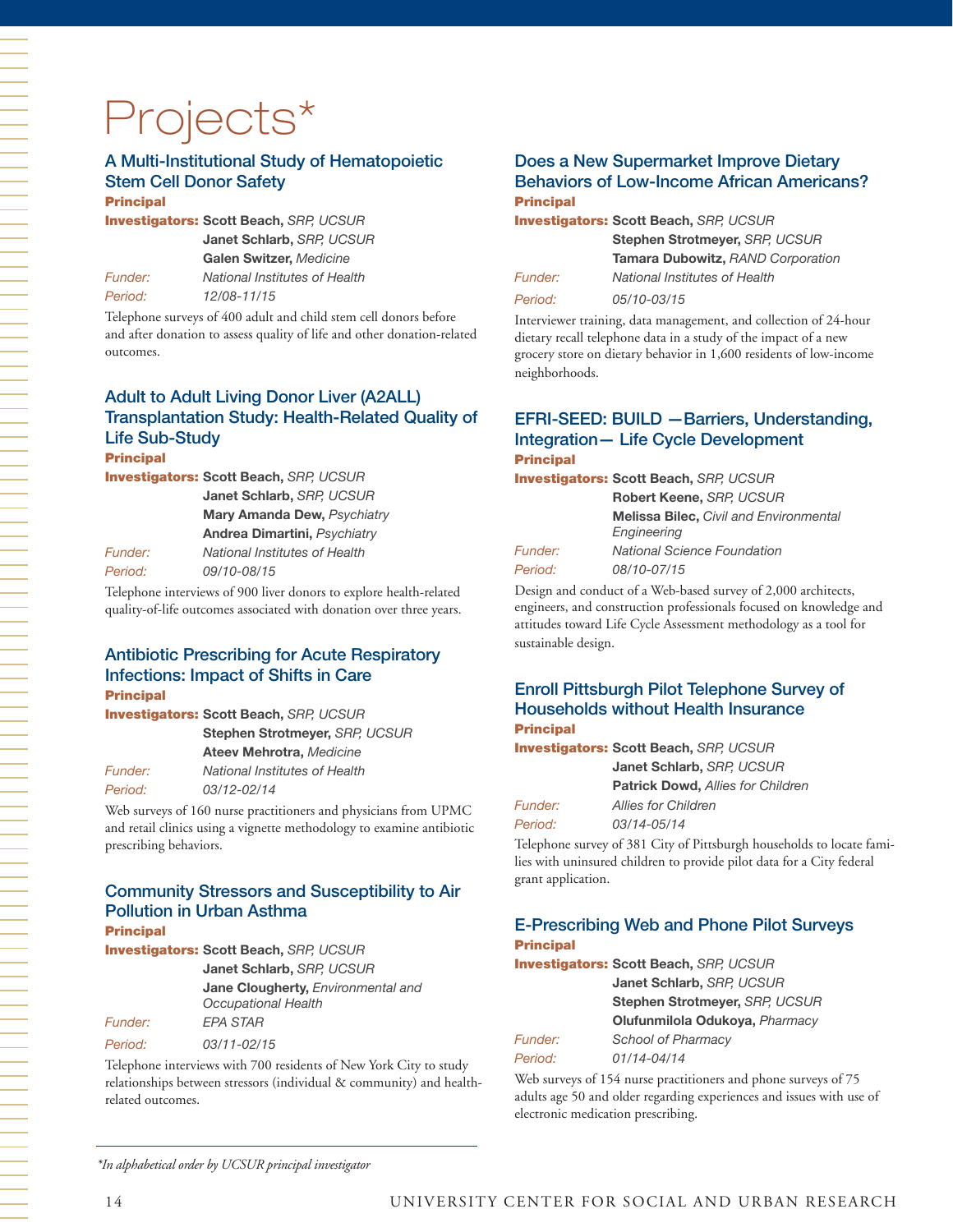#### Esophageal Cancer Patient Survey **Principal**

| <b>Investigators: Scott Beach, SRP, UCSUR</b> |
|-----------------------------------------------|
| Janet Schlarb, SRP, UCSUR                     |
| Katie Nason, Medicine                         |
| National Institutes of Health                 |
| 09/13-08/16                                   |
|                                               |

Telephone interviews of 200 patients either diagnosed with or at risk for esophageal cancer exploring risk factors and patient interactions with the health care system.

#### Examining Contraceptive Use and Unmet Need among Women Veterans **Principal**

| <b>Investigators: Scott Beach, SRP, UCSUR</b> |                                                    |  |  |  |
|-----------------------------------------------|----------------------------------------------------|--|--|--|
|                                               | Stephen Strotmeyer, SRP, UCSUR                     |  |  |  |
|                                               | Sonya Borrero, Medicine                            |  |  |  |
| Funder:                                       | Department of Veterans Affairs<br>(VA Merit Grant) |  |  |  |
| Period:                                       | $01/13 - 12/15$                                    |  |  |  |

Telephone interview with 2,300 female veterans to examine contraceptive use patterns among women veterans using the VA for primary care; determine which subpopulations of women veterans are at particularly high risk for unintended pregnancy; and identify key barriers to contraceptive use by various subpopulations.

# Factors Contributing to Oral Health Disparities in Appalachia

**Principal** 

Investigators: **Scott Beach,** *SRP, UCSUR*  **Stephen Strotmeyer,** *SRP, UCSUR*  **Mary Marazita,** *Dental Medicine Funder: National Institutes of Health Period: 04/11-03/15*

Conduct prenatal and five post-birth follow-up telephone interviews of 1,000 new mothers —500 in Pittsburgh and 500 in West Virginia—to explore factors related to childhood oral health disparities.

#### Impact of Greenspace Improvement on Physical Activity in a Low-Income Community **Principal**

Investigators: **Scott Beach,** *SRP, UCSUR* 

**Stephen Strotmeyer,** *SRP, UCSUR*  **Tamara Dubowitz,** *RAND Corporation Funder: National Institutes of Health Period: 07/12-04/17*

Interviewer training, data management, and technical support in a study of the impact of neighborhood greenspace renovation and other sustainable development on physical activity in 1,600 residents of lowincome neighborhoods.

## International Comparisons of the Role of Race and Ethnicity in HSC Donation Decisions— US and UK

Principal Investigators: **Scott Beach,** *SRP, UCSUR*  **Janet Schlarb,** *SRP, UCSUR*  **Galen Switzer,** *Medicine* 

*Funder: Anthony Nolan Trust Period: 02/13-01/16*

Telephone interviews with up to 500 potential stem cell donors to explore the role of culturally-based traditions/beliefs (e.g., medical mistrust, religious beliefs) in potential donors' decisions of whether or not to donate.

#### Measuring and Improving Colonoscopy Quality Using Natural Language Processing **Principal**

Investigators: **Scott Beach,** *SRP, UCSUR* 

**Ateev Mehrotra,** *Harvard Medical School Funder: National Institutes of Health Period: 12/13-02/15*

Web surveys of 150 physicians performing at least 30 colonoscopies per year assessing attitudes, beliefs and practices regarding the procedure. Survey data is linked with adenoma detection rates at the physician level from administrative records.

#### National Consortium on Alcohol and NeuroDevelopment in Adolescence: Pittsburgh Principal

Investigators: **Scott Beach,** *SRP, UCSUR*  **Janet Schlarb,** *SRP, UCSUR*  **Duncan Clark,** *Psychiatry Funder: National Institutes of Health Period: 09/12-06/17*

Recruitment of 160 community families (a parent and adolescent) to study the effects of alcohol use on brain development.

#### Pittsburgh Project on Brain Pathways to Heart Health **Principal**

Investigators: **Scott Beach,** *SRP, UCSUR* 

**Stephen Strotmeyer,** *SRP, UCSUR* 

**Peter Gianaros,** *Psychology Funder: National Institutes of Health Period: 02/12-01/17*

Recruitment of 120 community controls for a study on blood pressure reactivity to psychological stress and greater preclinical carotid atherosclerosis.

一个人,我们就是一个人,我们就是一个人,我们就是一个人,我们就是一个人,我们就是一个人,我们就是一个人,我们就是一个人,我们就是一个人,我们就是一个人,我们就是一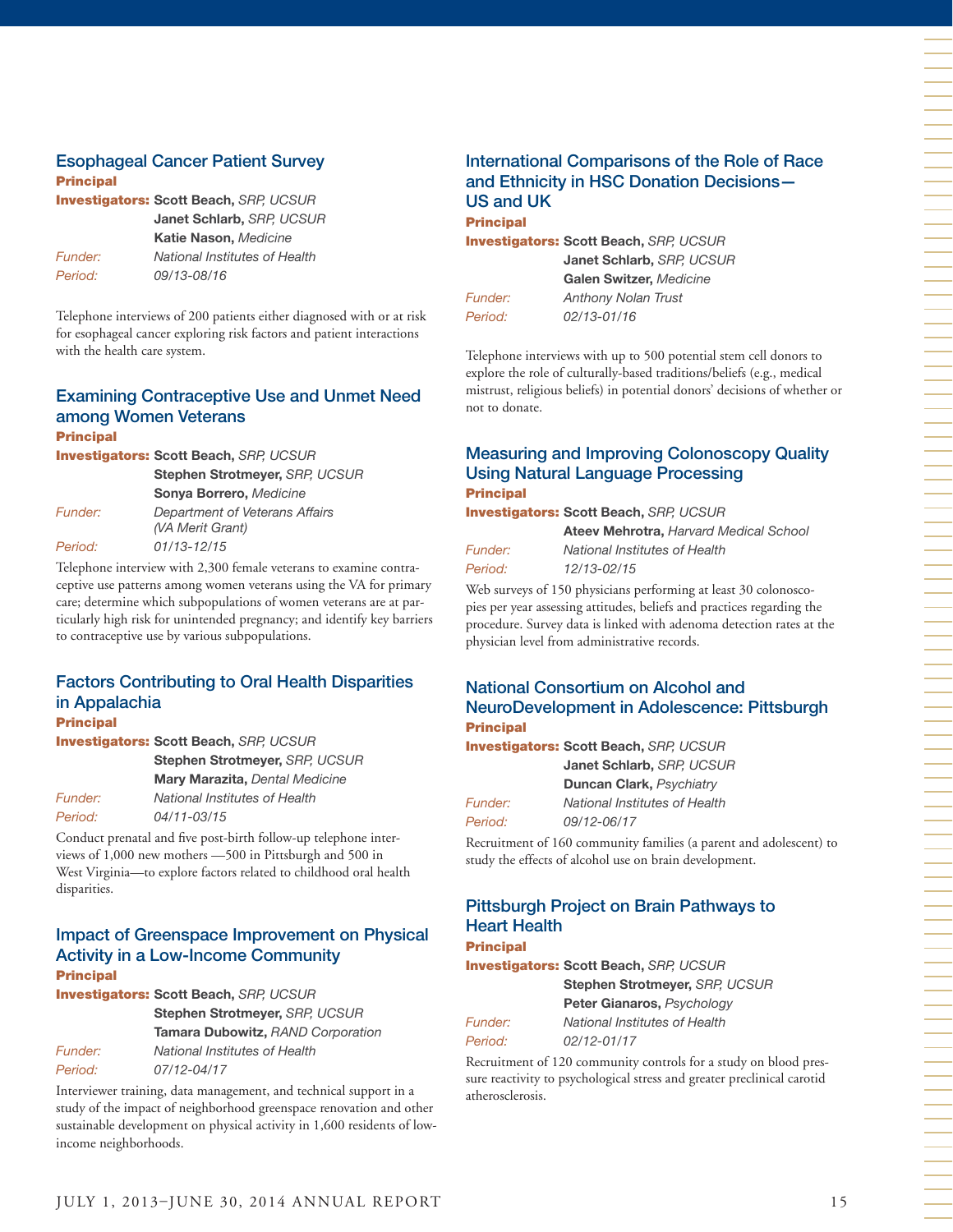# Projects, continued

#### Racial and Ethnic Disparities in Satisfaction with VA Care

#### **Principal**

Investigators: **Scott Beach,** *SRP, UCSUR*  **Stephen Strotmeyer,** *SRP, UCSUR*  **Susan Zickmund,** *Medicine*

*Funder: VA Health Services Research and Development Period: 11/11-10/14*

Telephone surveys of 1,350 veterans from a national sample focused on racial disparities in satisfaction with care received through the VA Health Care System.

#### Social Integration, Daily Social Interaction, and Health Risk Pathways in Midlife Principal

Investigators: **Scott Beach,** *SRP, UCSUR* 

**Janet Schlarb,** *SRP, UCSUR* 

**Thomas Kamarck,** *Psychology* 

*Funder: National Institutes of Health Period: 04/14-03/19*

Telephone recruitment of 400 healthy adults to participate in a study about social interactions, stress, and health.

#### The Pittsburgh Regional Environment Survey Principal

Investigators: **Scott Beach,** *SRP, UCSUR*  **Richard Schulz,** *Gerontology, UCSUR*  **Douglas Heuck,** *PittsburghTODAY, UCSUR Funder: PittsburghTODAY, UCSUR Period: 05/13-12/13*

Random digit dial telephone survey of 805 residents in the 7-county Pittsburgh metropolitan statistical area about environment-related attitudes and behaviors.

#### The Pittsburgh Regional Quality of Life Survey **Principal**

Investigators: **Scott Beach,** *SRP, UCSUR* 

|                | <b>Richard Schulz, Gerontology, UCSUR</b> |  |  |  |  |
|----------------|-------------------------------------------|--|--|--|--|
|                | Douglas Heuck, PittsburghTODAY, UCSUR     |  |  |  |  |
| <i>Funder:</i> | PittsburghTODAY, UCSUR                    |  |  |  |  |
| Period:        | 07/11-09/13                               |  |  |  |  |

Telephone interviews of 2,200 residents in the 32-county region surrounding Pittsburgh about a variety of topics to assess quality of life.

## Undergraduate Student Satisfaction and Retention Study

#### **Principal**

Investigators: **Scott Beach,** *SRP, UCSUR* 

|                | Donald Musa, QDAP, UCSUR                    |  |  |  |  |
|----------------|---------------------------------------------|--|--|--|--|
|                | <b>Juan Manfredi, Office of the Provost</b> |  |  |  |  |
| <i>Funder:</i> | Office of the Provost                       |  |  |  |  |
| Period:        | 09/97-present                               |  |  |  |  |

Conduct telephone and Web-based surveys of University of Pittsburgh undergraduate students (n=1,800 per year) and withdrawing students (n=400 per year) to determine factors related to student satisfaction and retention.

#### Understanding Race and Culture in Living Donor Kidney Transplantation Principal

Investigators: **Scott Beach,** *SRP, UCSUR* 

**Stephen Strotmeyer,** *SRP, UCSUR* **Larissa Myascovsky,** *Pittsburgh VA Healthcare System Funder: National Institutes of Health Period: 09/09-08/14*

Telephone interviews with 1,200 kidney transplant candidates focusing on attitudes, knowledge, and family factors in transplant decision-making.

#### UPMC Work Partners Survey Principal

### Investigators: **Scott Beach,** *SRP, UCSUR*  **Robert Keene,** *SRP, UCSUR*  **Maria Henderson,** *HDM Solutions Funder: UPMC Period: 01/05-present*

Web survey of UPMC employees who have filed a disability claim evaluations of staff and experiences related to disability claim.

# USE: User Security Behavior

#### **Principal**

Investigators: **Scott Beach,** *SRP, UCSUR*  **Stephen Strotmeyer,** *SRP, UCSUR* **Rahul Telang,** *Carnegie Mellon University Funder: National Security Agency Period: 07/12-06/16*

Telephone recruitment of 600 participants over three years for a panel study of real world Internet computer security behavior.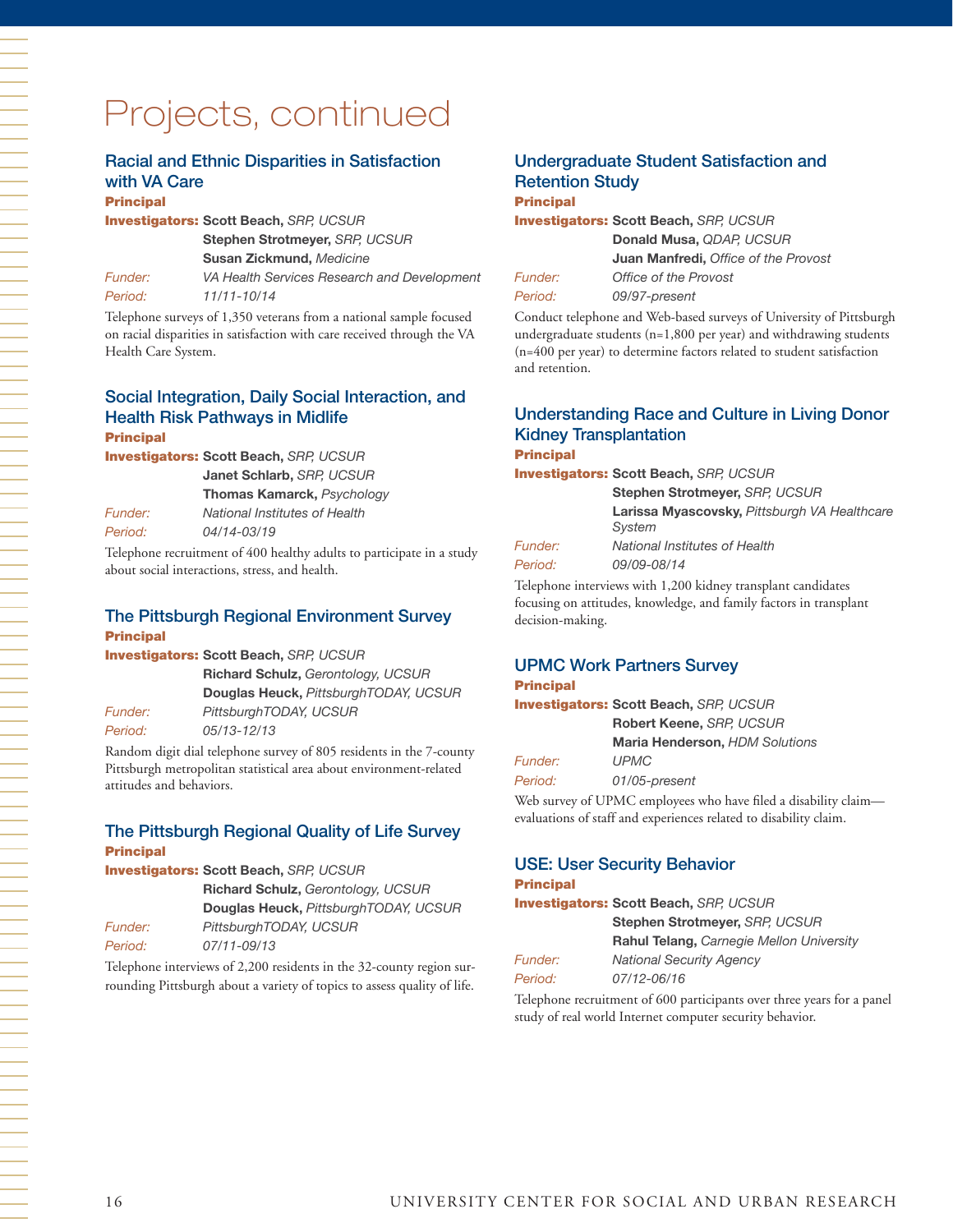#### Wheelchair Registry

#### Principal

|                | <b>Investigators: Scott Beach, SRP, UCSUR</b>                                       |  |  |  |  |
|----------------|-------------------------------------------------------------------------------------|--|--|--|--|
|                | Robert Keene, SRP, UCSUR<br>Rory Cooper, Human Engineering Research<br>Laboratories |  |  |  |  |
|                |                                                                                     |  |  |  |  |
| <i>Funder:</i> | Human Engineering Research Laboratories                                             |  |  |  |  |
| Period:        | 01/14-ongoing                                                                       |  |  |  |  |
| , <b>.</b>     |                                                                                     |  |  |  |  |

This project helps the Human Engineering Research Laboratories (HERL) at the University of Pittsburgh efficiently and securely register and track participants in a wheelchair registry for research participation. The system involves a custom database working in conjunction with an online survey instrument for data collection and maintenance.

#### Advancing Entrepreneurship in the Mon Valley Principal

Investigator: **Sabina Deitrick, URA, UCSUR**

| Funder: | Economic Development Administration, U.S. |
|---------|-------------------------------------------|
|         | Department of Commerce                    |
| Period: | 09/13-06/16                               |

UCSUR and the Institute for Entrepreneurial Excellence provide consulting, education, connections, and research to existing small business owners and emerging entrepreneurs in the Mon Valley Region.

#### Connecting People and Place: Improving Communities Through Integrated Data Systems Principal

|                       | <b>Investigator: Sabina Deitrick, URA, UCSUR</b> |
|-----------------------|--------------------------------------------------|
| <i><b>Funder:</b></i> | Annie E. Casey Foundation                        |
| Period:               | 09/13-06/15                                      |

Collaborate with the Allegheny County Department of Human Services and their integrated data system, the DHS Data Warehouse, to focus on school absenteeism in three area school districts.

### Data Use and Evaluation Project

| × | . .<br>- 7 | ., |  |  |
|---|------------|----|--|--|
|   |            |    |  |  |

Investigator: **Sabina Deitrick,** *URA, UCSUR Funder: The Pittsburgh Foundation Period: 09/14-07/15*

UCSUR is working with LISC, Success Measures, and three neighborhood organizations on a pilot study of neighborhood indicator use and implementation

#### Pittsburgh Neighborhood and Community Information System (PNCIS) **Principal**

Investigator: **Sabina Deitrick,** *URA, UCSUR Funders: Pittsburgh Partnership for Neighborhood Development, multiple funders* 

*Period: ongoing*

Enhance and expand access to data and information to help Pittsburgh and Allegheny County residents, organizations, and governments improve their communities.

#### Pittsburgh Neighborhood and Community Information System (PNCIS) Support - Hazelwood Neighborhood Principal

|                | <b>Investigator: Sabina Deitrick, URA, UCSUR</b> |
|----------------|--------------------------------------------------|
| <i>Funder:</i> | The Heinz Endowments                             |
| Period:        | 05/13-04/14                                      |

PNCIS will develop new data sets, assist with data collection and storage, provide data analysis, and construct prototype evaluation frameworks for a number of projects being conducted in the Hazelwood neighborhood.

#### Southwestern Pennsylvania Community Profiles **Principal**

|         | <b>Investigator: Sabina Deitrick, URA, UCSUR</b>                                                |  |
|---------|-------------------------------------------------------------------------------------------------|--|
| Funder: | Allegheny County Department of Human<br>Services Integrated Fund                                |  |
| Period: | ongoing                                                                                         |  |
|         | $\frac{1}{2}$ 1 1 $\frac{1}{2}$ 1 $\frac{1}{2}$ 1 $\frac{1}{2}$ 1 $\frac{1}{2}$ 1 $\frac{1}{2}$ |  |

Web-based software tool to present community data and indicators through visualizations, including tables, maps, graphs, and charts for 10 counties of Southwestern Pennsylvania.

#### Penn Hills Neighborhood Stabilization Team Principal

|                | <b>Investigator: Robert Gradeck, URA, UCSUR</b> |
|----------------|-------------------------------------------------|
| <b>Funder:</b> | <b>Municipality of Penn Hills</b>               |

*Period: 11/13-03/14*

Use Neighborhood Stabilization Team approach to coordinate actions of government and community partners to prevent blight and property abandonment and guide community improvement efforts in the Frankstown West neighborhood.

#### Pittsburgh Public Schools Principal

Investigator: **Robert Gradeck,** *URA, UCSUR* 

*Funder: Pittsburgh Public Schools Period: 09/13-12/13*

Provide assistance in redrawing school assignments for the latest round of planned changes and reconfiguring GIS software developed for redistricting.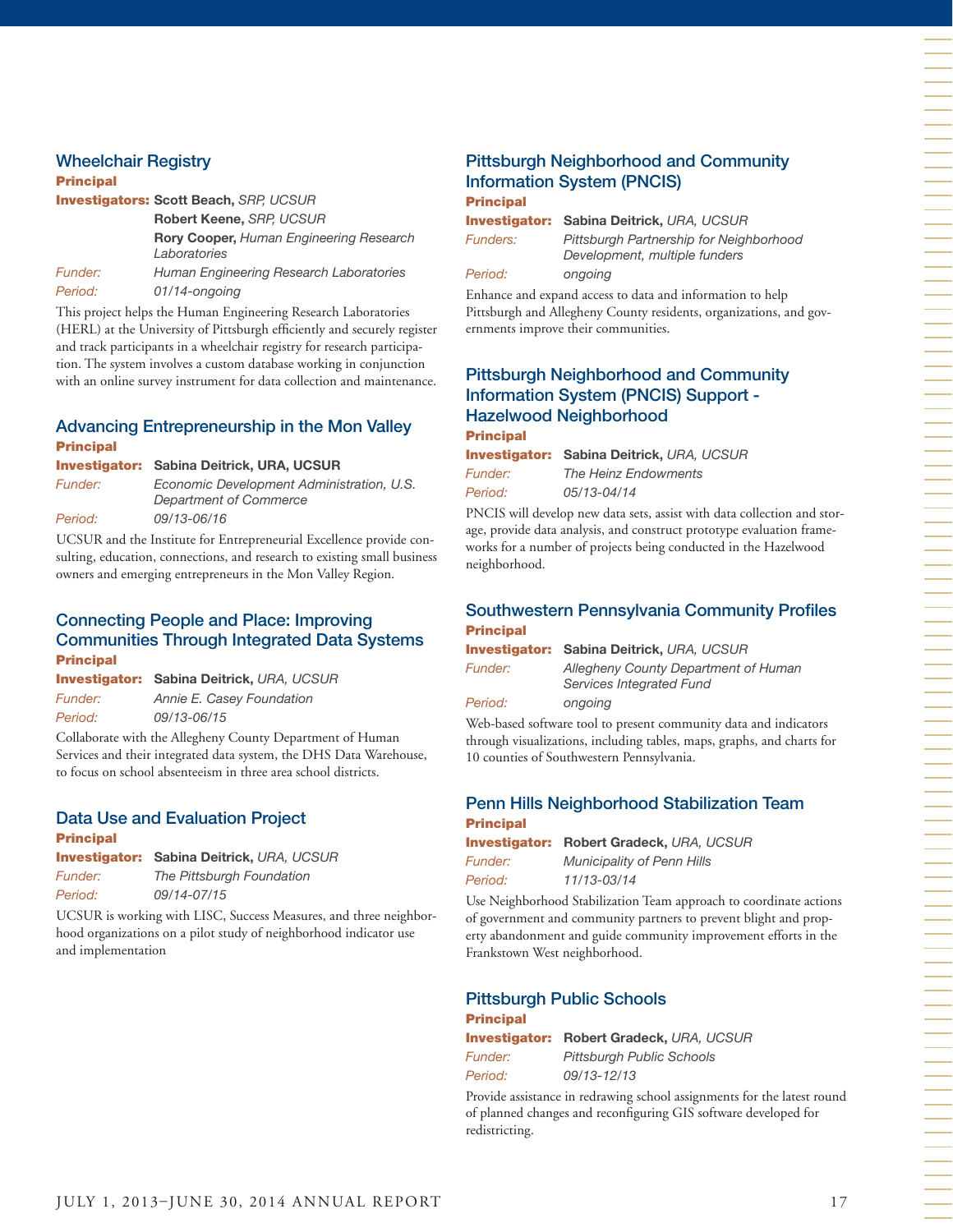#### A Tailored Technology Intervention for Diverse Family Caregivers of AD Patients **Principal**

Investigators: **Judith Matthews,** *Gerontology, UCSUR*  **Sara Czaja,** *University of Miami* **Richard Schulz,** *Gerontology, UCSUR Funder: National Institute of Nursing Research Period: 04/13-03/18*

This investigation focusing on gathering systematic data on the acceptability and efficacy of a unique technology-based, culturallytailored psychosocial intervention program that targets ethnically/culturally diverse family caregivers of patients with Alzheimer's Disease.

## Development and Refinement of a Multiuser Health Kiosk

Principal

|                       | <b>Investigators: Judith Matthews, Gerontology, UCSUR</b> |
|-----------------------|-----------------------------------------------------------|
|                       | Scott Beach, SRP, UCSUR                                   |
|                       | Karen Courtney, University of Victoria Laurel             |
|                       | Person Mecca, QDAP, UCSUR                                 |
|                       | Richard Schulz, Gerontology, UCSUR                        |
|                       | Daniel Siewiorek, Carnegie Mellon University              |
|                       | <b>Asim Smailagic, Carnegie Mellon University</b>         |
| <i><b>Funder:</b></i> | National Science Foundation                               |
| Period:               | 06/10-05/15                                               |

The focus of this project is the iterative design and testing of a prototype multiuser health kiosk designed to enable communityresiding older adults to self-monitor selected physical, physiologic, and psychological parameters, and to engage in evidence-based interventions that promote communication with health care providers and improved sleep, lifestyle, mobility, bladder health, and chronic disease self-management behaviors.

### First Person Vision for Objective Evaluation of Caregiving Quality

Principal

Investigators: **Judith Matthews,** *Gerontology, UCSUR* **Jennifer Lingler,** *Nursing*  **Martial Hebert,** *Carnegie Mellon University* **Scott Beach,** *SRP, UCSUR*  **Laurel Person Mecca,** *QDAP, UCSUR*  **Richard Schulz,** *Gerontology, UCSUR Funder: National Institute of Nursing Research Period: 03/12-02/15*

This project explores the use of first person vision (FPV) technology to assess the interaction between persons with moderate to severe dementia and their family caregivers, as a basis for nurse-delivered intervention as well as development of an automated, intelligent assessment and intervention tool to reduce problem behaviors and decrease caregiver burden

#### Hub for Excellence in eHealth Research

| <b>Director:</b> | Lora E. Burke, Nursing                                    |
|------------------|-----------------------------------------------------------|
| <b>Principal</b> |                                                           |
|                  | <b>Investigators: Judith Matthews, Gerontology, UCSUR</b> |
|                  | <b>Susan Sereika, Nursing</b>                             |
|                  | <b>Annette DeVito Dabbs, Nursing</b>                      |
|                  | Denise Charron-Prochownik, Nursing                        |
|                  | Eileen Chasens, Nursing                                   |
|                  | Heidi Donovan, Nursing                                    |
| Funder:          | University of Pittsburgh, School of Nursing               |
| Period:          | 07/13-08/15                                               |
|                  |                                                           |

The eHealth Hub provides an infrastructure for sharing dissimilar methodologies and perspectives among novice and established researchers, to advance their efforts toward scientific discovery in this highly dynamic field.

#### Self-management via Health Kiosk among Community-residing Older Adults **Principal**

Investigators: **Judith Matthews,** *Gerontology, UCSUR*

**Scott Beach,** *SRP, UCSUR*  **Daniel Buysse,** *Medicine* **Karen Courtney,** *University of Victoria* **Sandra Engberg,** *Nursing*  **Rachel Hess,** *University of Utah*  **Jennifer Lingler,** *Nursing* **Kathleen McTigue,** *Internal Medicine* **Lisa Morrow,** *Psychiatry*  **Richard Schulz,** *Gerontology, UCSUR*  **Marjorie Skubic,** *University of Missouri*  **Asim Smailagic,** *Carnegie Mellon University* **Jessie Van Swearingen,** *Physical Therapy Funder: Agency for Healthcare Research and Quality Period: 09/14-09/19*

This project will study older adults' views, motivations, and patterns of use of an adaptive, community-based, multiuser health kiosk over 18 months of study participation. The goal is to understand how and why older adults use a health kiosk to live a healthier lifestyle and monitor and manage selected chronic conditions.

### Identification of Resources Around Dementia **Principal**

Investigators: **Laurel Person Mecca,** *QDAP, UCSUR*  **Kevan Schultz,** *QDAP, UCSUR* **Howard Degenholtz,** *Health Policy and Management*

| <b>Aging Institute</b> |
|------------------------|
| 01/13-09/13            |
|                        |

Facilitation, transcription, coding, analysis, and reporting of focus groups with family caregivers of persons with dementia in the Pittsburgh area to explore the supports needed to meet the demands of the caregiving role.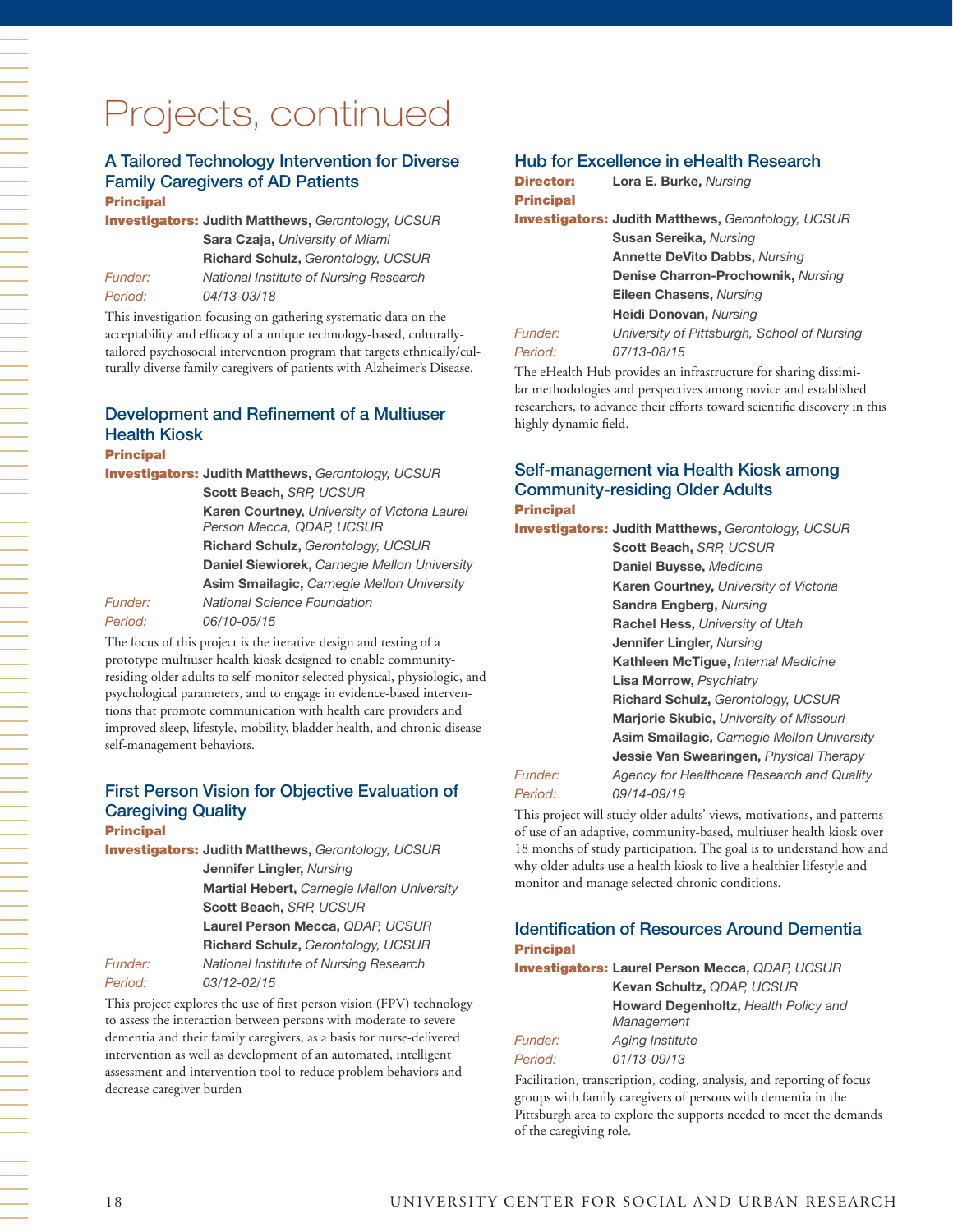## Quality of Life Technology Enrichment (QuOTE) Principal



The QuOTE project systematically focuses on transitioning students with disabilities (SWDs) from four-year college to graduate school and/or the workforce. QDAP's role entails conducting program evaluations of the QuOTE project, including collection, transcription, coding, analysis, and reporting of interviews with directors, staff, and participants regarding their experience with the project.

#### A Comparison of the Effect of Two Complementary and Alternative Therapies on the Perception of Low Breast Milk Supply Principal

|         | <b>Investigators: Donald Musa, QDAP, UCSUR</b> |
|---------|------------------------------------------------|
|         | Kevan Schultz, QDAP, UCSUR                     |
|         | <b>Jill Radtke Demirci.</b> Medicine           |
| Funder: | <b>Ruth Perkins Kuehn Research Award</b>       |
| Period: | 05/13-06/14                                    |

Transcription of interviews with mothers who deliver late preterm and early term infants regarding their experiences participating in an intervention study examining the effect of meditation versus an herbal supplement on the perception of low breast milk supply.

#### A Promise to Succeed: A Study of the Educational Experiences of African American Male High School Students in a Mentoring Program

#### **Principal**

Investigators: **Donald Musa,** *QDAP, UCSUR* 

**Kevan Schultz,** *QDAP, UCSUR*  **Amber Pabon,** *School of Education Funder: Start-up Funds Period: 05/14-05/14*

Transcription of interviews and meetings to understand the experiences of African American males in a mentoring program in order to generate additional strategies and support mechanisms for helping these students prepare for post-secondary education.

#### A Statewide Trial to Compare Three Training Models for Implementing an Evidence-Based **Treatment** Principal

Investigators: **Donald Musa,** *QDAP, UCSUR*

|                       | Laurel Person Mecca, QDAP, UCSUR    |  |
|-----------------------|-------------------------------------|--|
|                       | <b>Kevan Schultz, ODAP, UCSUR</b>   |  |
|                       | <b>Amy Herschell, Psychiatry</b>    |  |
| <i><b>Funder:</b></i> | National Institute of Mental Health |  |

*Period: 01/13-present*

Transcription and coding of interviews with Parent-Child Interaction Therapy (PCIT) master trainers to develop a state-of-the-art training protocol to be tested with clinicians across the state, and to identify "expert consensus" on PCIT training methods. Qualitative methods consultation and transcription of interviews with administrators regarding lessons learned as they have implemented PCIT training programs across their respective states to inform implementation of a PCIT training system throughout Pennsylvania.

|                  | <b>Addressing Depression in Routine</b> |  |
|------------------|-----------------------------------------|--|
|                  | <b>Primary Care Visits</b>              |  |
| <b>Principal</b> |                                         |  |

Investigators: **Donald Musa,** *QDAP, UCSUR* 

|         | Kevan Schultz, QDAP, UCSUR          |
|---------|-------------------------------------|
|         | Lorraine Novosel, School of Nursing |
| Funder: | School of Nursing Start-up Funds    |
| Period: | 12/13-05/14                         |
|         |                                     |

Transcription and coding of primary care office visits made by older adults with nurse practitioners during which patients were screened for depression.

#### Adolescent Photovoice Project Principal

Investigators: **Donald Musa,** *QDAP, UCSUR*  **Kevan Schultz,** *QDAP, UCSUR*  **Mike Marshal,** *Psychiatry Funder: Psychiatry Hard Money Fund Period: 05/14-08/14*

Transcription of focus groups with adolescents and their mothers regarding psychosocial health issues associated with being transgender or gender questioning. Participants used digital cameras to take pictures of objects/events associated with different gender-related topics that they then used as cues for discussion with the group.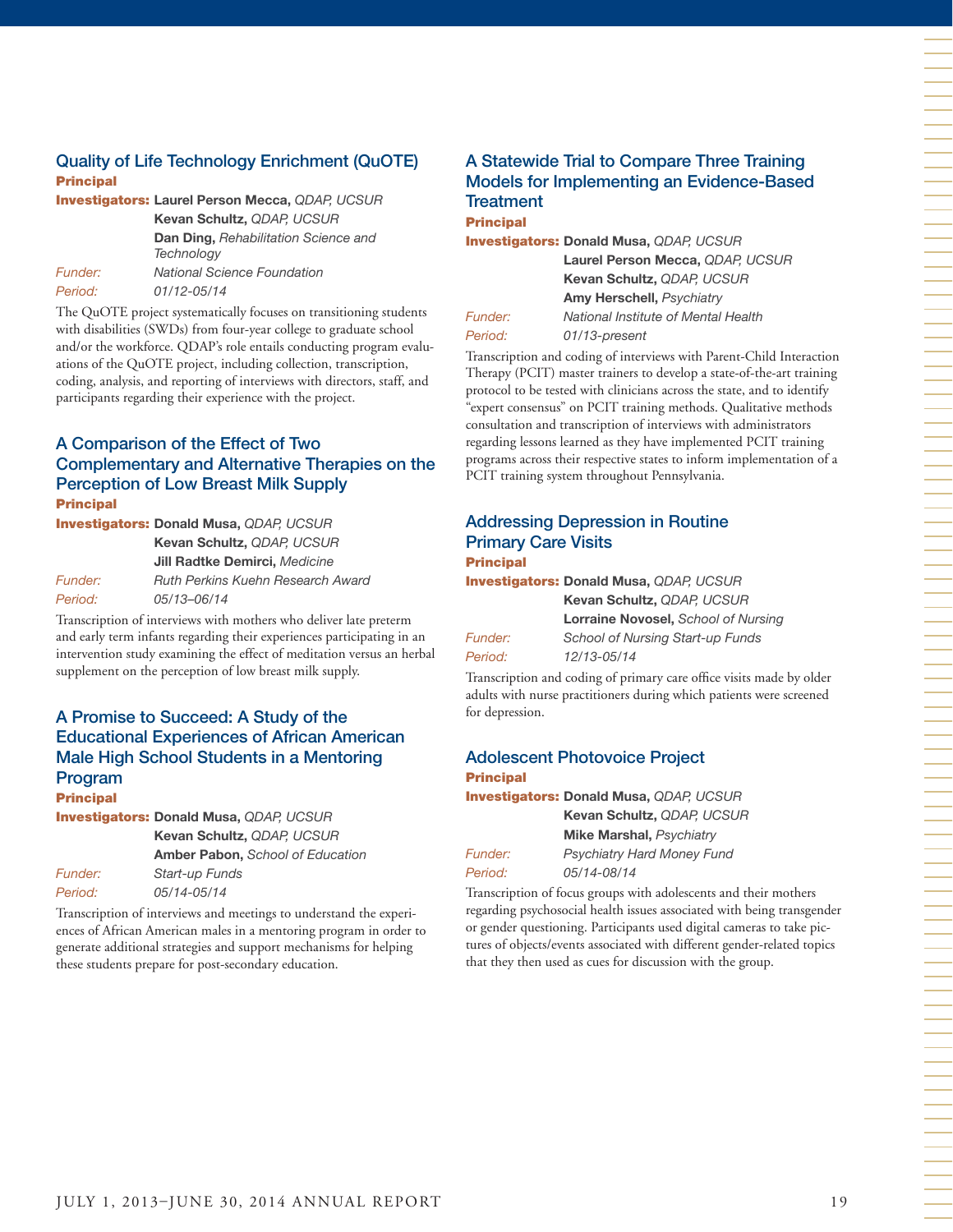# Projects, continued

## An Educational Intervention for Patients with Invasive Bladder Cancer

#### **Principal**

Investigators: **Donald Musa,** *QDAP, UCSUR*  **David Halpern,** *QDAP, UCSUR* **Nihal Mohamed,** *Mount Sinai Hospital Funder: American Cancer Society Period: 07/13-09/13*

Transcription of focus groups and interviews with invasive bladder cancer patients regarding treatment decisions, self-care behavior, and subsequent quality of life.

#### Assessing the Benefits of Alternative Spring Break Programs on College Students Principal

Investigators: **Donald Musa,** *QDAP, UCSUR* 

**Kevan Schultz,** *QDAP, UCSUR* **Linda DeAngelo,** *School of Education Funder: Faculty and Student Research Grant Period: 08/13-08/13*

Transcription of pre- and post-trip focus groups with students concerning their experiences on alternative spring break programs run by the Office of Student Civic Engagement at Robert Morris University.

#### Breakfast Consumption and Childhood Obesity Among Low-income, Ethnically Diverse Youth **Principal**

Investigators: **Donald Musa,** *QDAP, UCSUR*  **David Halpern,** *QDAP, UCSUR*  **Gary Foster,** *Temple University Funder: U.S. Department of Agriculture Period: 07/12-08/12*

Transcription of focus groups with 4-6th grade students and parents from two K-8 public schools in Philadelphia regarding breakfast habits, including existing barriers and facilitators to classroom feeding.

#### Center for Rehabilitation Sciences Research-University of Pittsburgh Symposium **Principal**

Investigators: **Donald Musa,** *QDAP, UCSUR*  **David Halpern,** *QDAP, UCSUR* **Brad Isaacson,** *Uniformed Services University of the Health Sciences Funder: Henry M. Jackson Foundation*

*Period: 12/13-06/14*

Transcription of presentations from a conference entitled "Women's health issues: Rehabilitation from Combat Wounds".

#### Client-Centered Assessment for Geriatric Primary Care: A Feasibility Study **Principal**

Investigators: **Donald Musa,** *QDAP, UCSUR*  **Kevan Schultz,** *QDAP, UCSUR*  **Pamela Toto,** *Occupational Therapy*

Aging Institute

| <b>Funder:</b> |  |
|----------------|--|
| Period:        |  |

care planning.

*Period: 10/12-12/13* Transcription of interviews with medically complex clients in a multidisciplinary geriatrics care center to identify themes emerging from the Goal Attainment Scaling (GAS) process in relation to coordinated

## Clinicians' Views of a New Model for Pharmacists Providing Direct Geriatric Patient Care Across Multiple Sites of Care

Principal

*Period* 

|                | <b>Investigators: Donald Musa, QDAP, UCSUR</b>                        |
|----------------|-----------------------------------------------------------------------|
|                | David Halpern, QDAP, UCSUR                                            |
|                | <b>Amy Haver, School of Pharmacy</b>                                  |
| <i>Funder:</i> | Pennsylvania Pharmacists Association<br><b>Educational Foundation</b> |
| Period:        | 01/14-02/14                                                           |

Transcription of focus groups with geriatric health care providers regarding a new model that incorporates the pharmacist in providing direct patient care throughout multiple sites of care (inpatient setting, outpatient setting, nursing homes, etc.) and follows geriatric patients as they transition across these settings.

#### Comprehensive Primary Care Initiative: Practice Team **Principal**

Investigators: **Donald Musa,** *QDAP, UCSUR*  **David Halpern,** *QDAP, UCSUR* **Grace Ferry,** *Mathematica Policy Research Funder: Mathematica Policy Research Period: 07/13-12/13*

Transcription of interviews with representatives from health plans, initiative contractors, health care organizations, and other quality initiatives regarding implementation of the Comprehensive Primary Care Initiative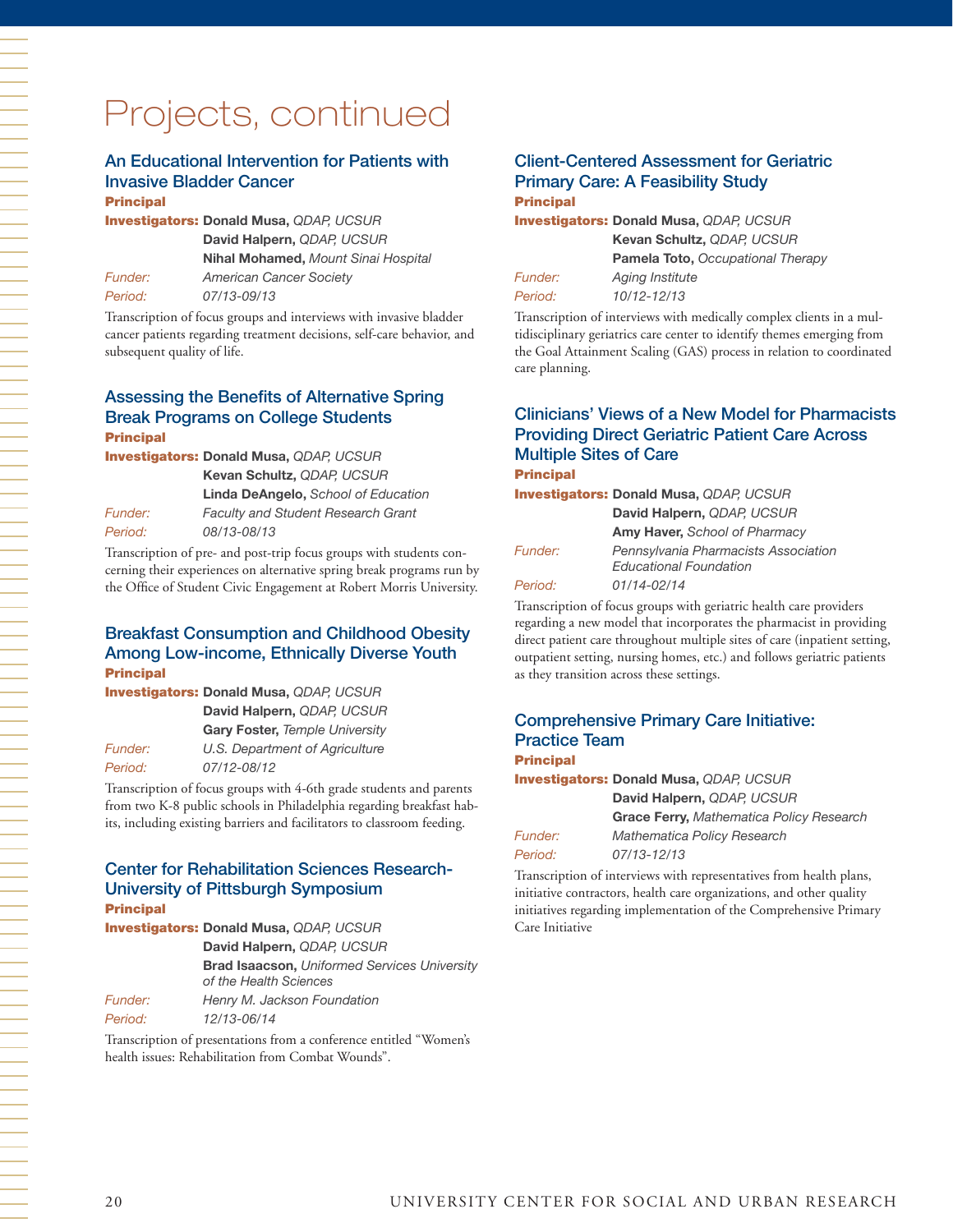#### Content Analysis of Applied Learning from High Fidelity Patient Simulation (HFPS) Orientation to Critical Care Principal

Investigators: **Donald Musa,** *QDAP, UCSUR*  **David Halpern,** *QDAP, UCSUR* **Patricia Span,** *CUNY, The Graduate Center Funder: Doctoral Student Research Grant Period: 12/13-05/14*

Transcription of interviews with advanced beginner critical care nurses regarding their application of knowledge and skills gained from HFPS to critical care nursing practice.

#### Depression and Cardiovascular Disease in Older Adults Principal Investigators: **Donald Musa,** *QDAP, UCSUR*

**Kevan Schultz,** *QDAP, UCSUR*  **Lorraine Novosel,** *School of Nursing Funder: School of Nursing Start-up Funds Period: 10/14-10/14*

Transcription of interviews with nurse practitioners regarding barriers to older adult depression care in primary care and depression-cardiovascular disease comorbidity.

#### Evaluation of Horizon Healthcare Innovations' (HHI) Patient-Centered Medical Homes **Principal**

Investigators: **Donald Musa,** *QDAP, UCSUR* 

**Kevan Schultz,** *QDAP, UCSUR* **Jeanne Ferrante,** *University of Medicine and Dentistry of New Jersey Funder: Horizon Healthcare Innovations Period: 05/12-10/13*

Transcription of interviews with clinical staff regarding the process of transforming primary care practices into Patient-Centered Medical Homes and use of HHI's intervention.

#### Evaluation of Improving Management of Health Care Super-Utilizers Program **Principal**

Investigators: **Donald Musa,** *QDAP, UCSUR* 

**Kevan Schultz,** *QDAP, UCSUR*  **Oliver Lontok,** *Rutgers University*

*Funder: Robert Wood Johnson Foundation Period: 08/13-present*

Transcription of interviews with health care providers to generate new knowledge of value to communities interested in adopting superutilizer care management strategies.

# Event Planning

### Principal

Investigators: **Donald Musa,** *QDAP, UCSUR*  **David Halpern,** *QDAP, UCSUR* 

|                | <b>David Halperii,</b> GDAI, UCOUTT  |
|----------------|--------------------------------------|
|                | <b>Shawn Ahearn, Student Affairs</b> |
| <b>Funder:</b> | <b>Student Affairs</b>               |
| Period:        | 02/13-09/13                          |

Transcription of interviews with students who have graduated from Pitt within the past 5 years and are employed to determine how the skills they developed in planning events as an under- graduate at Pitt have helped them have success in the workplace.

#### Event-level Customer and Employee Service Interactions Principal

Investigators: **Donald Musa,** *QDAP, UCSUR* 

**Kevan Schultz,** *QDAP, UCSUR* **David Walker,** *University of British Columbia Okanagan Funder: UBC Okanagan Office of the Provost/Start-up*

*Period: 09/13-01/14*

Transcription of customer service telephone exchanges in order to examine the interactions between customers and employees and the calls' different outcomes.

#### Exploring Distance Education Delivery at a Top-Tier School of Engineering Principal

Investigators: **Donald Musa,** *QDAP, UCSUR*  **David Halpern,** *QDAP, UCSUR*  **Harold Aughton,** *School of Education Funder: Self-funding Period: 01/14-present*

Transcription of interviews with School of Engineering administrators and faculty regarding the development and implementation of the School's Web-based master of nuclear engineering program.

#### Exploring the Roles and Responsibilities of Community Pharmacy Shared Faculty and its Contribution to the Pharmacy Curriculum, Practice Advancement, and Research **Principal**

Investigators: **Donald Musa,** *QDAP, UCSUR* 

**Kevan Schultz,** *QDAP, UCSUR* **Tolu Akinwale,** *National Association of Chain Drug Stores Funder: NACDS Foundation*

*Period: 06/14-6/14*

Transcription of interviews with community pharmacy shared faculty to define the current landscape of their practice setting; highlight their roles and responsibilities to showcase their impact on pharmacy curriculum, practice advancement, and research; and provide information to aid considerations for academic institutions and community pharmacy partners

that are interested in collaborating to develop shared faculty programs.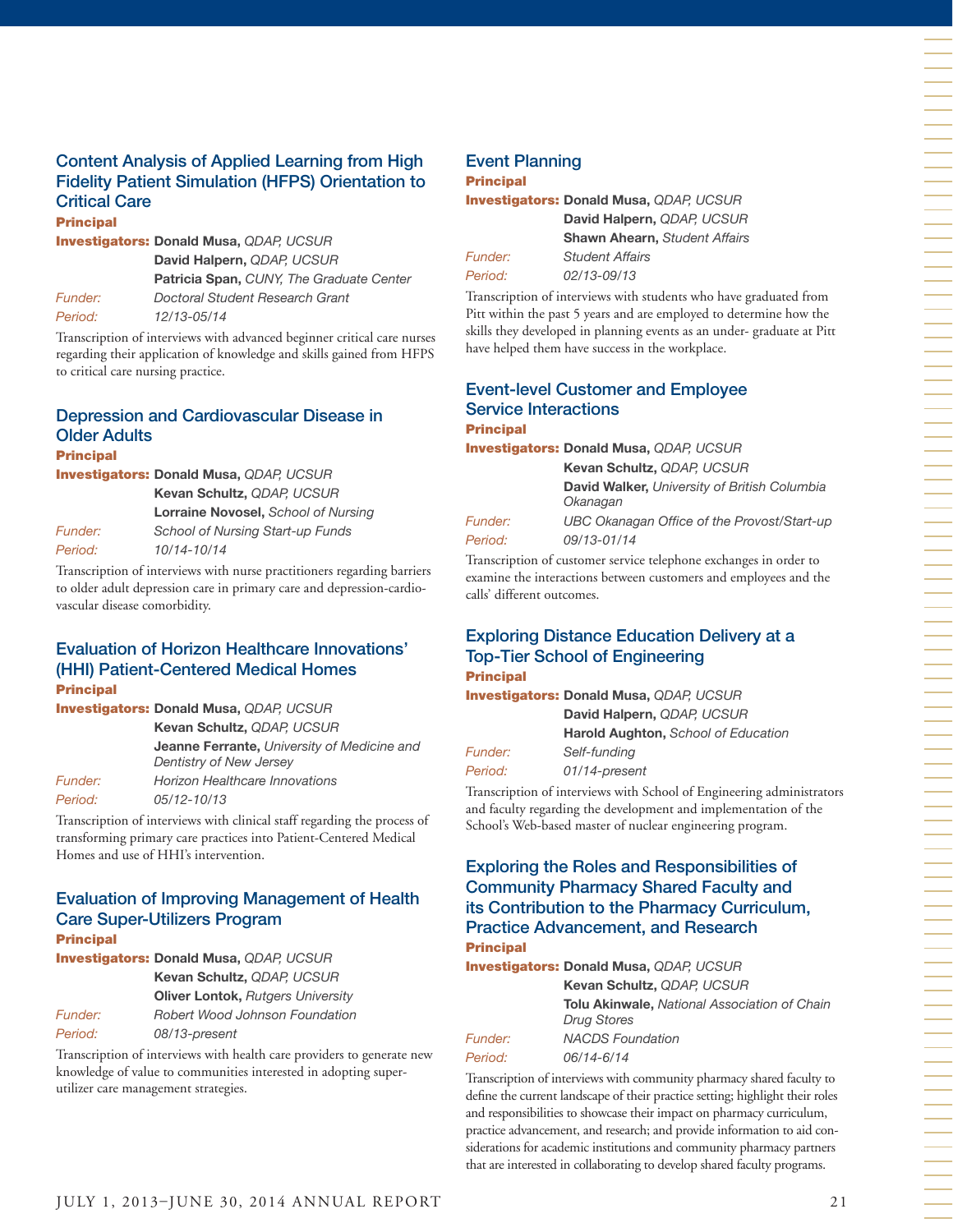# Projects, continued

#### Feasibility and Acceptability of Adding Family Components to Evidence-Based Collaborative Care Model for Older Adults with Depression and Chronic Medical Conditions

Principal

Investigators: **Donald Musa,** *QDAP, UCSUR*  **David Halpern,** *QDAP, UCSUR*  **Mijung Park,** *School of Nursing Funder: Aging Institute Period: 11/13-08/14*

Transcription of interviews with older adults with depression and chronic medical conditions to examine the feasibility of family-centered collaborative care.

#### Identifying Effective Strategies to Disclose Prognosis: Physician-Family Communication in Patients with Acute Lung Injury **Principal**

Investigators: **Donald Musa,** *QDAP, UCSUR* 

**David Halpern,** *QDAP, UCSUR*  **Douglas White,** *Critical Care Medicine Funder: National Institutes of Health Period: 08/12-12/13*

Transcription of interviews with clinicians and patient surrogates to identify disclosure strategies that effectively and sensitively convey prognostic information to family of critically ill patients, and to identify barriers to implementing these strategies into clinical practice.

#### Identifying Key Factors Associated with Successful Integration of Patient Care Services into Dispensing Workflow **Principal**

Investigators: **Donald Musa,** *QDAP, UCSUR*  **Kevan Schultz,** *QDAP, UCSUR*  **Sarah Krahe Dombrowski,** *Pharmacy Funder: American Pharmacists Association Foundation Period: 02/13-07/13*

Transcription of interviews with staff of pharmacies that have been identified as being successful in providing patient care services regarding integration of care into dispensing workflow.

## Implementation of the Patient-Centered Medical Home

#### **Principal**

Investigators: **Donald Musa,** *QDAP, UCSUR* 

| <i><b>Funder:</b></i> |  |
|-----------------------|--|
| Period:               |  |

**David Halpern,** *QDAP, UCSUR* **Rebecca Etz,** *Virginia Commonwealth University Funder: VCU Faculty Excellence Funds Period: 05/14-present*

Transcription of recordings from a conference with clinicians and patients regarding two key elements for implementation of the Patient-Centered Medical Home: the incorporation of health information technology and the ways in which practices connect to the communities in which they are located.

#### Internet Governance Forum **Principal**

#### Investigators: **Donald Musa,** *QDAP, UCSUR*

|         | Kevan Schultz, QDAP, UCSUR                      |
|---------|-------------------------------------------------|
|         | <b>Victoria Nash, Oxford Internet Institute</b> |
| Funder: | Oxford Internet Institute                       |
| Period: | $04/13 - 11/13$                                 |

Transcription of a policy forum, bringing together leading figures in multi-stakeholder Internet governance to discuss the future of the multi-stakeholder model in the aftermath of the World Conference on International Telecommunications (WCIT) 2012 in Dubai.

### Long-term Use of Standards-based Instructional in Mathematics Classrooms in Southwestern Pennsylvania

#### Principal

Investigators: **Donald Musa,** *QDAP, UCSUR*  **Kevan Schultz,** *QDAP, UCSUR* **Jackie Removcik,** *Westmoreland Intermediate Unit 7 Funder: Self-funding* 

*Period: 01/14-02/14*

Coding of interviews with teachers who participated in a professional development program 8–10 years ago to explore the degree to which the programming has been sustained in the classroom.

#### Maternal Skills for Communicating with Adolescents About Sex **Principal**

Investigators: **Donald Musa,** *QDAP, UCSUR* 

**David Halpern,** *QDAP, UCSUR* **Penelope Morrison,** *Center for Research on Health Care Funder: Amy Roberts Health Promotion Research Fund*

*Period: 11/12-07/13* Project coordination, data collection and transcription of conversa-

tions between mothers and their adolescent children to learn how mothers communicate with their adolescent children about sex.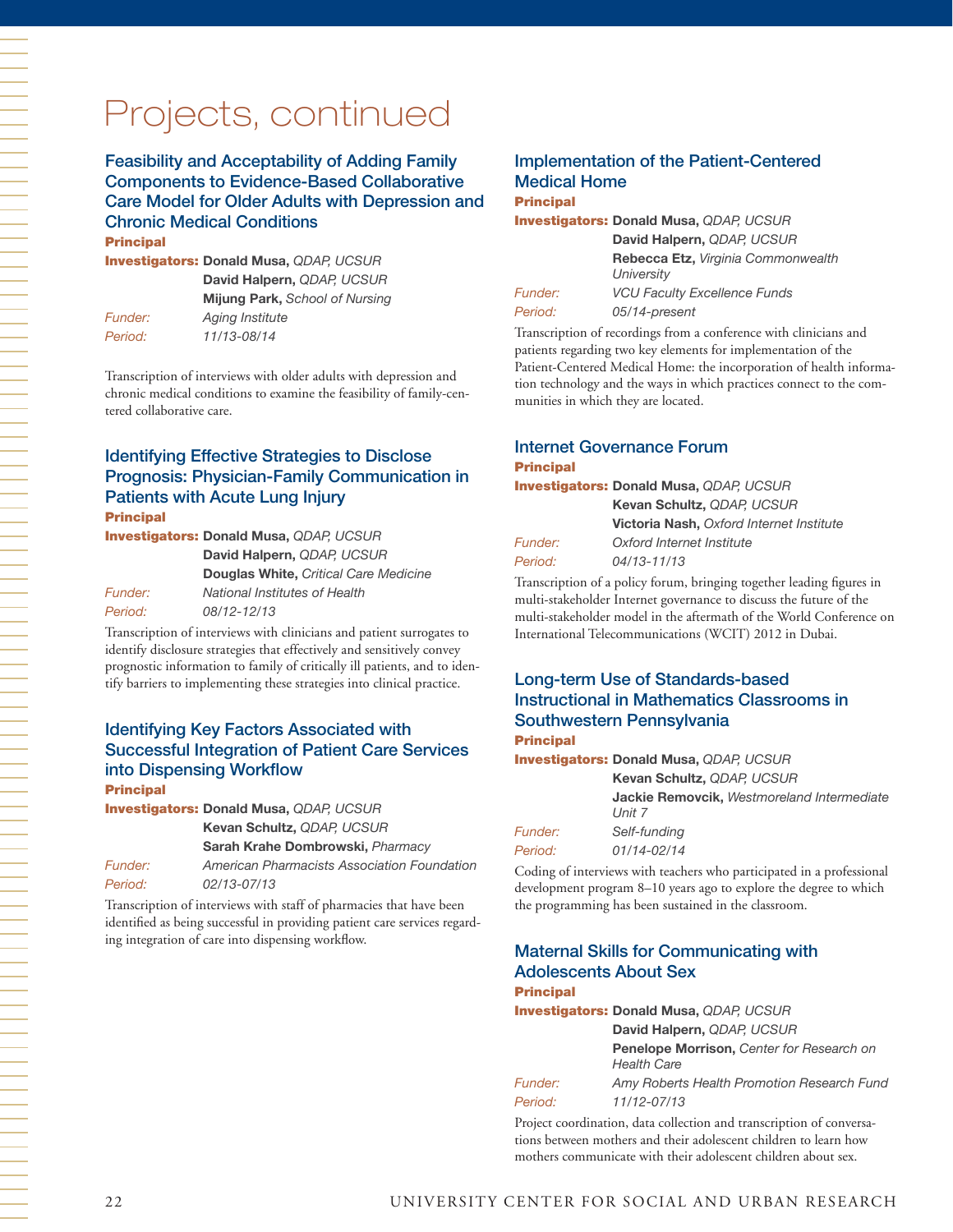#### Mobile Application Features Sought After by Patients of a Grocery Store Chain Pharmacy **Principal**

Investigators: **Donald Musa,** *QDAP, UCSUR*  **Kevan Schultz,** *QDAP, UCSUR* **Elizabeth McCartney,** *School of Pharmacy Funder: Pennsylvania Pharmacists Association Period: 04/14-06/14*

Transcription of interviews to explore the specific features of a mobile application that patients are more interested in utilizing from their pharmacy.

#### Parent Involvement

#### Principal

|         | <b>Investigators: Donald Musa, QDAP, UCSUR</b> |
|---------|------------------------------------------------|
|         | David Halpern, QDAP, UCSUR                     |
|         | <b>Shawn Ahearn, Student Affairs</b>           |
| Funder: | <b>Student Affairs</b>                         |
| Period: | 02/13-09/13                                    |

Transcription of interviews with both students who are on the verge of graduation and one of their parents about their college experience and the impact that parents may have had in helping them overcome challenges.

#### Parish Nurses Providing Diabetes Education and Preconception Counseling to African American Women with Diabetes **Principal**

Investigators: **Donald Musa,** *QDAP, UCSUR*  **Kevan Schultz,** *QDAP, UCSUR*  **Jessica Devido,** *Duquesne University Funder: American Association of Diabetes Educators & Sigma Theta Tau International Honor Society of Nursing Period: 09/13-10/13*

Transcription of focus groups with parish nurses to explore their experiences and to examine their knowledge and confidence in providing diabetes education and preconception counseling to women (especially to African American women) with Type 1 Diabetes and Type 2 Diabetes.

#### Perceptions of and Needs for Adolescent Mental Health Services in Primary Care **Principal**

|         | <b>Investigators: Donald Musa, QDAP, UCSUR</b> |
|---------|------------------------------------------------|
|         | David Halpern, QDAP, UCSUR                     |
|         | Kevan Schultz, QDAP, UCSUR                     |
|         | Lovie Jackson Foster, School of Social Work    |
| Funder: | National Institutes of Health                  |
| Period: | 02/14-04/14                                    |

Transcription of focus groups with adolescents, adult caregivers and health care providers to identify barriers to and facilitators of adolescent mental health care.

#### Pilot Testing a Simulation to Study How Physicians Elicit and Incorporate Incapacitated Patients' Values into Life Support Decisions **Principal**

Investigators: **Donald Musa,** *QDAP, UCSUR*  **David Halpern,** *QDAP, UCSUR* **Leslie Scheunemann,** *Critical Care Medicine Funder: Douglas White's Endowed Chair*

*Period: 03/14-present*

Transcription of simulated conferences between physicians and actors portraying surrogates for incapacitated patients to help physicians learn communication skills for talking with families about the patient's attitudes, beliefs, hopes, and concerns for the future related to the treatment decisions at hand; also, transcription of interviews with the physicians reflecting on the experience of participating in the simulation.

# Project SOL

Principal

Investigators: **Donald Musa,** *QDAP, UCSUR*  **Kevan Schultz,** *QDAP, UCSUR* **Elliot Coups,** *Rutgers Cancer Institute of New Jersey Funder: Johnson & Johnson on behalf of Rutgers Cancer Institute of New Jersey Foundation* 

*Period: 03/14-present*

Transcription and translation of focus groups with Hispanic outdoor laborers, who spend a large amount of their work exposed to ultraviolet radiation, regarding their knowledge about risks of sun exposure in order to develop and test a peer-led educational program for this population.

#### Qualitative Interviews About Adolescent Depression **Principal**

Investigators: **Donald Musa,** *QDAP, UCSUR* 

**Kevan Schultz,** *QDAP, UCSUR* **Ana Radovic,** *Clinical and Translational Science Institute Funder: Agency for Healthcare Research and Quality Period: 05/13-present*

Transcription of interviews with adolescents and parents to explore barriers to obtaining treatment for adolescent depression.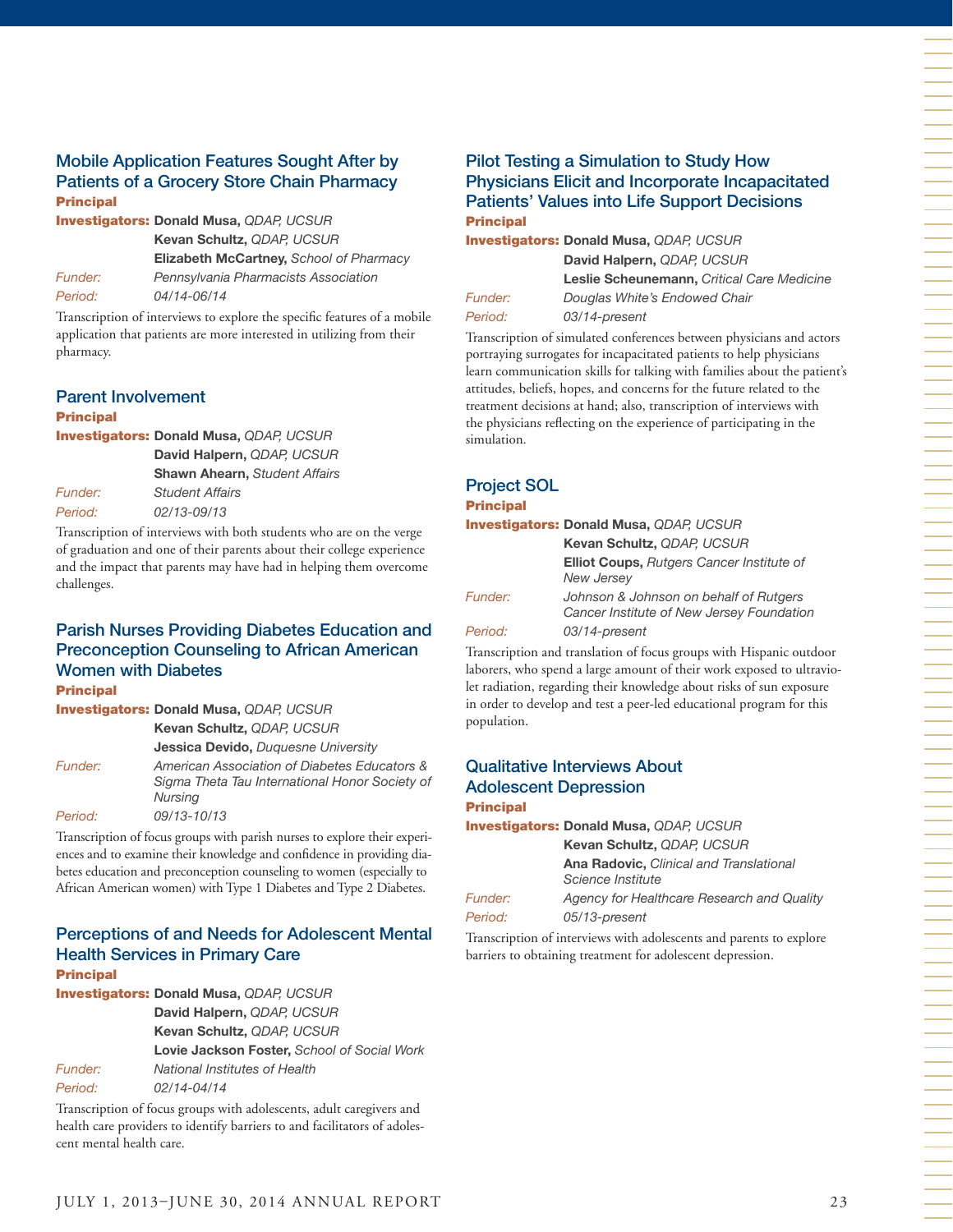#### Racial Comparison of Symptoms and Outcomes During Chemotherapy for Breast Cancer **Principal**

Investigators: **Donald Musa,** *QDAP, UCSUR*  **Kevan Schultz,** *QDAP, UCSUR* **Margaret Rosenzweig,** *School of Nursing Funder: School of Nursing Office of the Dean Period: 02/14-present*

Transcription and coding of conversations between breast cancer patients and their oncology health care provider pertaining to the patients' experiences with chemotherapy side effects and the decisions made as to how to best manage those side effects.

## Redesigning Medicaid Payment Policies: A New Pathway for Achieving High-Value Care for Medically Complex Children

**Principal** 

Investigators: **Donald Musa,** *QDAP, UCSUR* 

**David Halpern,** *QDAP, UCSUR*  **Dianna Ploof,** *Pediatrics Funder: Robert Wood Johnson Foundation Period: 06/13-09/13*

Transcription of focus groups with parents regarding their views of consumer-directed accounts to pay for their medically complex children's health care.

#### South Oakland Community Action Project **Principal**

|                       | <b>Investigators: Donald Musa, QDAP, UCSUR</b> |
|-----------------------|------------------------------------------------|
|                       | Kevan Schultz, QDAP, UCSUR                     |
|                       | <b>Rafael Engel, School of Social Work</b>     |
| <i><b>Funder:</b></i> | School of Social Work Office of the Dean       |
| Period:               | 02/14-02/14                                    |

Transcription of interviews with residents and other community stakeholders about the identity of the South Oakland neighborhood, Oakcliffe.

#### The European Commission's Response to Budget Cuts **Drincipal**

| гинскан |                                                                                   |
|---------|-----------------------------------------------------------------------------------|
|         | <b>Investigators: Donald Musa, QDAP, UCSUR</b>                                    |
|         | Kevan Schulz, QDAP, UCSUR                                                         |
|         | <b>Carolyn Ban, Graduate School of Public and</b><br><b>International Affairs</b> |
| Funder: | Graduate School of Public and International<br>Affairs                            |
| Period: | 06/14-08/14                                                                       |

Transcription of interviews with European Commission staff regarding the reasons for significant budget cuts and the strategies the organization is employing to cope with them.

## The Lived Experiences of Nurses Who Care for Dying Pediatric Patients

#### **Principal**

Investigators: **Donald Musa,** *QDAP, UCSUR*  **David Halpern,** *QDAP, UCSUR*

|                | <b>David Halpern, QDAP, UCSUR</b>                |
|----------------|--------------------------------------------------|
|                | <b>Danna Curcio, City University of New York</b> |
| <i>Funder:</i> | Self-fundina                                     |
| Period:        | 04/13-08/13                                      |
|                |                                                  |

Transcription of interviews with nurses regarding their experiences working with dying children and their families.

#### Understanding the Role of Medicaid Managed Care Organizations in the New Jersey Medicaid Accountable Care Organization (ACO) Demonstration Project **Principal**

Investigators: **Donald Musa,** *QDAP, UCSUR* 

| Kevan Schultz, QDAP, UCSUR               |
|------------------------------------------|
| <b>Oliver Lontok, Rutgers University</b> |
| <b>Robert Wood Johnson Foundation</b>    |
| 07/13-08/13                              |

Transcription of interviews with key stakeholders involved in the formation and enactment of the NJ Medicaid ACO legislation and in the implementation of the law.

## Understanding the Role of Telemedicine in Pediatric Care Coordination: A Qualitative Study of Primary Care Providers

#### Principal

*Funder: Period:* 

Investigators: **Donald Musa,** *QDAP, UCSUR* 

|                | Kevan Schultz, QDAP, UCSUR     |
|----------------|--------------------------------|
|                | <b>Kristin Ray, Pediatrics</b> |
| <i>Funder:</i> | National Institutes of Health  |
| Period:        | 08/13-12/13                    |
|                |                                |

Transcription of interviews with pediatric primary care providers regarding their preferences and needs around connecting patients to subspecialists and the use of telemedicine and other technologies to meet these needs.

#### Weight Loss Maintenance in Perimenopausal Women Principal

#### Investigators: **Donald Musa,** *QDAP, UCSUR*

|                | David Halpern, QDAP, UCSUR                |
|----------------|-------------------------------------------|
|                | Karren Liebert, CUNY, The Graduate Center |
| <i>Funder:</i> | Self-fundina                              |
| Period:        | 10/12-02/14                               |

Transcription of interviews with women who lost ten percent or more of their body weight during midlife when perimenopause had begun and maintained at least a ten percent weight loss for a year or longer regarding the lifestyle changes they made to lose and maintain weight.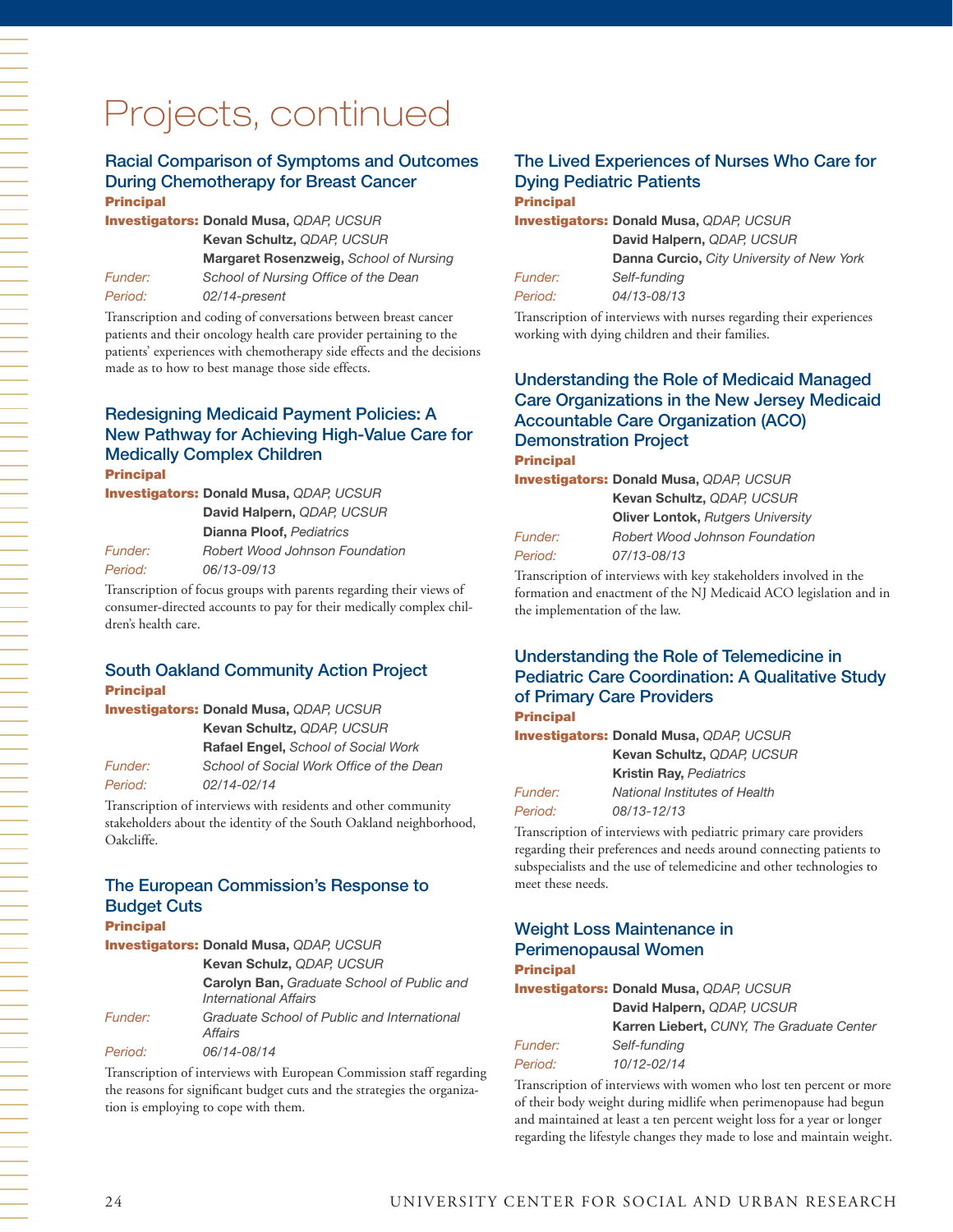#### A Tailored Technology Intervention for Diverse Family Caregivers of AD Patients Principal

Investigators: **Richard Schulz,** *Gerontology, UCSUR* 

**Sara Czaja,** *University of Miami Funder: National Institute of Nursing Research Period: 04/13-03/18*

The aims of this project are to evaluate the acceptability and efficacy of a culturally tailored technology-based psychosocial intervention for reducing the stress and burden and enhancing quality of life of diverse family caregivers of AD patients. The target population is Black/ African American, Hispanic, and White non-Hispanic family caregivers of AD patients.

#### Daily Individual and Marital Processes in Osteoarthritis

#### Principal

Investigators: **Richard Schulz,** *Gerontology, UCSUR* 

**Lynn Martire,** *Penn State University Funder: National Institute on Aging Period: 09/07-08/13*

This study focuses on the effects of spousal social support and control on older osteoarthritis patients' daily functioning, illness cognitions, and physical activity.

# Geriatric Education Center of Pennsylvania (GEC/PA)

#### Principal

Investigator: **Richard Schulz,** *Gerontology, UCSUR Funder: Health Resources and Services Administration Period: 07/10-06/15*

The GEC/PA is a consortium of the University of Pittsburgh, Penn State University, and UPMC, with Pitt as the lead institution. The GEC/PA focuses on training to enhance geriatric mental health expertise throughout the state.

#### Intervention to Facilitate Family Caregiver Adaptation to Nursing Home Transition **Principal**

|                | <b>Investigator:</b> Richard Schulz, Gerontology, UCSUR |
|----------------|---------------------------------------------------------|
| <i>Funder:</i> | National Institute of Nursing Research                  |
| Period:        | 07/07-05/13                                             |

Assess the effects of an intervention designed to enhance health and quality of life of caregivers and their placed relatives by focusing on caregivers who recently placed their relative in a long-term care facility.

#### Quality of Life Technology Engineering Research Center (QoLT ERC) **Principal**

Investigators: **Richard Schulz,** *Gerontology, UCSUR*  **Daniel Siewiorek,** *Carnegie Mellon University* 

| <b>Funder:</b> |  |
|----------------|--|
| Period:        |  |

*Funder: National Science Foundation Period: 06/06-05/15*

By integrating information technologies and biomedical innovations, the QoLT ERC will allow people to independently perform valued and necessary activities of daily living so that they can more fully participate in society.

## Return of Amyloid Imaging Research Results in MCI

#### **Principal**

Investigators: **Richard Schulz,** *Gerontology, UCSUR*

|                | Jennifer Lingler, Nursing   |
|----------------|-----------------------------|
| <i>Funder:</i> | National Institute on Aging |
| Period:        | 06/14-05/15                 |

The purpose of this study is to use a series of qualitative interviews and content analysis to identify the information and support needs of MCI care dyads who are offered amyloid imaging research results.

#### Smartcare: Innovations in Caregiving Interventions

#### **Principal**

| <b>Investigators: Richard Schulz, Gerontology, UCSUR</b> |                                        |
|----------------------------------------------------------|----------------------------------------|
|                                                          | Paula Sherwood, Nursing                |
| Funder:                                                  | National Institute of Nursing Research |
| Period:                                                  | 09/12-06/17                            |
|                                                          |                                        |

The study addresses research priorities set by both NCI and NINR to improve the quality of life of patients and their families and NINR's emphasis on integrating bio-behavioral science and adopting, adapting and generating new technologies.

#### Social Behaviors and Health in Older Adulthood: A Secure Base from which to Thrive **Principal**

Investigators: **Richard Schulz,** *Gerontology, UCSUR*

*Period: 04/10-03/15*

**Brooke Feeney,** *Carnegie Mellon University Funder: National Institutes of Health*

The purpose of this study is to identify specific social behaviors that are responsible for the effects of social relations on health and wellbeing in older adulthood. In particular, focus on social behaviors that occur within the closest relationships of older adults and involve the support of older adults' exploration, goal strivings, and continued self-growth.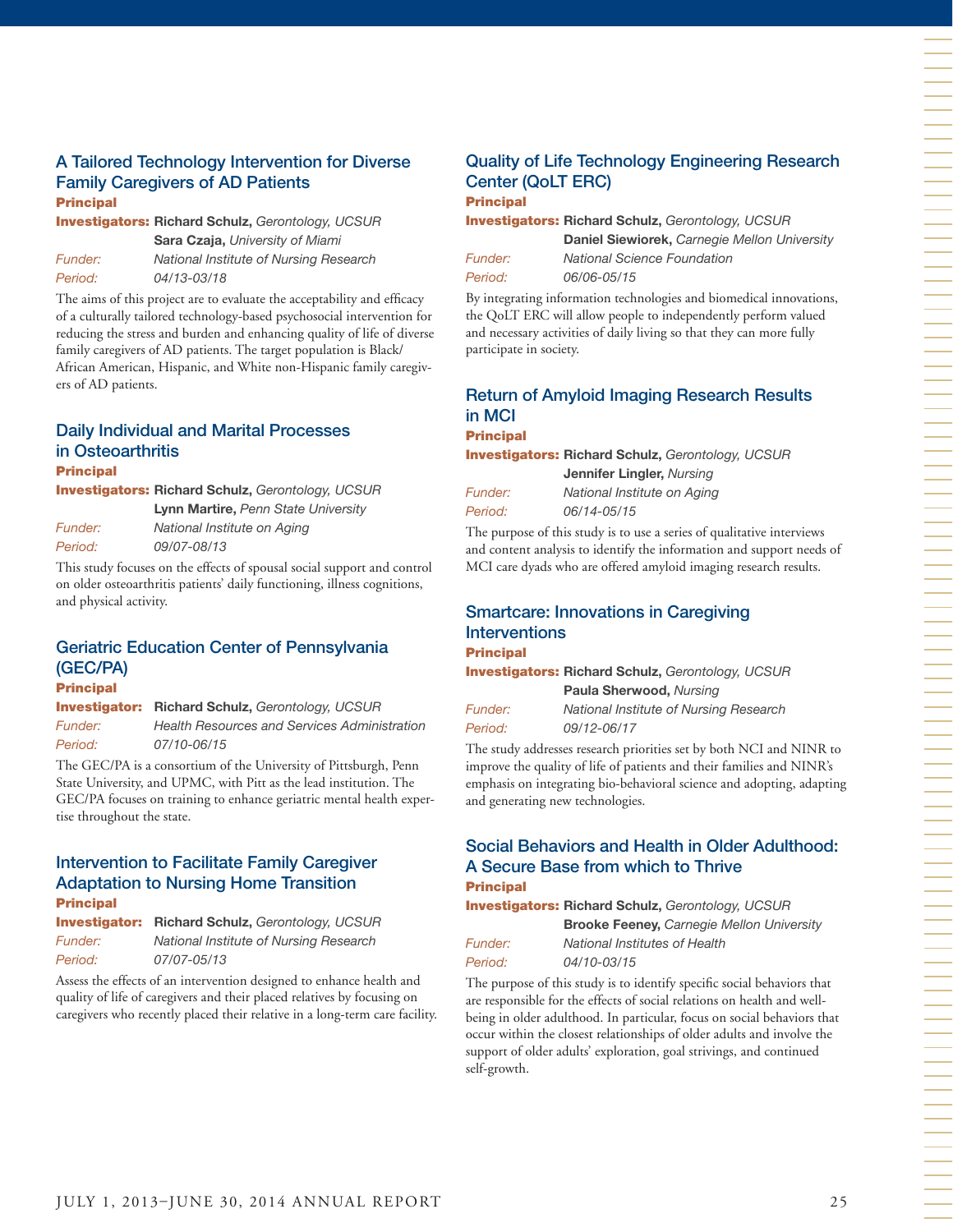#### State of Aging in Allegheny County

#### Principal

|         | <b>Investigators: Richard Schulz, Gerontology, UCSUR</b>                                            |
|---------|-----------------------------------------------------------------------------------------------------|
|         | Donald Musa, QDAP, UCSUR                                                                            |
|         | Scott Beach, SRP, UCSUR                                                                             |
|         | Chris Briem, URA, UCSUR                                                                             |
| Funder: | UCSUR, Aging Institute, Allegheny County Area<br>Agency on Aging, United Way of Allegheny<br>County |
| Period: | 04/13-06/14                                                                                         |
|         | Design to unders LICSLID's 2002 study of alder adults and the state                                 |

Project to update UCSUR's 2003 study of older adults and the state of aging in Allegheny County. Project characterizes older adults across a broad range of dimensions including demographics, income and poverty, health, work and retirement, living arrangements, housing and neighborhood conditions, caregiving and volunteering, aging service use, and overall well-being. Includes both secondary analysis of multiple data sources and primary data collection through a population-based survey and follow-up, in-depth interviews.

#### The Advanced Center for Intervention and Services Research, Research Methods Core Principal

Investigators: **Richard Schulz,** *Gerontology, UCSUR* 

**Charles F. Reynolds III,** *Psychiatry Funder: National Institute of Mental Health Period: 07/11-06/16*

Focus on the social, psychological, and behavioral factors relevant to understanding the interactive nature of physical illness and depression in late life.

#### Symptom Management and Psychosocial Needs of Patients with Acute Leukemia **Principal**

Investigators: **Kevan Schultz,** *QDAP, UCSUR*  **Tara Albrecht,** *Virginia Commonwealth University Funder: Sigma Theta Tau International*

*Period: 11/10-10/12* Transcription of interviews with acute leukemia (AL) patients to examine the symptoms experienced by patients diagnosed with AL

across the disease trajectory and to explore recommendations for nurse-provided support.

#### Competiveness Research

#### Principal

Investigators: **Vijai Singh,** *Office of the Chancellor Funders: Heinz Endowments, Consolidated Natural Gas Period: ongoing*

Projects include analysis of factors which promote regional competiveness of the biotech industry in Pittsburgh. Partner in a research network with Transatlantic Comparison of Continental Innovation Models. Project Director: Professor Ulrich Hilpert, University of Jena, Germany.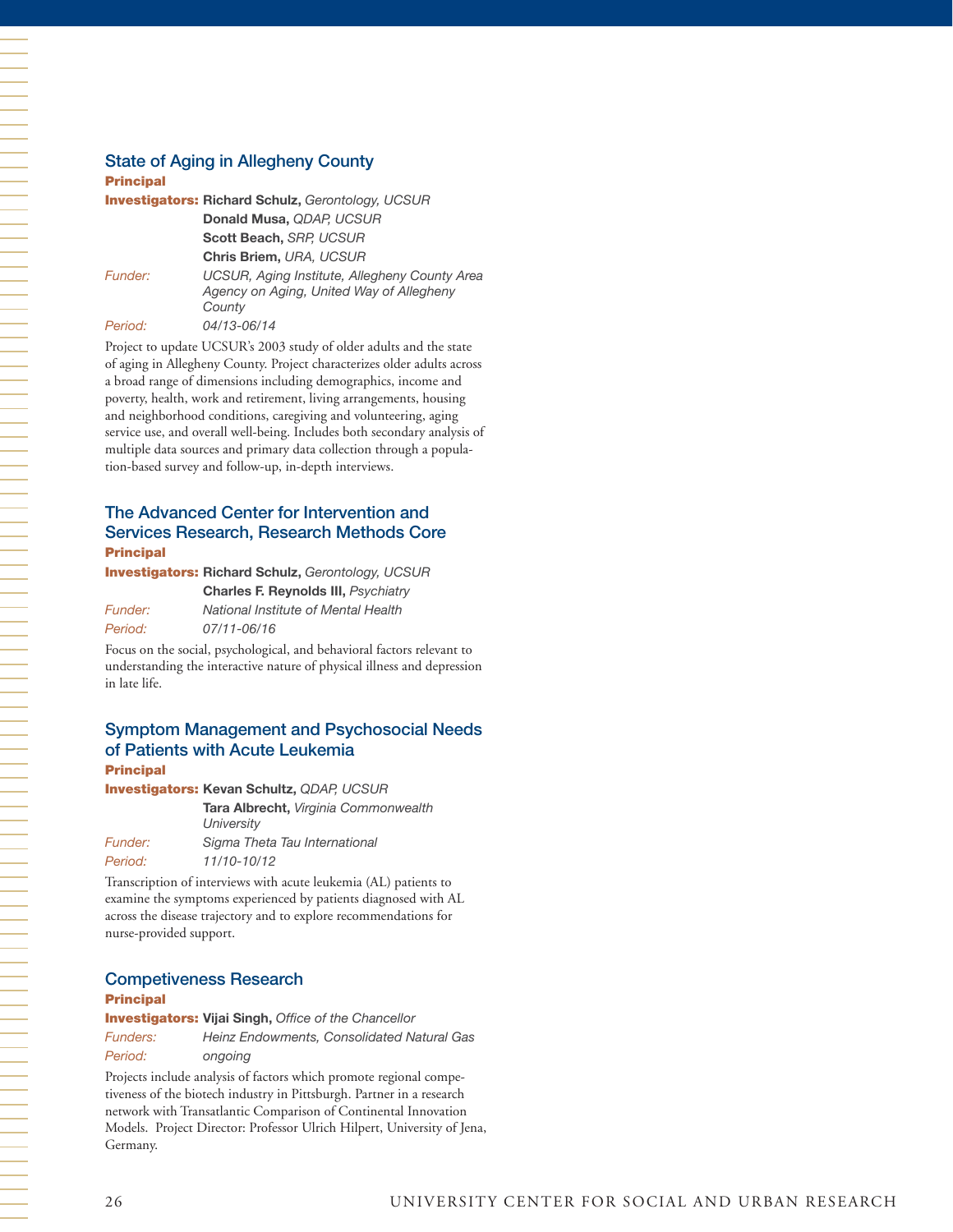# Publications 2013–14

# **Journals**

Abdel-Kader, K., Jhamb, M., Mandich, L.A., Yabes, J., Keene, R., Beach, S., Buysse, D., & Unruh, M. (2014). Ecological momentary assessment of fatigue, sleepiness, and exhaustion in ESKD. *BMC Nephrology*, 15: 29.

Beach, S.R., Schulz, R., Matthews, J.T., Courtney, K., & Dabbs, A.D. (2014). Preferences for technology versus human assistance and control over technology in the performance of kitchen and personal care tasks in baby boomers and older adults. *Disability and Rehabilitation: Assistive Technology*, 9(6), 474-486.

Birenboim, A., Reinau, K.H., Shoval, N., & Harder, H., (in press). High resolution measurement and analysis of visitor experiences in time and space: The case of Aalborg Zoo in Denmark. *The Professional Geographer*.

Castle, N., & Beach, S. (2013). Elder abuse in assisted living. *Journal of Applied Gerontology*, 32, 248-267.

Cheung, S.K., Lau, B.H., Leung, Y.A., Wong, W.P., Lou, W.V., Chan, M.G., & Schulz, R. (in press). Multicomponent intervention on enhancing dementia caregiver well-being and reducing behavioral problems among Hong Kong Chinese: A translational study based on REACH II. *International Journal of Geriatric Psychiatry*.

Choi, J., Hoffman, L.A., Schulz, R., Ren, D., Donahoe, M.P., Given, B., & Sherwood, P.

R. (2013). Health risk behaviors in family caregivers during patients' stay in intensive care units: A pilot analysis. *American Journal of Critical Care*, 22(1), 41-45.

Choi, J., Hoffman, L.A., Schulz, R., Tate, J.A., Donahoe, M.P., Ren, D., Given, B., & Sherwood, P.R. (2014). Self-reported physical symptoms in intensive care unit (ICU) survivors: Pilot exploration over four months post- ICU discharge. *Journal of Pain and Symptom Management*, 47(2), 257-270.

Choi, J., Tate, J.A., Hoffman, L.A., Schulz, R., Ren, D., Donahoe, M.P., Given, B.A., & Sherwood, P.R. (2014). Fatigue in family caregivers of adult intensive care unit survivors. *Journal of Pain and Symptom Management,* 48(3), 353-363.

Courtney, K.L., Jiang, Y., Beach, S.R., Matthews, J.T., & Schulz, R. (2013). Clinician variations in data trust and use. Studies in *Health Technology and Informatics*, 183, 189-194.

Czaja, S.J., Loewenstein, D., Schulz, R., Nair, S.N., & Perdomo, D. (2013). A videophone psychosocial intervention for dementia caregivers. *American Journal of Geriatric Psychiatry*, 21(11), 1071-1081.

Engel, R., Thang, L.L., & Newman, S. (2014). Introducing the editors and the special issue. *Journal of Intergenerational Relationships*, 12(4), 299-303.

Freimuth, V.S., Musa, D., Hilyard, K.M., Quinn, S.C., & Kim, K.H. (2014). Trust during the early stages of the 2009 H1N1 Pandemic. *Journal of Health Communication*, 19(3), 321-339.

Gere, J., Martire, L.M., Keefe, F.J., Stephens, M.A., & Schulz, R. (2014). Spouse confidence in self-efficacy for arthritis management predicts improved patient health. *Annals of Behavioral Medicine*, 48, 337-346.

Glynn, N.W., Santanasto, A.J., Simonsick, E.M., Boudreau, R.M., Beach, S.R., Schulz, R., & Newman, A.B. (in press). The Pittsburgh Fatigability Scale for older adults: Development and validation. *Journal of the American Geriatrics Society*.

Groffen, D., Koster, A., Bosma, H., van den Akker, M., Kempen, G., van Eijk, J., van Gool, C., Penninx, B., Harris, T., Rubin, S., Pahor, M., Schulz, R., et al. (2013). Unhealthy lifestyles do not mediate the relationship between socioeconomic status and incident depressive symptoms: The Health ABC study. American *Journal of Geriatric Psychiatry*, 21(7), 664-674.

Heckhausen, J., Wrosch, C., & Schulz, R. (2013). A lines of defense model for managing health threats. *Gerontology*, 59(5), 438-447.

Herschell, A.D., Reed, A.J., Mecca, L.P. & Kolko, D.J. (2014). Community-based clinicians' preferences for training in evidence-based practices: A mixed method study. *Professional Psychology: Research and Practice*, 45(3), 188-199.

Hilyard, K., Quinn, S.C., Kim, K., Musa, D., & Freimuth, V.S., (2013). Determinants of parental acceptance of the H1N1 Vaccine. *Health Education and Behavior*, 41(3), 307-314.

Jiang, Y., Terhorst, L., Donovan, H.S., Weiner, J.M., Choi, C.J., Schulz, R., Given, B., & Sherwood, P. (2013). Locke-Wallace short marital-adjustment test: Psychometric evaluation in caregivers for persons with primary malignant brain tumor. *Journal of Nursing Measurement*, 21(3), 502-515.

Kim, Y., Carver, C.S., Schulz, R., Lucette, A., & Cannady, R.S. (2013). Finding benefit in bereavement among family cancer caregivers. *Journal of Palliative Medicine*, 16(9), 1040-1047.

Kriesky, J., Goldstein, B.D., Zell, K., & Beach, S. (2013). Differing opinions about natural gas drilling in two adjacent counties with different levels of drilling activity. *Energy Policy,* 58, 228-236.

Lokkerbol, J., Adema, D., Cuijpers, P., Reynolds, C.F., Schulz, R., Weehuizen, R., & Smit, F. (2014). Improving the cost-effectiveness of a healthcare system for depressive disorders by implementing telemedicine: A health economic modeling study. *American Journal of Geriatric Psychiatry*, 22(3), 253-262.

Martire, L.M., Keefe, F.J., Schulz, R., Stephens, M.A.P., & Mogle, J.A. (2013). The impact of daily arthritis pain on spouse sleep. *Pain*, 154(9), 1725-1731.

Martire, L.M., Stephens, M.A.P., Mogle, J.A., Schulz, R., Brach, J., & Keefe, F.J. (2013). Daily spousal influence on physical activity in knee osteoarthritis. *Annals of Behavioral Medicine*, 45(2), 213-223.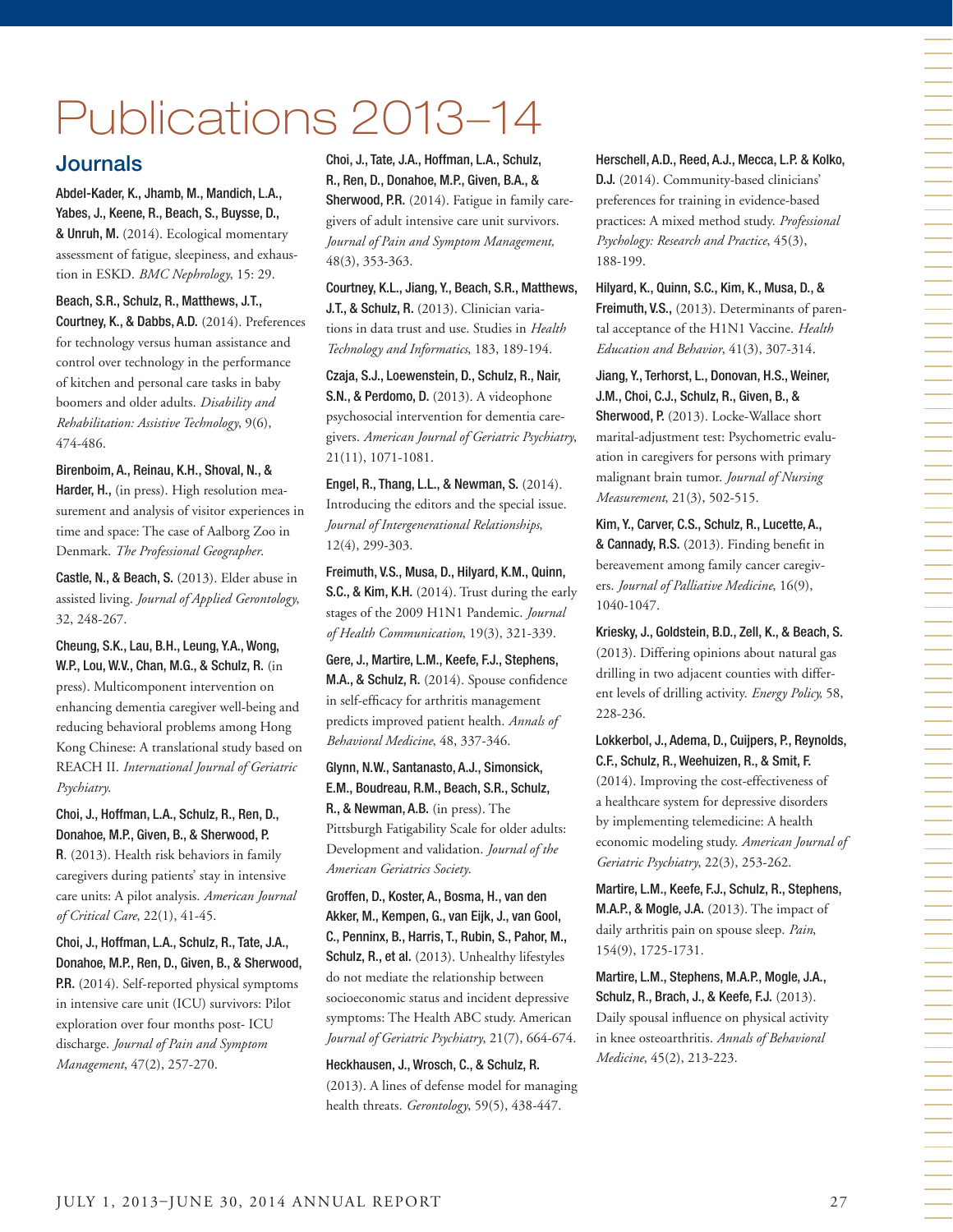# Publications 2013–14, continued

Monin, J., K., Chen, B., & Stahl, S. T. (in press). Dyadic associations between physical activity and depressive symptoms in older adults with musculoskeletal conditions and their spouses. *Stress & Health*.

Monin, J.K., Schulz, R., Feeney, B.C. (in press). Compassionate love in individuals with Alzheimer's disease and their spousal caregivers: Associations with caregivers' psychological health. *The Gerontologist*.

Monin, J.K., Schulz, R., & Kershaw, T.S. (2013). Caregiving spouses' attachment orientations and the physical and psychological health of individuals with Alzheimer's disease. *Aging and Mental Health*, 17(4), 508-516.

Monin, J.K., Schulz, R., Martire, L.M., Connelly, D., & Czaja, S.J. (2014). The personal importance of being independent: Associations with changes in disability and depressive symptoms. *Rehabilitation Psychology*, 59(1), 35-41.

Monk, T.H., Buysse, D.J., Billy, B.D., Fletcher, M.E., Kennedy, K.S., Begley, A.E., Schlarb, J.E., & Beach, S.R. (2013). Shiftworkers report worse sleep than day workers, even in retirement. *Journal of Sleep Research*, 22, 201-208.

Newberry, A., Choi, C.J., Donovan, H., Schulz, R., Bender, C., Given, B., & Sherwood, P. (2013). Exploring spirituality in family caregivers of patients with primary malignant brain tumors across the disease trajectory. *Oncology Nursing Forum*, 40(3), E119-125.

Newman, S. (2014). Remembering the past and preparing for an intergenerational future. *Journal of Intergenerational Relationships*, 12(4), 304-316.

Newman, S., Hatton-Yeo, A., & Thang, L.L. (Eds.). (2012-2013). *Journal of Intergenerational Relationships*, Volumes 10 and 11. Philadelphia, PA: Taylor & Francis Group, LLC.

Newman, S., Hatton-Yeo, A., & Thang, L.L., Rodzwicz, C. (Eds.). (2013-2014). *Journal of Intergenerational Relationships*, Volumes 11 and 12. Philadelphia, PA: Taylor & Francis Group, LLC.

Quinn, S.C., Parmer, J., Freimuth, V.S., Hilyard, K., Musa, D., & Kim, K.H. (2013). Exploring communication, trust in government and vaccine intention later in the 2009 H1N1 Pandemic: Results of a national survey. *Biosecurity and Bioterrorism: Biodefense Strategy, Practice, and Science*, 11(2):96-106.

Reininger, B., Person Mecca, L., Stine, K.M., Schultz, K., Ling, L. & Halpern, D. (2013). Formative evaluation of a Type 2 Diabetes prevention Web site for African Americans, Caucasians and Mexican-Americans. *JMIR Research Protocols*, 2(2): e24.

Rodakowski, J., Schulz, R., Gentry, A., Garand, L., & Lingler, J.H. (2014). Attribution of mild cognitive impairment etiology in individuals with mild cognitive impairment and their care-partners. *International Journal of Geriatric Psychiatry*, 29(5), 464-469.

Rodakowski, J., Skidmore, E.R., Rogers, J.C., & Schulz, R. (2013). Does social support impact depression in caregivers of adults ageing with spinal cord injuries? *Clinical Rehabilitation*, 27(6), 565-575.

Rodzwicz, C. (2014). JIR welcomes our early career colleagues. *Journal of Intergenerational Relationships*, 12(4), 454-457.

Saunders, C.L., Landis, A.E., Mecca, L.P., Jones, A.K., Schaefer, L.A., & Bilec, M.M. (2013). Analyzing the Practice of Life Cycle Assessment: Focus on the Building Sector. *Journal of Industrial Ecology*, 17(5), 777-788.

Schulz, R. (2013). Research priorities in geriatric palliative care: informal caregiving. *Journal of Palliative Medicine*, 16(9), 1008-1112.

Schulz, R., Beach, S.R., Matthews, J.T., Courtney, K., Devito Dabbs, A., Person Mecca, L., & Sankey, S. (2014). Willingness to pay for quality of life technologies to enhance independent functioning among baby boomers and the elderly. *The Gerontologist*, 54(3), 363-374.

Schulz, R., Boerner, K., Klinger, J., & Rosen, J. (in press). Preparedness for death and adjustment to bereavement among caregivers of recently placed nursing home residents. *Journal of Palliative Medicine*.

Schulz, R., Cook, T.B., Beach, S.R., Lingler, J.H., Martire, L.M., Monin, J.K., & Czaja, S.J. (2013). Magnitude and causes of bias among family caregivers rating Alzheimer's Disease patients. *American Journal of Geriatric Psychiatry*, 21(1), 14-25.

Schulz, R., Rosen, J., Klinger, J., Musa, D., Castle, N.G., Kane, A.L., & Lustig, A. (2014). Effects of a psychosocial intervention on caregivers of recently placed nursing home residents: A randomized controlled trial. *Clinical Gerontologist*, 37(4), 347-367.

Schulz, R., Wahl, H., Matthews, J.T., Deeito Dabbs, A., Beach, S.R., & Czaja, S.J. (in press). Advancing the aging and technology agenda in gerontology. *The Gerontologist*.

Sneed RS, Cohen S. (2014). Negative social interactions and incident hypertension among older adults. *Health Psychology*, 33, 554-565.

Stahl, S.T., Albert, S. M., Dew, M. A., & Reynolds, C. F. (2014). Coaching in healthy dietary practices: A case of indicated depression prevention. *American Journal of Psychiatry*, 171, 499-505.

Stahl, S. T., & Schulz, R. (2014). Changes in routine health behaviors following late-life bereavement: A systematic review. *Journal of Behavioral Medicine*, 37(4), 736-755.

Stahl, S. T., & Schulz, R. (2014). The effect of widowhood on husbands' and wives' physical activity: The Cardiovascular Health Study. *Journal of Behavioral Medicine*, 37(4), 806-817.

Wang, J., Matthews, J.T., Sereika, S.M., Chasens, E. R., Ewing, L.E., & Burke, L. E. (2013). Psychometric evaluation of the Social Problem-Solving Inventory-Revised among overweight or obese adults. *Journal of Psychoeducational Assessment*, 31(6), 585-590.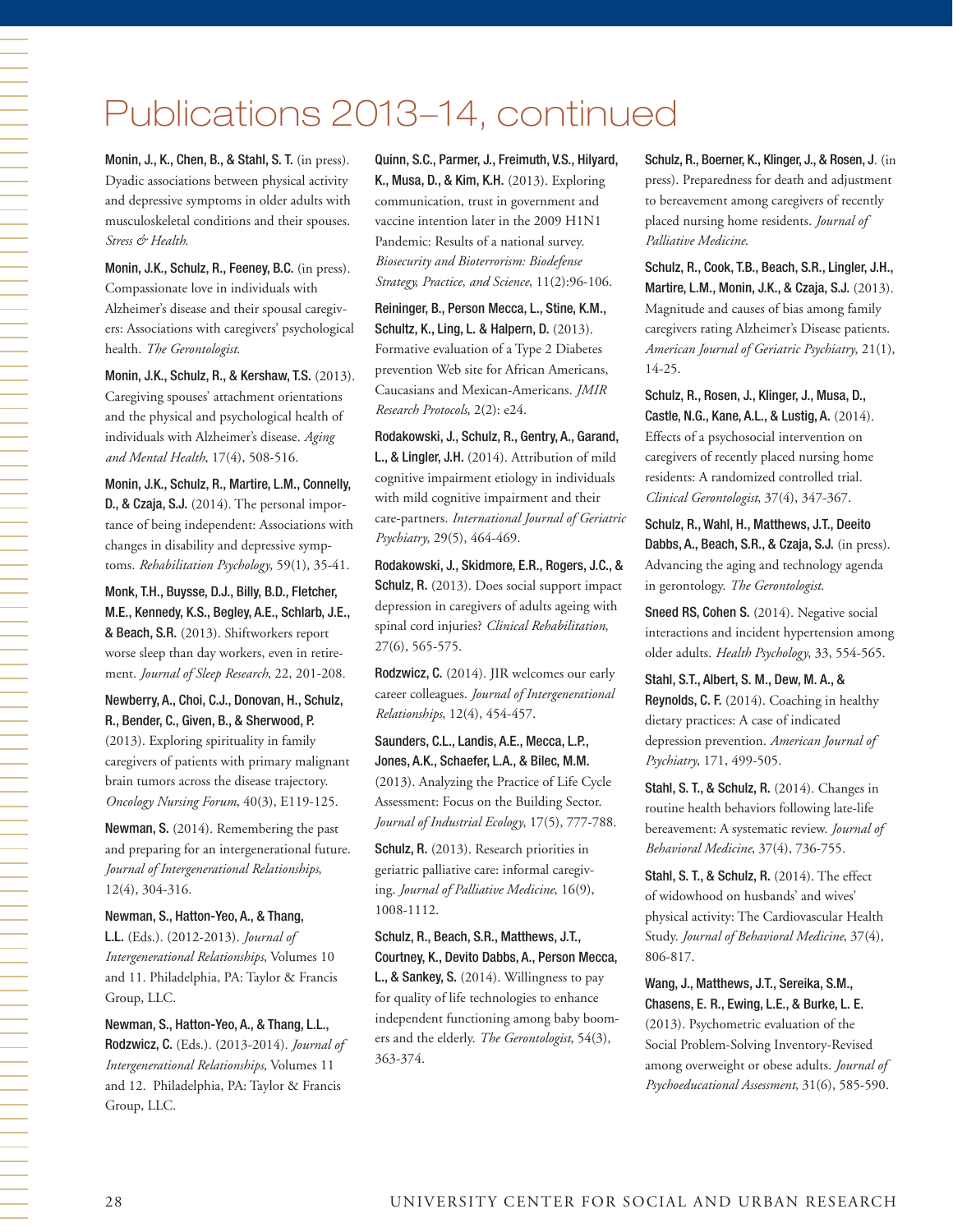Wilson, S.J., Martire, L.M., Keefe, F.J., Mogle, J.A., Stephens, M.P., & Schulz, R. (2013). Daily verbal and nonverbal expression of osteoarthritis pain and spouse responses. *Pain*, 154(10), 2045-2053.

# Books/Book Chapters/ Other Publications

Beach, S.R. (2013). Assessing needs, preferences, and attitudes using survey methods. In R. Schulz (Ed.), *Quality of Life Technology Handbook* (pp. 65-85). Boca Raton, FL: CRC Press/Taylor & Francis Group.

Czaja, S.J., Beach, S., Charness, N., & Schulz, R. (2013). Older adults and adoption of healthcare technology: Opportunities and challenges. In A. Sixsmith & G. Gutman (Eds.), *Technologies for Active Aging* (pp. 27-46). *International Perspectives on Aging*, Vol. 9. New York, NY: Springer.

Czaja, S.J., Lee, C.C., & Schulz, R. (2013). Quality of life technologies in supporting family caregivers. In R. Schulz (Ed.), *Quality of Life Technology Handbook* (pp. 245-260). Boca Raton, FL: CRC Press/Taylor & Francis Group.

Dabbs, A.D., Beach, S.R., Courtney, K.L., & Matthews, J.T. (2013). Evaluating quality of life technologies (pp. 147-160). In R. Schulz (Ed.). *Quality of Life Technology*. Boca Raton, FL: CRC Press/Taylor & Francis Group.

Matthews, J.T., & Courtney, K.L. (2013). Fostering teamwork and community partnerships (pp.133-145). In R. Schulz (Ed.). *Quality of Life Technology*. Boca Raton, FL: CRC Press/Taylor & Francis Group.

Matthews, J.T., Courtney, K.L., & Dabbs, A.D. (2013). Design and development process (pp. 87-106). In R. Schulz (Ed.). *Quality of Life Technology*. Boca Raton, FL: CRC Press/ Taylor & Francis Group.

McMillan, J.M., Courtney, K. L., Matthews, J. T., Smailagic, A., & Siewiorek, D. (2013). Designing the community multi-user health kiosk. *Studies in Health Technology and Informatics*, 183, pp. 79-83. IOS Press Ebooks.

McMullen, T., Schwartz, K., Yaffe, & Beach,

S. (2014). Elder Abuse and Its Prevention: Screening and Detection. In IOM (Institute of Medicine) and NRC (National Research Council), Elder abuse and its prevention: Workshop summary. Washington, DC: The National Academies Press.

Schulz, R. (Editor in Chief). (2013). *Quality of Life Technology Handbook*. Boca Raton, FL: CRC Press/Taylor & Francis Group.

Schulz, R. (2013). Current issues in informal caregiving research: Prevalence, health effects, and intervention strategies. In H. Lavretsky, M. Sajatovic, & C.F. Reynolds III (Eds.), *Late-life Mood Disorders* (pp. 236-253). New York, NY: Oxford University Press.

Schulz, R. (2013). Facilitators and barriers to technology uptake: Organizational and societal perspectives. In R. Schulz (Ed.), *Quality of Life Technology Handbook* (pp. 17-27). Boca Raton, FL: CRC Press/Taylor & Francis Group.

Schulz, R., & Beach, S.R. (2013). Who can benefit from Quality of Life Technology? In R. Schulz (Ed.), *Quality of Life Technology Handbook* (pp. 3-16). Boca Raton, FL: CRC Press/Taylor & Francis Group.

Schulz, R., Beach, S.R., Dabbs, A.D., Matthews, J.T., Courtney, K.L., Seelman, K.D., & Mecca, L.P. (2013). Preface: Introduction and overview: What do we mean by quality of life technologies? In R. Schulz (Ed.). *Quality of Life Technology Handbook* (pp. vii-xiv). Boca Raton, FL: CRC Taylor & Francis Group.

Schulz, R., & Morycz, R. (2013). Psychosocial factors, health, and quality of life. In M.D. Miller & L.K. Solai (Eds.), *Geriatric Psychiatry* (pp. 343-371). New York, NY: Oxford University Press.

# Technical Reports

Deitrick, S. (Ed.). (Ongoing). Pittsburgh Economic Quarterly (PEQ), a publication of the Urban and Regional Analysis Program at UCSUR covering economic conditions/ changes in the Pittsburgh region.

Gradeck, R. (2013). Hilltop housing market analysis. UCSUR, University of Pittsburgh.

Mecca, L. P., Martin, A. (2013). Focus Groups with Caregivers on Identification of Resources Around Dementia. Prepared for the Aging Institute of UPMC Senior Services. UCSUR, University of Pittsburgh.

Musa, D. Beach, S. (2013). Report on undergraduate withdrawal with an emphasis on freshman withdrawal after the first term: 2007-08 to 2012-13. Prepared for the Office of the Provost, University of Pittsburgh. UCSUR, University of Pittsburgh.

Musa, D. Beach, S. (2014). Update report on undergraduate withdrawal from 2007-08 through 2013-14. Prepared for the Office of the Provost, University of Pittsburgh. UCSUR, University of Pittsburgh.

State of Aging in Allegheny County. (June 2014). UCSUR, University of Pittsburgh; Allegheny County Area Agency on Aging; United Way of Allegheny County.

The Regional Indicators, PittsburghTODAY. (2012-2013). Marcellus Shale series. UCSUR, University of Pittsburgh.

The Regional Indicators, PittsburghTODAY.

(Ongoing). Pittsburgh today & tomorrow: The facts and the future of our region. UCSUR, University of Pittsburgh.

The Regional Indicators, PittsburghTODAY.

(2013). The Pittsburgh regional environment survey. UCSUR, University of Pittsburgh.

The Regional Indicators, PittsburghTODAY. (2013). The STEM gap. UCSUR, University of Pittsburgh.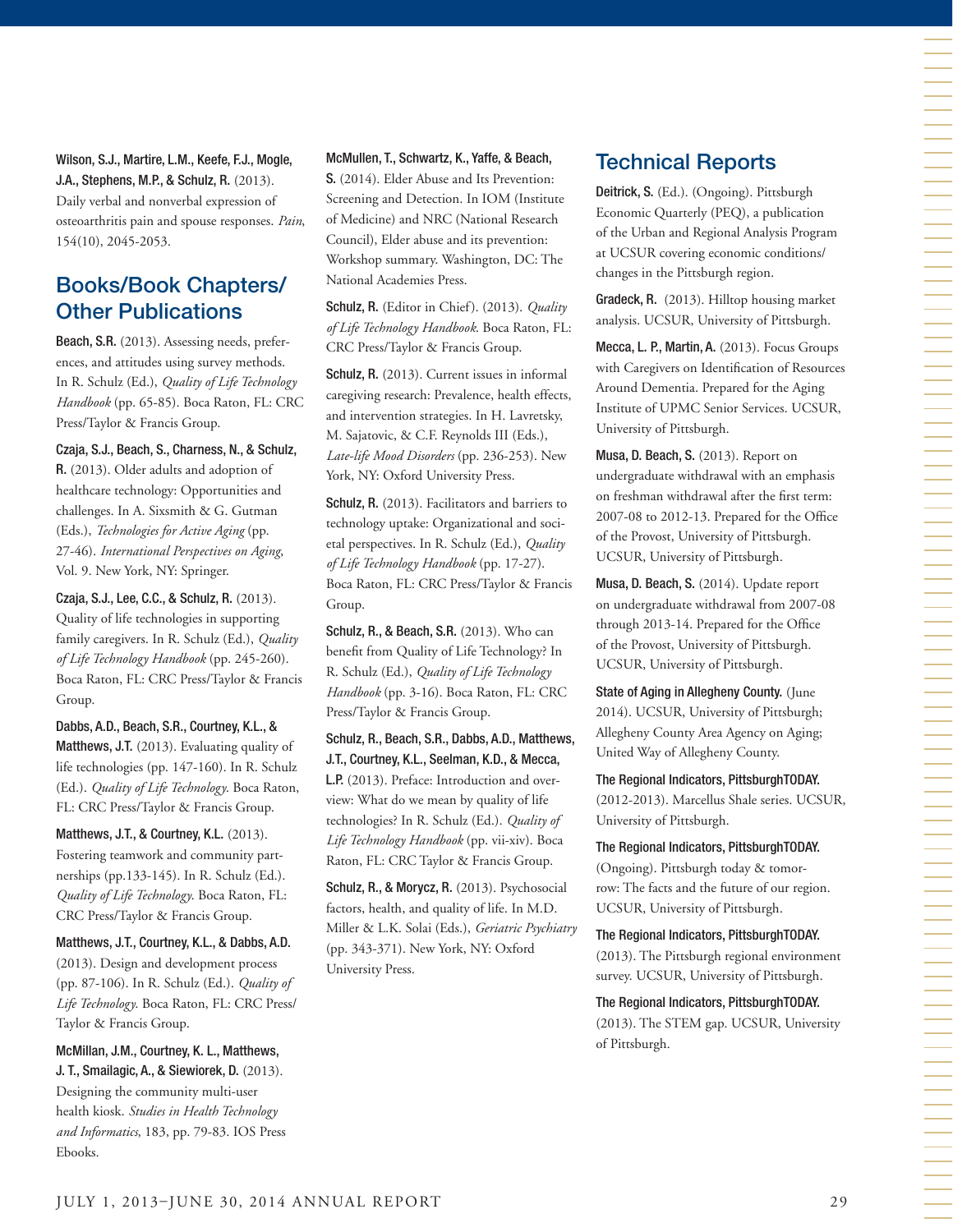# Notes

N HE SERIE DE LA PERSONA DE LA PROPERTATIVA DE LA PROPERTATIVA DE LA PROPERTATIVA DE LA PROPERTATIVA DE LA PRO